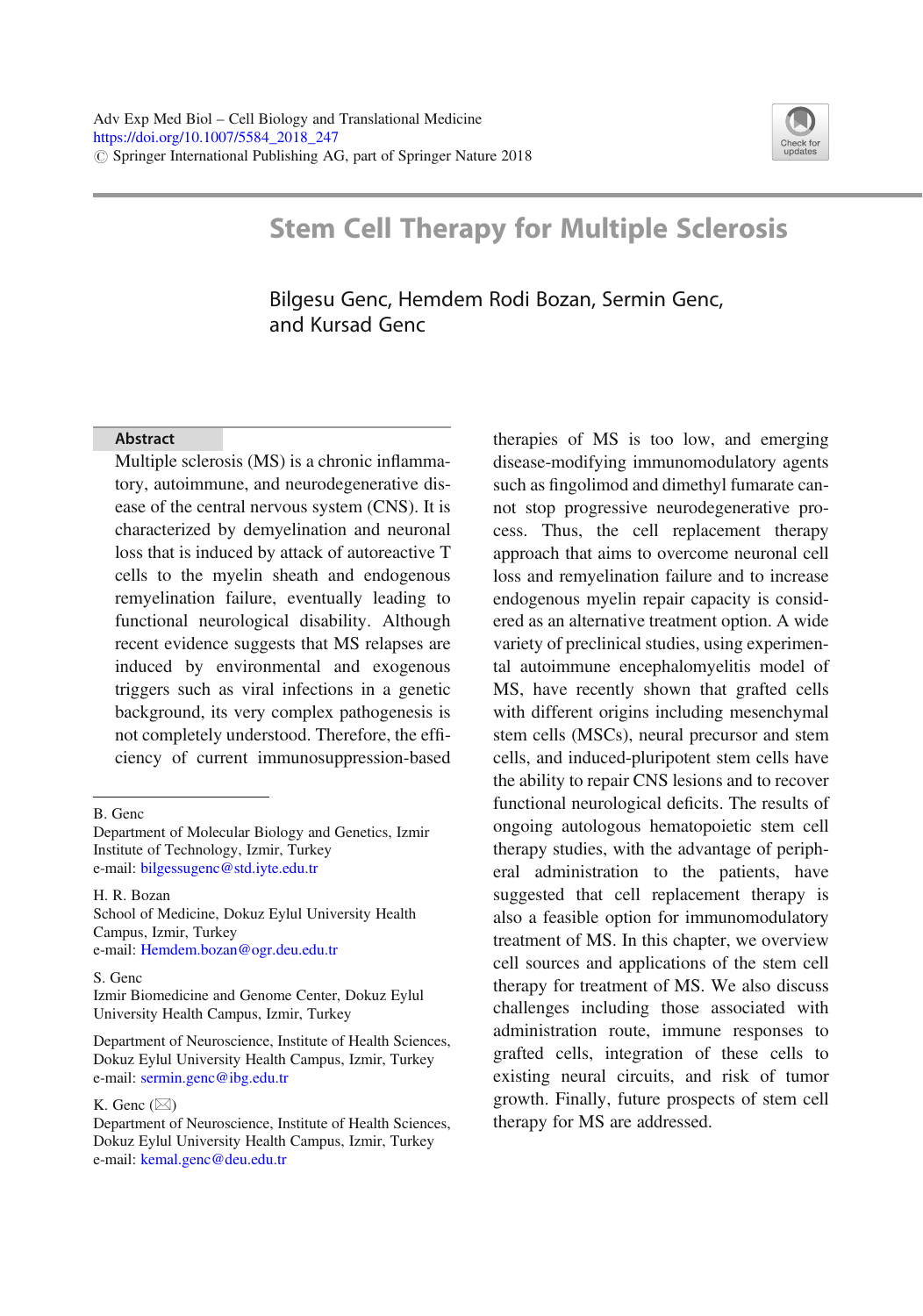### Keywords

Experimental autoimmune encephalomyelitis · Hematopoietic stem cell · Induced pluripotent stem cell · Mesenchymal stem cell · Multiple sclerosis · Neural stem cell · Reprogramming · Stem cell therapy

### Abbreviations

| $AD-$                  | Adipose tissue-derived MSCs             |
|------------------------|-----------------------------------------|
| <b>MSCs</b>            |                                         |
| <b>AHSCT</b>           | Autologous hematopoietic stem cell      |
|                        | transplantation                         |
| <b>APC</b>             | Antigen-presenting cells                |
| ASC                    | Adult stem cells                        |
| <b>BBB</b>             | Blood–brain barrier                     |
| <b>CNS</b>             | Central nervous system                  |
| Cy                     | Cyclophosphamide                        |
| DC                     | Dendritic cells                         |
| <b>DMDs</b>            | Disease-modifying drugs                 |
| Dpi                    | Days of post immunization               |
| <b>EAE</b>             | Experimental<br>autoimmune              |
|                        | encephalomyelitis                       |
| <b>EDSS</b>            | <b>Expanded Disability Status Scale</b> |
| <b>ESC</b>             | Embryonic stem cells                    |
| G-CSF                  | Granulocyte<br>colony-stimulating       |
|                        | factor                                  |
| <b>GWAS</b>            | Genome-wide association studies         |
| <b>HLA</b>             | Human leukocyte antigen                 |
| <b>HSC</b>             | Hematopoietic stem cell                 |
| <b>HSCT</b>            | Hematopoietic<br>cell<br>stem           |
|                        | transplantation                         |
| <b>IDO</b>             | Indoleamine 2,3-dioxygenase             |
| <b>IFN<sub>Y</sub></b> | Interferon gamma                        |
| $IL-10$                | Interleukin-10                          |
| $IL-1\beta$            | Interleukin-1 beta                      |
| iNSC                   | Induced neural stem cell                |
| iOL                    | Induced oligodendrocyte                 |
| iOPC                   | Induced oligodendrocyte progenitor      |
|                        | cell                                    |
| iPSC                   | Induced pluripotent stem cell           |
| <b>MBP</b>             | Myelin basic protein                    |
| <b>MHC</b>             | Major histocompatibility complex        |
| <b>MOG</b>             | Myelin oligodendrocyte glycoprotein     |
| <b>MRI</b>             | Magnetic resonance imaging              |
| MS                     | Multiple sclerosis                      |
| <b>MSC</b>             | Mesenchymal stem cell                   |

| <b>NK</b>   | Natural killer                     |
|-------------|------------------------------------|
| <b>NPC</b>  | Neural progenitor cells            |
| <b>NSC</b>  | Neural stem cell                   |
| <b>OPC</b>  | Oligodendrocyte progenitor cell    |
| <b>PBMC</b> | Peripheral blood mononuclear cells |
| <b>PMS</b>  | Progressive MS                     |
| <b>RRMS</b> | Relapsing-remitting<br>multiple    |
|             | sclerosis                          |
| SCT         | Stem cell transplantation          |
| <b>SNP</b>  | Single nucleotide polymorphism     |
| <b>SPMS</b> | Secondary progressive<br>multiple  |
|             | sclerosis                          |
| <b>SVZ</b>  | Subventricular zone                |
| Th          | T helper                           |
| TNF         | Tumor necrosis factor              |
| Tregs       | T cell regulatory                  |
| TRM         | Transplantation related mortality  |

### 1 Multiple Sclerosis

### 1.1 Overview of Multiple Sclerosis

Multiple sclerosis (MS) is a chronic, inflammatory, demyelinating, and autoimmune disease of the central nervous system (CNS). Myelin sheaths of neurons are attacked by autoreactive T and B cells, specific to myelin autoantigens such as myelin basic protein (MBP). MS was described in 1868 by Jean-Martin Charcot who observed multiple lesions and glial scar (plaque) areas in the white matter of the brain and medulla spinalis Gomes Mda and Engelhardt [2013\)](#page-25-0). MS is characterized with segmental demyelination, axonal injury, and neuron and oligodendrocyte loss leading to neurological dysfunction and disability (Kawachi and Lassmann [2017\)](#page-26-0). MS affects approximately 2.5 million people worldwide. High prevalence of MS is seen in northern parts of Europe and North America (Browne et al. [2014\)](#page-23-0). MS is a major economical and social burden for modern societies, because of its progressive, chronic, and debilitating nature, lack of any cure, and its target age group, who are young adults, the most productive members of the population.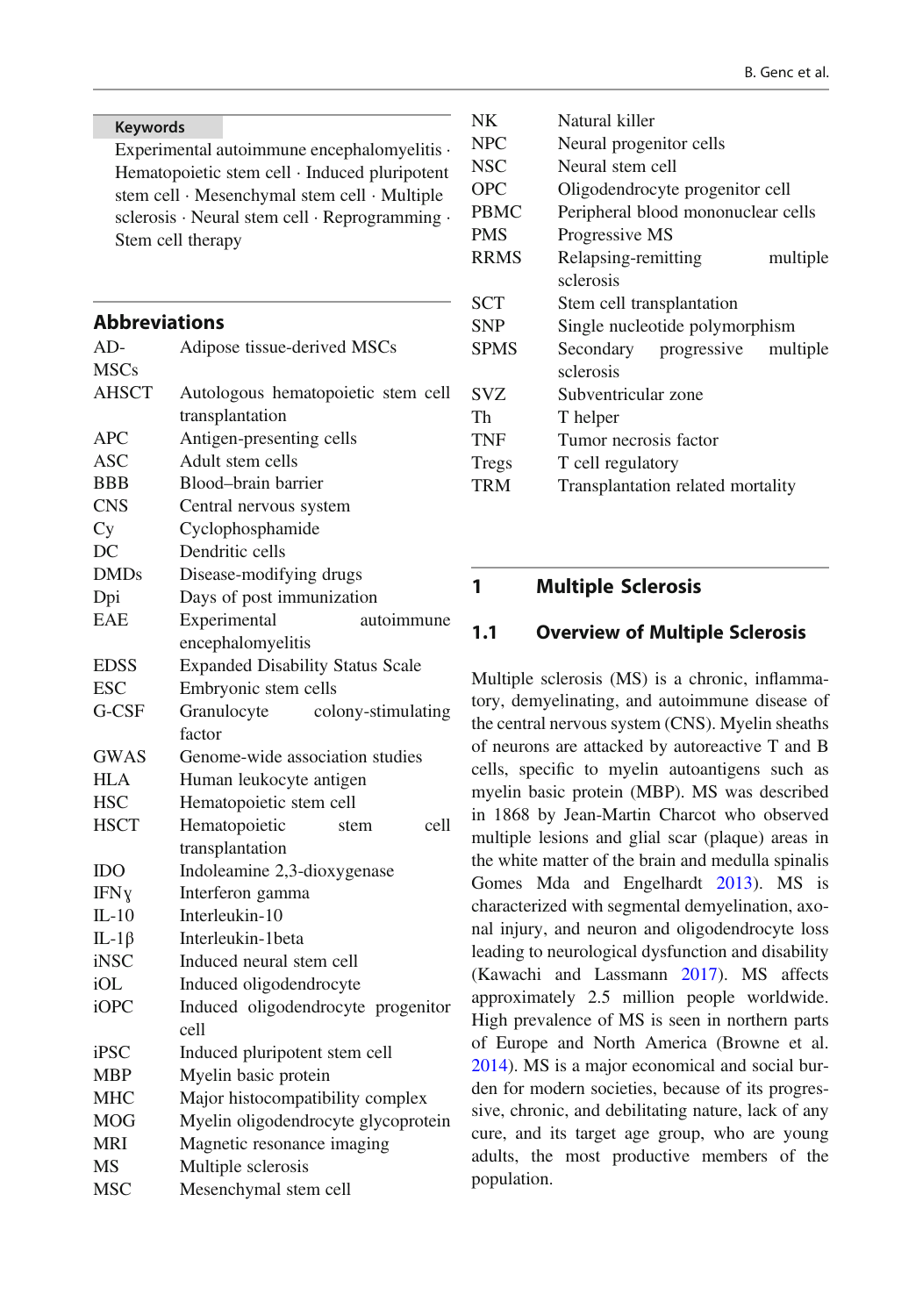# 1.2 Etiology

The main cause of MS is not fully understood, but several genetic and environmental factors such as smoking contribute to the development of disease (Olsson et al. [2017](#page-27-0)). MS is not considered a hereditary disease; however genome-wide association studies (GWAS) have shown that several single nucleotide polymorphisms (SNPs) in immune system-related genes associate with predisposition to MS. Immune-related gene variants, of both adaptive and innate systems, are associated with MS (Parnell and Booth [2017\)](#page-27-1). It has been confirmed by different studies that the human leukocyte antigen (HLA) DRB1\*1501 is associated with MS susceptibility in many populations (Olsson et al. [2017](#page-27-0)). Various infectious agents, especially Epstein-Barr virus, have been suspected in the etiology of MS for over a century (Mentis et al. [2017](#page-27-2)).

# 1.3 Clinical Presentation of Multiple **Sclerosis**

The specific signs and symptoms of MS are dependent on the neuroanatomical localization of the lesions in the CNS. Typical signs and symptoms include optic neuritis, diplopia, muscle weakness, sensory deficits, and ataxia (Compston and Coles [2008](#page-24-0)). Cognitive, behavioral, and emotional problems are also commonly seen in later stage of the disease. Clinical course of MS is categorized into four subtypes. "Clinically isolated syndrome" is the first episode of neurologic symptoms lasting at least 24 h that are suggestive of MS (Tsang and Macdonell [2011](#page-29-0)).

Clinically isolated syndrome (CIS) refers to a single clinical attack of central nervous system (CNS) inflammatory demyelinating symptoms that are suggestive of multiple sclerosis (MS).

"Relapsing-remitting multiple sclerosis" (RRMS) is the most common form of MS that is characterized by recurrent attacks or increasing neurologic symptoms and are followed by remission periods (Lublin et al. [2014\)](#page-26-1). After 20–25 years, 90% of patients with RRMS turn

into "secondary progressive multiple sclerosis" (SPMS) which is characterized by progressive neurological decline without relapses. Approximately 10–15% of patients with MS are diagnosed with "primary progressive multiple sclerosis" (PPMS) which is characterized by the steady progressive worsening neurologic function from the onset of symptoms, without relapses (Lublin et al. [2014](#page-26-1)). Some MS patients show rapid progression in a very short time period, and this particular type is called "aggressive MS" (Rush et al. [2015](#page-28-0)). To know the course and type of MS is essential to predict prognosis and to make treatment decisions both in DMTs and stem cell therapies.

#### 1.4 Diagnosis of MS

The diagnosis of MS is based on neurologic findings supported by magnetic resonance imaging (MRI), cerebrospinal fluid, and evoked potential analyses (Garg and Smith [2015](#page-25-1)). The most recently revised McDonald criteria allowed safe and early diagnosis of MS (Polman et al. [2011\)](#page-28-1). MRI has rapidly become a leading diagnostic tool in MS. Brain MRI shows T2 hyperintense white matter lesions in periventricular, juxtacortical, and infratentorial regions (Filippi et al. [2017b\)](#page-25-2). Dissemination of MRI lesions in time and space are critically important for MS diagnosis.

# 1.5 Histopathology

Pathological hallmarks of MS are inflammation, gliosis, demyelination, axonal injury, and synaptic loss (Garg and Smith [2015\)](#page-25-1). The MS plaques are localized demyelination areas with different degrees of inflammatory cell infiltrations predominantly located in the white matter of the brain, spinal cord, and optic nerves (Ransohoff et al. [2015\)](#page-28-2). Demyelinated plaques can also locate in the cortical and subcortical gray matter. The inflammatory infiltrates are composed of activated T cells, activated macrophages/ microglia, plasma cells, and B cells. While active plaques are characterized by myelin degradation,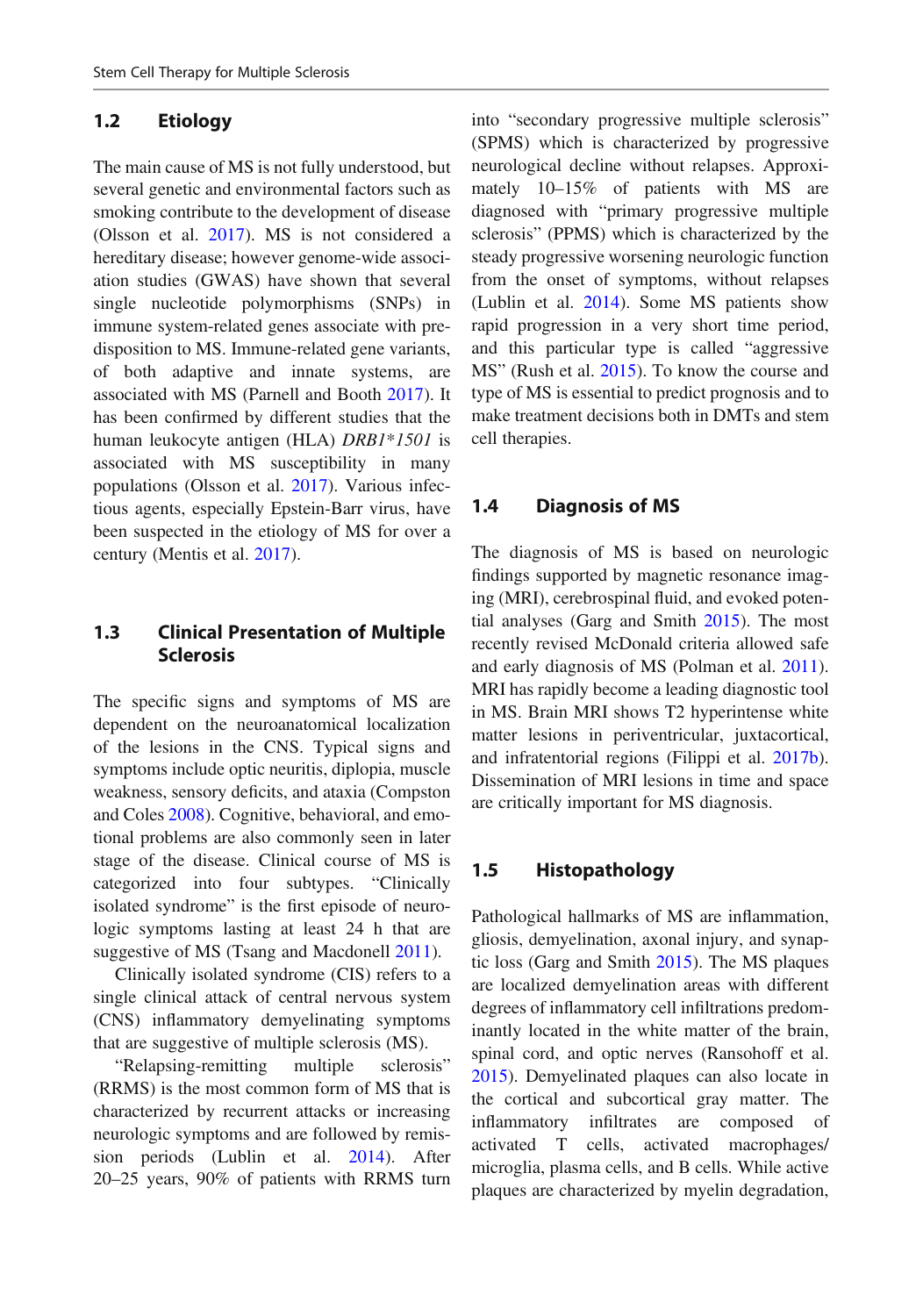reactive astrocytes, and perivascular and parenchymal inflammation, more extensive demyelination, axonal loss, oligodendrocyte injury, and less active inflammation are observed in chronic plaques (Popescu et al. [2013\)](#page-28-3). Blood-brain barrier (BBB) disruption is another pathological feature of MS and allows immune cell infiltration into the brain. Remyelination following acute inflammatory episodes contributes to functional recovery, but it is frequently insufficient to restore neurological functions. The cortical brain atrophy is a characteristic histopathological feature of MS and is associated with cognitive impairment in progressive MS (PMS) (Filippi et al. [2017b\)](#page-25-2).

#### 1.6 Pathogenesis

Although the pathogenic factors and mechanisms which lead to MS are largely unknown, the current view is that environmental triggers such as infection initiate progress of disease in genetically predisposed individuals. A wide variety of genetic, clinical, pathological, and epidemiological studies support this hypothesis. In addition to the well-known HLA-DRB1 risk gene, GWAS studies showed presence of MS-associated SNPs in non-MHC immune regulatory genes that are involved both in innate and adaptive immunity in MS patients (Parnell and Booth [2017](#page-27-1)). Interestingly, MS-associated gene loci show little overlap with those of primary neurodegenerative diseases (Hemmer et al. [2015\)](#page-25-3). In contrast, one-third of disease-associated risk genes are common in MS and other autoimmune diseases (Parnell and Booth [2017](#page-27-1); Yadav et al. [2015\)](#page-29-1). Both brain biopsy and postmortem autopsy studies show immune cell infiltration in MS brain. Histopathological investigations confirm this finding in animal models of MS. Another evidence suggesting that immune component plays an important role in MS pathogenesis is the recovery of MS attacks by immunosuppressive and immunomodulatory therapies (Yadav et al. [2015\)](#page-29-1). Finally, immunological analyses performed with body fluids and peripheral blood mononuclear cells (PBMC) samples of MS patients show aberrant immune parameters.

In healthy individuals, the immune system plays a vital role in self-defense mechanisms against bacteria, virus, and other environmental hazardous factors, discriminating self and non- self-antigens. Following the removal of foreign antigens, immune homeostatic mechanisms provide the resolution of inflammation and fading of immune responses. Self-antigen recognizing autoreactive T cells are deleted in thymus. Several circulating autoreactive T cells that escaped from thymic deletion are suppressed by regulatory T cells (Tregs) and normally do not encounter myelin antigens because of BBB (Jones and Hawiger [2017\)](#page-25-4). It is thought that Treg activity and proliferation decrease and/or autoreactive T cells resist immunoregulatory mechanisms in MS. Both cellular and humoral components of adaptive and innate immunity are involved in autoimmune responses that mediate neurotoxic and gliotoxic injury.

Either bacterial or viral infections frequently trigger MS attacks. Myeloid cells of innate immunity (dendritic cells, macrophages, and microglia) become activated and mature when pathogenassociated molecular patterns such as bacterial lipopolysaccharide or viral antigens bind to pattern recognition receptors including Toll-like receptors and NOD-like receptors. Upon activation, these cells secrete interleukin-1beta (IL-1β) and interleukin-18 (IL-18) cytokines that induce expression of chemokines and their receptors both by T cells and antigen-presenting cells (APC), enhancing T cell migration (Lin and Edelson [2017\)](#page-26-2).

Some other cytokines secreted by mature dendritic cells (DC) polarize CD4+ T helper (Th) subtypes. IL-1 $\beta$  and interleukin-23 stimulate Th17 cells that secrete interleukin-17 (IL-17). Interleukin-12 induces interferon gamma (IFNγ)-secreting proinflammatory Th1 cells (Grigoriadis et al. [2015](#page-25-5)). DCs are also APCs and using MHC-II receptors recognize self- or non-self-antigens that show structural similarity to myelin antigens. The second mechanism is called molecular mimicry that can initiate autoimmune responses. CNS antigens can pass to systemic circulation through glymphatic drainage system and are presented to CD4+ T cells by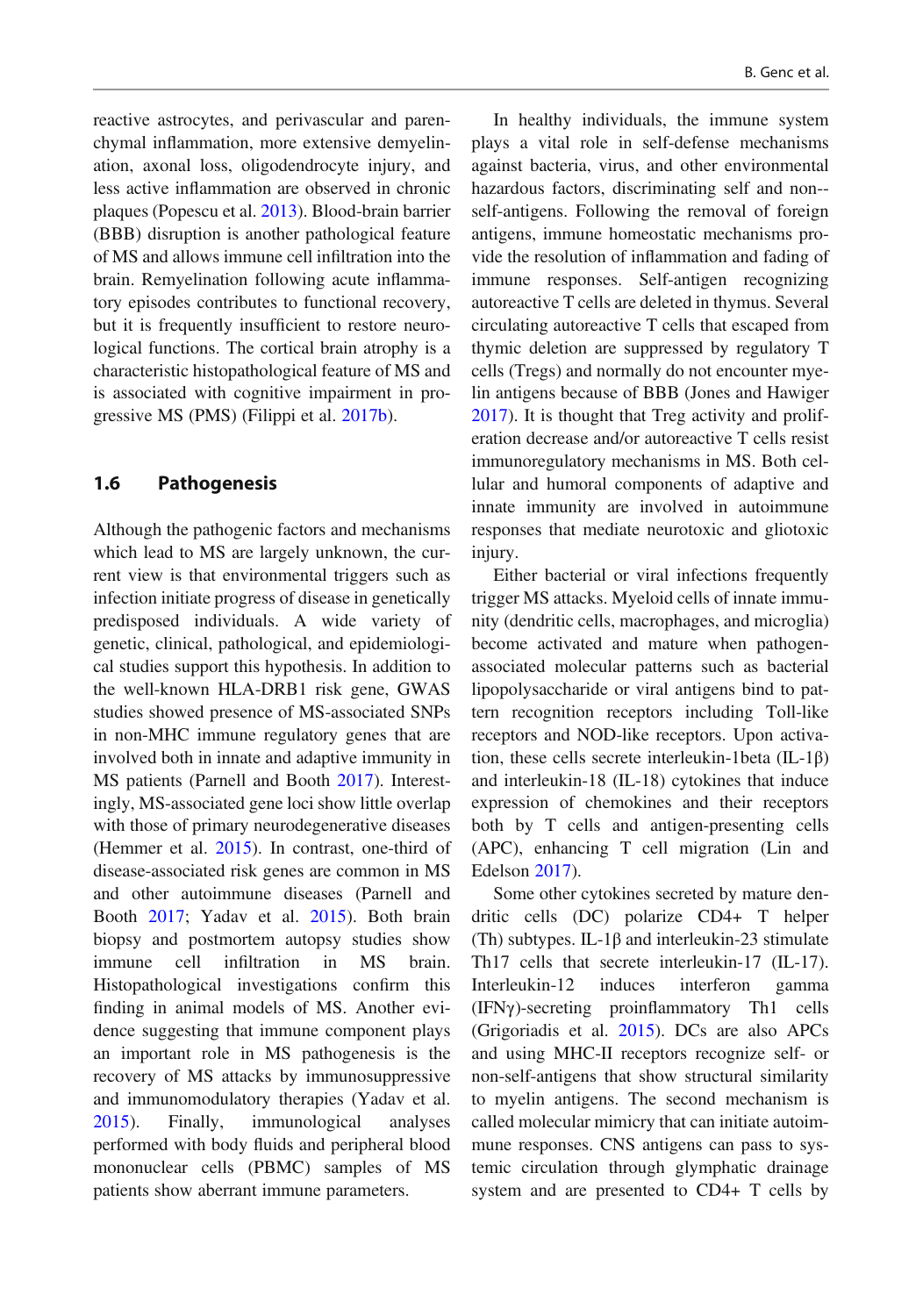DCs in deep cervical lymph nodes (Simon and Iliff [2016](#page-28-4)). Th1 and Th17 cells disrupt the structure of BBB and increase its permeability by cytokines, chemokines, and matrix metalloproteinases. These soluble factors also mediate the recruitment and infiltration of other immune cells (macrophages, B cells, CD8+ T cells, and natural killer (NK) cells) to the CNS (Dargahi et al. [2017\)](#page-24-1). All of these cells and their products lead to immune-mediated glial and neuronal injury and cell death. Upon activation, B lymphocytes convert to autoantibody-secreting plasma cells. Myelin-reactive autoantibodies result in myelin injury and antibody- and complement-dependent death of oligodendrocytes (OLs) and neurons (Compston and Coles [2008](#page-24-0); Disanto et al. [2012\)](#page-24-2). Recruited CD8+ T cells bind to MHC-I receptor-expressing cells including oligodendrocytes and neurons and secrete cytotoxic granules containing perforin and granzyme B that lyse cells by pore formation (Salou et al. [2015\)](#page-28-5). Activated T cells can also kill oligodendrocytes or neurons through Fas-Fas ligand and tumor necrosis factor (TNF)-α-TNF-α receptor interactions (Connick et al. [2012](#page-24-3)). Autoreactive T cells activate microglia and polarize them to M1 proinflammatory phenotype by TNF-α and IFNɣ (Yadav et al. [2015](#page-29-1)). Microglia can phagocytose oligodendrocytes or kill these cells indirectly by soluble factors including nitric oxide, reactive oxygen species, reactive nitrogen species, glutamate, and proinflammatory cytokines (Kawachi and Lassmann [2017\)](#page-26-0). Liberation of iron from dead oligodendrocytes amplifies oxidative injury (Kawachi and Lassmann [2017\)](#page-26-0). Autoregulatory immune mechanisms move in to resolve inflammation in acute MS attacks. Inflammation-resolving lipid mediators such as resolvin D, anti-inflammatory cytokines such as interleukin-10 (IL-10), Treg cells and microglia which are polarized to M2 phenotype, and neurotrophic factors secreted from glial cells control autoimmune responses and repair damaged CNS tissue (Guo [2016;](#page-25-6) Miron [2017\)](#page-27-3).

In contrast, uncontrolled autoimmune responses amplify and increase tissue damage in chronic phase. Activated microglia are predominant in cerebral parenchyma, and B cells

constitute meningeal ectopic foci. Main property of chronic neuroinflammation in MS is its compartmentalization.

# 1.7 Current Treatment

There is no cure for MS. Currently available treatments for MS help improve patient's overall quality of life and minimize long-term disability by preventing the frequency of relapses and severity of acute MS attacks (Garg and Smith [2015\)](#page-25-1). In recent years, many new diseasemodifying drug (DMD) options have become available. These drugs primarily target the underlying immunologic etiology of the disease. Interferon-ß and glatiramer acetate have been used as first-line DMDs for RRMS over two decades (Comi et al. [2017\)](#page-24-4). Teriflunomide, fingolimod, and dimethyl fumarate are other moderately effective immunomodulators. Teriflunomide and fingolimod suppress activated T and B lymphocytes through different mechanisms (Grigoriadis et al. [2015](#page-25-5)). Natalizumab specifically inhibits cell migration via integrin blockage (Delbue et al. [2017](#page-24-5)). Alemtuzumab, which is newly introduced in MS treatment, reduces CD52+ T and B cells. While these drugs significantly reduce the frequency and severity of MS attacks, they have serious side effects including progressive multifocal leukoencephalopathy, hypertension, leukemia, viral infections, teratogenesis, and cardiac arrhythmias (Comi et al. [2017\)](#page-24-4). These adverse effects hinder their longterm use. They also have limited long-term effectiveness, high cost, and inability to reverse disease (Dargahi et al. [2017](#page-24-1)). Eventually the majority of RRMS patients turn to progressive MS. DMDs do not prevent progressive neurodegenerative processes. Thus, new drugs and treatment regimens are required to effectively treat both primary and secondary PMS (Dargahi et al. [2017\)](#page-24-1). As MS enters progressive phase, inflammation continues, but it evolves to a more CNS-restricted pattern without BBB leakage (Grigoriadis et al. [2015](#page-25-5)). Hence, new CNS-targeted immunomodulatory drugs that can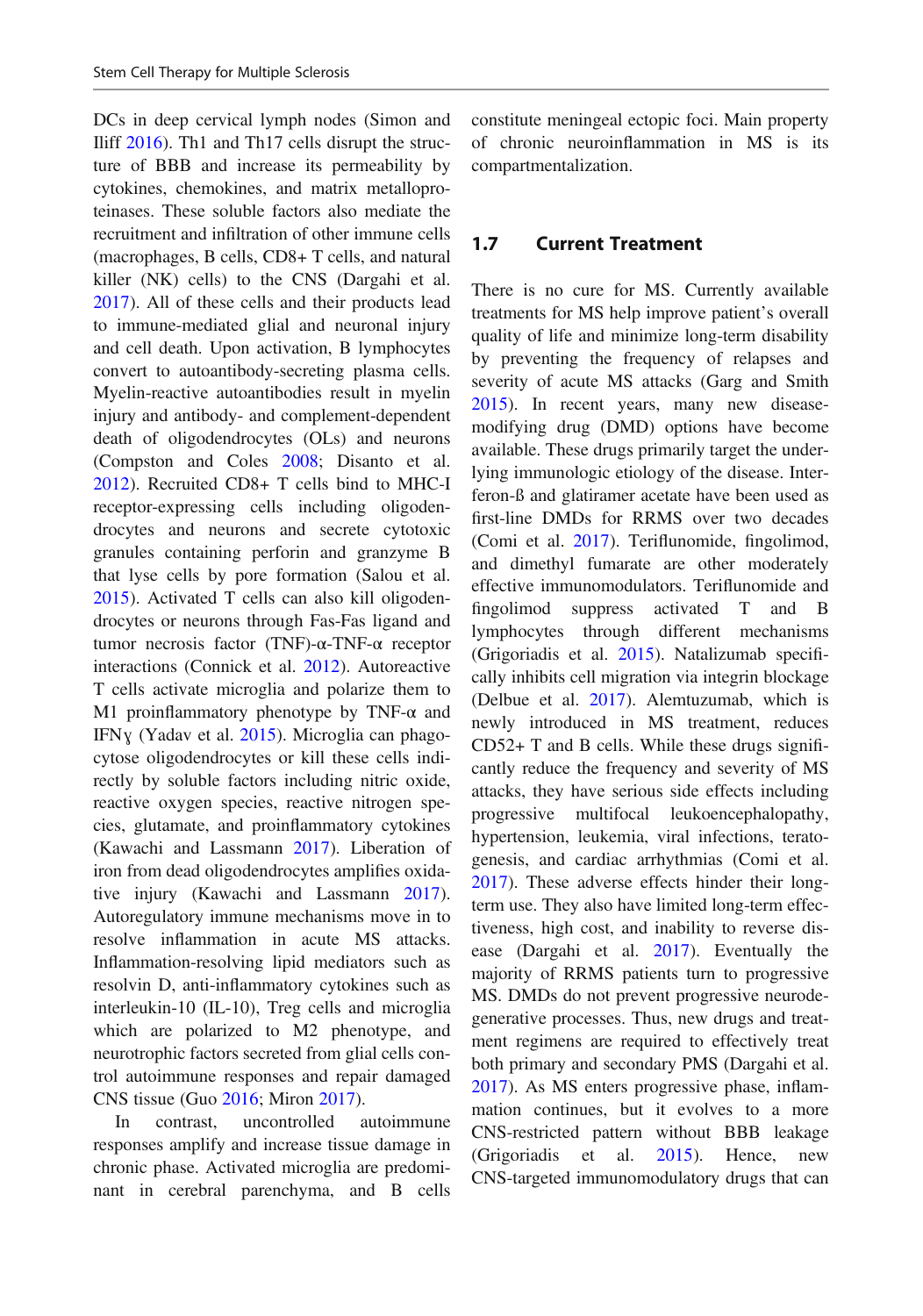cross repaired BBB and reach to ectopic B cell follicles are still needed.

However, DMDs in multiple sclerosis target the immune system and do not have regenerative effect. Regenerative treatment approaches promoting remyelination are promising for MS treatment (Plemel et al. [2017](#page-28-6)).

# 2 Basics of Stem Cell Biology

Stem cells are undifferentiated cells that are capable of self-renewal and have the ability to give rise to specialized cells through asymmetric division (Tabansky and Stern [2016](#page-29-2)). Stem cells are categorized into two main parts: embryonic stem cells and adult stem cells.

Embryonic stem cells (ESC) give rise to all cell types and differentiate into tissue types apart from extraembryonic tissues (Tabansky and Stern [2016\)](#page-29-2). This feature is defined as pluripotency. Furthermore, they are able to pass unlimited and symmetric mitotic divisions without being specialized. ESCs are derived from blastocyst, which is a premature embryo that forms 5 days after fertilization. ESCs are obtained from the blastocyst's inner cell mass that consists of 30 cells (Tabansky and Stern [2016](#page-29-2)). Zygote and the cells at very early stages of fertilization are defined as totipotent (Wu et al. [2016](#page-29-3)). They have ability to constitute all the cells needed to generate a complete organism. Usage of ESCs for research has started to create ethical controversies because blastocyst is destroyed and loses its ability to generate a human (King and Perrin [2014\)](#page-26-3).

Adult stem cells (ASCs) differentiate into limited types of cell of tissue or organ where they are located (Mariano et al. [2015\)](#page-26-4). They are characterized as multipotent cells because of their capacity to produce tissue-specific cell types. Their main function is to repair or produce specialized cells when wear and tear, injury, or disease occurs. ASCs have been found in many different tissues or organs and are divided into categories depending upon their locations or diversified features such as hematopoietic stem cells (HSCs), mesenchymal stem cells (MSCs),

and neural stem cells (NSCs). HSCs can be found in the bone marrow (BM), peripheral blood, and umbilical cord blood and generate all types of blood cells (Ng and Alexander [2017\)](#page-27-4). MSCs are also located in the BM and develop into different types of cells, including fat cells, cartilage, bone, tendon and ligaments, muscles cells, skin cells, and even nerve cells (Volkman and Offen [2017\)](#page-29-4). NSCs are located in the brain and constitute neurons and glial cells (Nam et al. [2015\)](#page-27-5). ASCs' isolation is very hard and impractical. In 2006, Yamanaka and his co-workers found a solution to this problem by converting somatic cells into pluripotent stem cells (Takahashi and Yamanaka [2006\)](#page-29-5). These reprogrammed pluripotent stem cells are called as induced pluripotent stem cells (iPSCs). iPSCs have similar features to embryonic stem cells, such as giving rise to many varied tissue types, and are able to divide indefinitely in culture. However, the risk of tumor formation of iPSCs is very high (Heslop et al. [2015](#page-25-7)). This risk is reduced by a procedure called transdifferentiation (Cieslar-Pobuda et al. [2017](#page-24-6)), in which a cell type is converted into another cell type in different tissues without going through a pluripotent cell state. Progenitor cells such as induced neural stem cells (iNSC), induced oligodendrocyte progenitor cells (iOPC), and induced oligodendrocytes (iOL) can be derived from a somatic cell type by transdifferentiation (An et al. [2016](#page-23-1)).

# 3 Hematopoietic Stem Cell Therapy

Hematopoietic stem cells are rare cells with characteristics of pluripotentiality and selfrenewal ability and constitute about 0.01% all total nucleated cells in the BM. HSCs are capable of generating all hematopoietic cell lineages including erythrocytes, megakaryocytes, platelets, and innate and adaptive immune system cells (Ng and Alexander [2017\)](#page-27-4). HSCs undergo self-renewal when transplanted to humans and are able to differentiate into all of the hematopoietic cell types. HSC transplantation (HSCT) has been used for about half a century in the clinic as an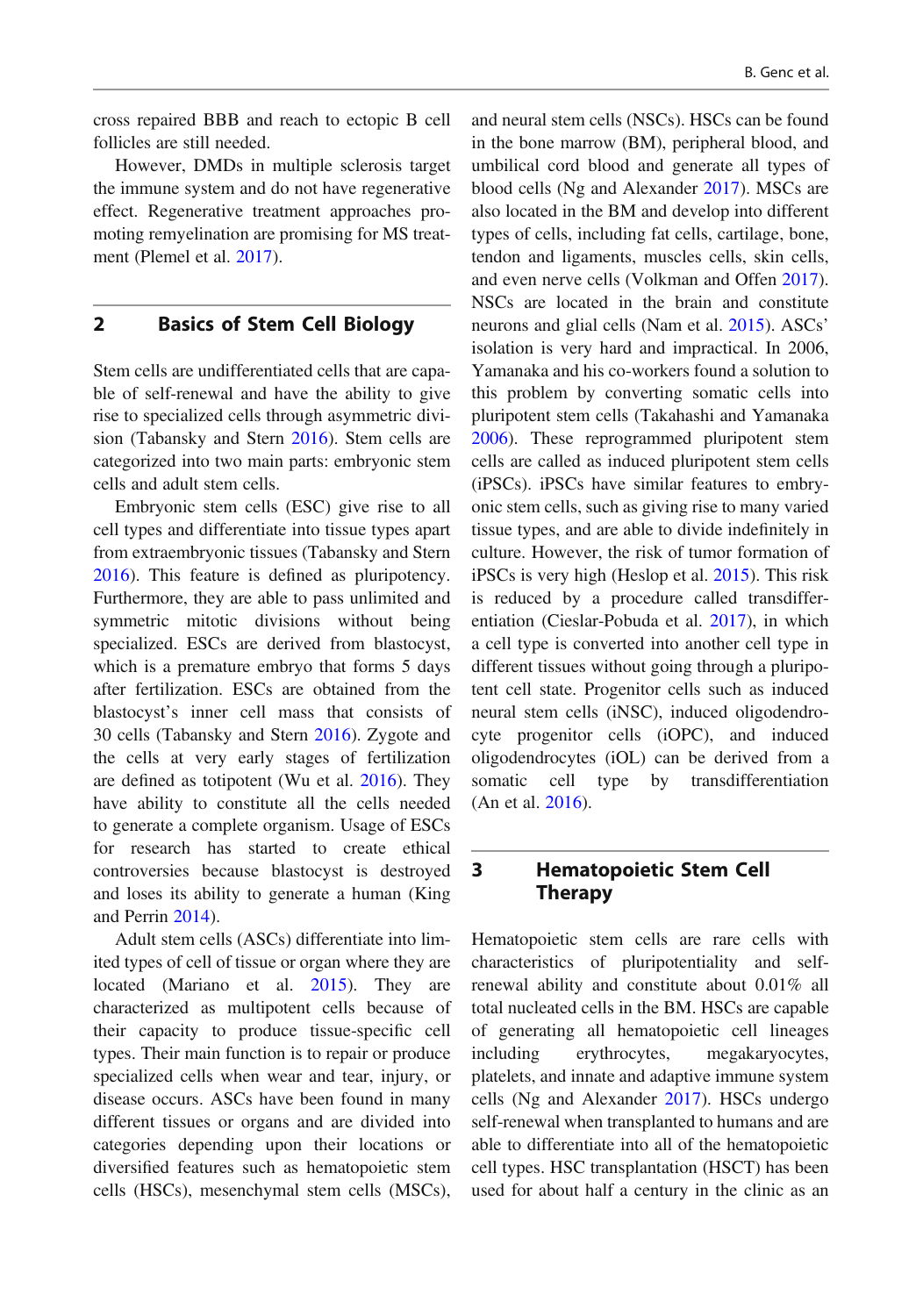effective therapeutic approach in cancer. In the early 1990s, preclinical studies showed that HSCT is also effective in various experimental models of autoimmunity including experimental autoimmune encephalomyelitis (EAE) (Karussis and Slavin [2004\)](#page-26-2). During the last two decades, HSCT became an alternative therapy option to immunosuppressive and immunomodulatory drugs in autoimmune diseases such as MS. Here, the rational for HSCT is based on the concept of rebooting the aberrant immune system through the elimination of autoantigen-reactive T and B lymphocytes, increase of Treg population, and reconstitution of self-tolerance (Swart et al. [2017\)](#page-29-6).

### 3.1 Procedure

HSCs are mobilized from BM by treatment with cyclophosphamide (Cy) and granulocyte colonystimulating factor (G-CSF). The reason of Cy administration is to prevent a possible MS relapse due to G-CSF (Bell et al. [2017](#page-23-2)). After 4 or 5 days, HSCs are collected by peripheral vein leukapheresis. Following staining by anti-CD34 monoclonal antibody, cells are purified using either fluorescence-activated cell sorting or magnetic-activated separation and then are stored frozen until transplantation. The selection of CD34+ cells increases the purity excluding autoreactive lymphocytes. The minimum number required for autologous HSCT (AHSCT) is  $3 \times 10^6$  CD34+ cell/kg/body weight. After 4 or 5 weeks, the thawed AHSCT are reinfused to the patient. Generally, 3–5% of all the cells in a graft are HSCs (Atkins and Freedman [2013](#page-23-3)). To prevent the expansion of autoreactive lymphocytes after transplantation, immune ablative conditioning regimens that consist of chemotherapeutics and immunosuppressive drugs are used. The doses and combinations of conditioning drugs determine the intensity of regimens which are positively correlated with the outcome of AHSCT, the frequency of side effects, and transplantation-related mortality (TRM). TRM is percentage of mortality in the first 100 days after transplantation. The most widely conditioned

scheme is intermediate-intensity regimen which is called BEAM and includes BCNU, etoposide, AraC, and melphalan. Low-intensity regimens are used to reduce the toxicity related to intense immunosuppression. The conditioning regimen is followed by infusion of autologous CD34+ stem cells. Most patients are lymphopenic during several months after AHSCT while their immune system fully reconstitutes (Sarkar et al. [2017\)](#page-28-7). Prophylactic acyclovir treatment is used for 1 year posttransplantation to prevent viral infections (Bell et al. [2017](#page-23-2)).

### 3.2 Clinical Studies

AHSCT has been applied to MS patients since 1997 (Fassas et al. [1997](#page-24-7)). The results of early clinical studies with MS patients who underwent AHSCT vary due to small sample sizes, different cohort characteristics, included populations with different proportions of RRMS and PMS, distinct conditioning regimes for AHSCT, and diverse toxic effects of different drugs, which make comparisons between studies difficult (Dorr [2016\)](#page-24-8). The more recent clinical AHSCT studies in RRMS have reported beneficial effects based on Expanded Disability Status Scale (EDSS) score and MRI activity (Burman et al. [2014;](#page-23-4) Burt et al. [2015](#page-23-5); Nash et al. [2015](#page-27-6)), with no TRM. In a more recent study, AHSCT without maintenance immunosuppressive therapy was effective for inducing long-term sustained remission of active RRMS at 5 years follow-up (Muraro et al. [2017\)](#page-27-7). The only completed controlled randomized clinical study is the Autologous Stem Cell Transplantation International Multiple Sclerosis (ASTIMS) trial (Mancardi et al. [2015](#page-26-5)). This study, comparing mitoxantrone versus AHSCT, had both aggressive RRMS and SPMS patients. Although no difference was observed in EDSS score, results showed that AHSCT is superior with regard to MRI activity and relapse rate.

AHSCT is not effective in PMS despite aggressive immune ablation regime resulting in a posttransplant immune reset (Casanova et al. [2017\)](#page-24-9). Neurological disability observed in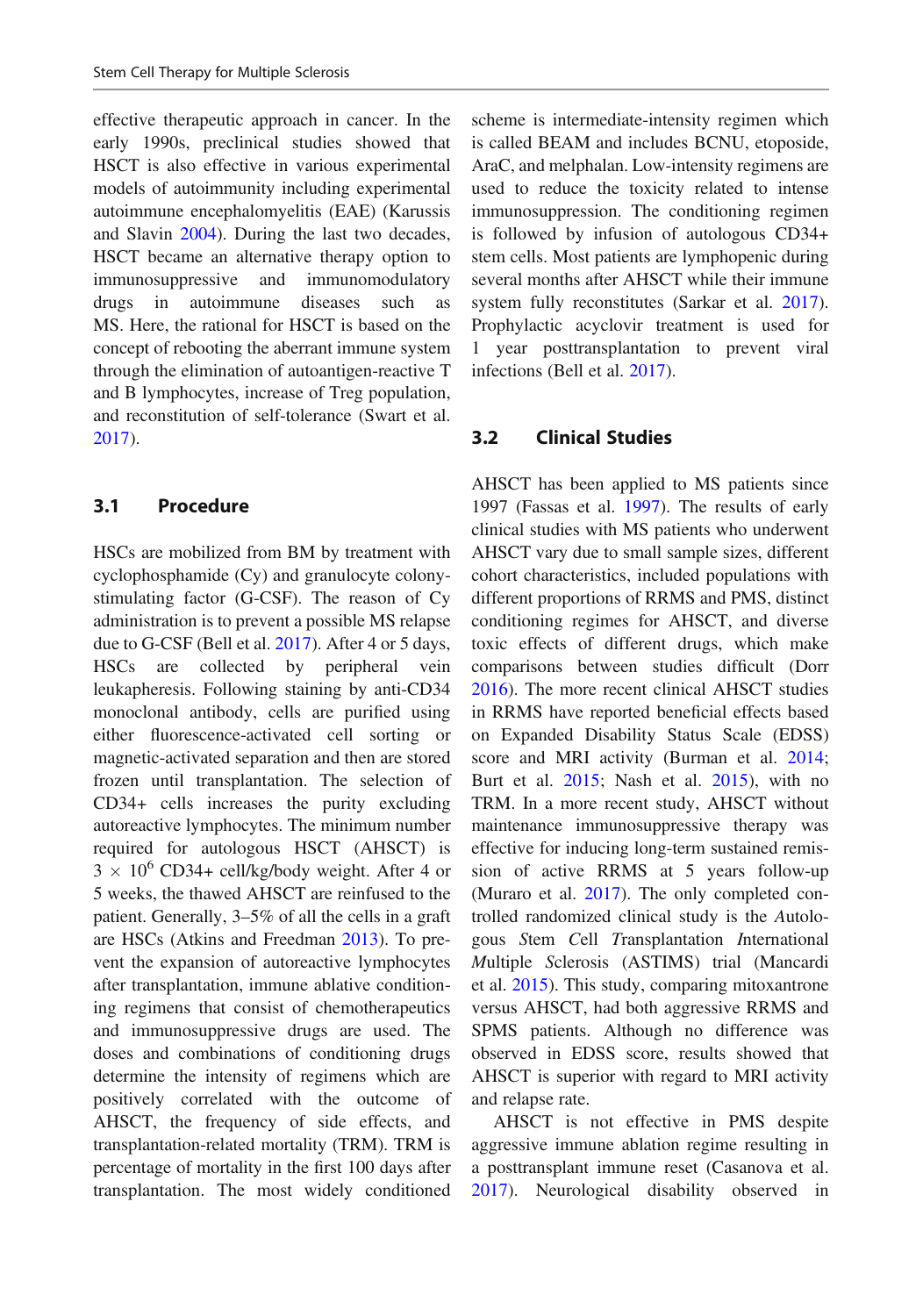SPMS is mainly caused by neurodegenerative processes due to axonal atrophy and not inflammatory process. As a result, the progressive phase may not be treatable by neither immunomodulatory agents nor AHSCT.

# 3.3 Patient Selection Criteria for Autologous Hematopoietic Stem Cell Transplantation

Good candidates for AHSCT are patients in early phase of disease. The patient inclusion criteria for AHSCT in MS are as follows: RRMS, age between 18 and 45 years, duration of MS not exceeding 5 years, EDSS between 2.5 and 6.5 points, clinically active disease, and evidence of gadolinium enhancement on MRI (Bell et al. [2017\)](#page-23-2).

#### 3.4 Follow–Up and Outcome

Long-term follow-up (over years) is mandatory. In a recent long-term outcome study, Muraro et al. have reported that factors associated with neurological progression after AHSCT are older age, PMS form of MS, and more than two previous DMTs (Muraro et al. [2017](#page-27-7)) .

"No evidence of disease activity (NEDA)" status has emerged as a composite measure of RRMS treatment success and is defined as "no evidence of relapse," "no evidence of disability progression," and "no MRI activity, namely absence of new or enlarging T2 lesions or Gd-enhancing lesions" (Matta et al. [2016\)](#page-27-8). NEDA is used as a primary endpoint in AHSCT. A recent meta-analysis study has reported that pooled proportion of NEDA patients in AHSCT was 83% (70%–92%) at 2 years and also was 67% (59%–70%) at 5 years (Sormani et al. [2017](#page-28-8)). Favorable outcome was seen in young patients with clinical and radiologically active disease, having short disease duration.

# 3.5 Parameters of Treatment **Effectiveness**

The parameters of treatment effectiveness are relapse-free survival, MRI event-free survival, and progression-free survival (Burman et al. [2014\)](#page-23-4). Disease-free survival is determined by absence of both clinical and radiological disease sign and symptoms in a particular period. Sustained reduction in disability is defined as the improvement of 1.0 point in the EDSS score sustained 6 months.

# 3.6 Biomarkers

The combination of specific and selective biomarkers will contribute to a better and earlier selection of patients for ASHCT and follow-up process (Londono and Mora [2016\)](#page-26-6). It is important to identify these patients using putative predictive markers as early as possible and to apply effective treatment strategies. Unfortunately, there are no predictive markers to identify patients who will develop aggressive MS.

# 3.7 Safety Profile and Adverse Effects

Early side effects of ASHCT are fever and viral infection, while a late adverse effect is the development of autoimmune thyroiditis (Zeher et al. [2017\)](#page-29-7). Following AHSCT, some MS patients may show accelerated brain atrophy that is likely associated with busulfan neurotoxicity and neurodegeneration of committed tissues (Lee et al. [2017\)](#page-26-7). The rate of determined brain atrophy declines to that of expected for age-matched healthy people. The same group found that busulfan dose was a significant predictor of white matter and gray matter atrophy. Long-term rates of gray and white matter atrophy were comparable to those of healthy controls at the same age. Cryopreservation is recommended against infertility (Bell et al. [2017\)](#page-23-2).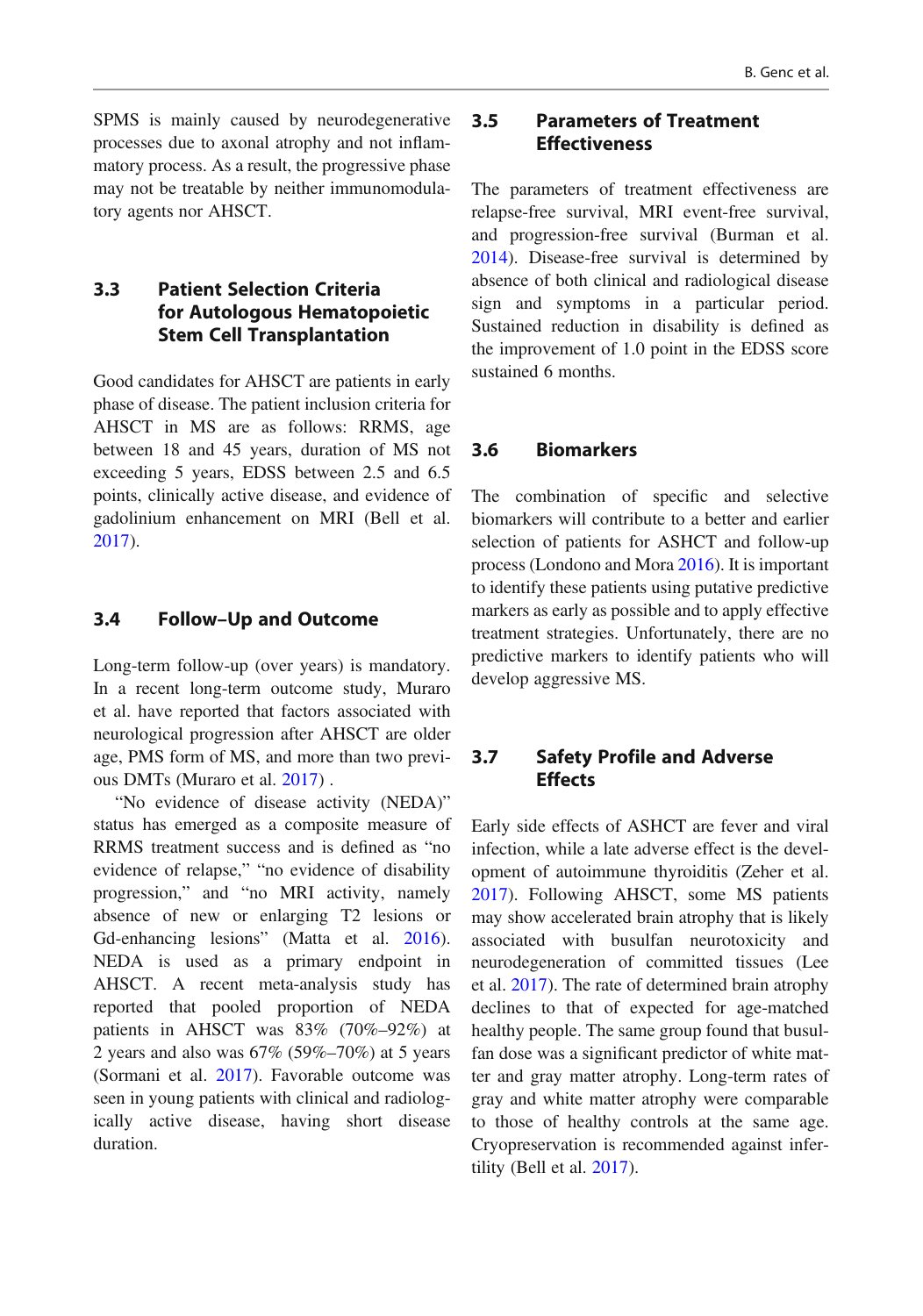The overall TRM (1995–2106) for AHSCT is 2%, and it has decreased to 0.2% over the last 5 years (2012–2016) (Muraro et al. [2017\)](#page-27-7). Nowadays, TRM reaches 0% in several centers, which may result from standardized optimal transplant procedures being implemented and presence of effective collaboration between transplant hematologists and neurologists.

#### 3.8 Immune Mechanisms

The exact mechanisms of AHSCT's therapeutic effect in RRMS are not fully understood. The early effect is instant and temporary radical depletion of autoreactive pathogenic immune cells due to ablative conditioning regimes. The use of AGT in conditioning regimen specifically may also play a role through complement-mediated lysis of autoantibody-producing plasma cells (Zand et al. [2005\)](#page-29-8). In the late phase, adaptive immune system is reconstituted from newly formed naïve T and B cells by increased thymopoietic activity. Naïve B cell reconstitution restores the B cell repertoire and antibody diversity. Following AHSCT, Th1 and Th17 activities apparently decrease (Karnell et al. [2017](#page-26-8)). Clonal diversity of T cell receptor (TCR) improves, and subsequently new and diverse T cell repertoire develops (Muraro et al. [2005](#page-27-0)). After AHSCT, diverse immune cells are repopulated in a particular order. The immune repopulation process has very special dynamics. Firstly, innate immune system cells appear just within weeks following AHSCT. Monocytes are the first cells to engraft with subsequent population by neutrophils and NK cells. While CD8+ T lymphocytes return to normal values 3 months after transplantation, B lymphocytes reach a normal value at 6 months (Zeher et al. [2017](#page-29-7)).

Treg cells erase and suppress proinflammatory and autoimmune processes driven by Th17 cells and decrease the development of autoreactive T cell clones (Zeher et al. [2017](#page-29-7)). Restoration of gene expression changes takes longer time after AHSCT (Muraro et al. [2017](#page-27-7)).

Not all patients receiving autologous HSCT have achieved long-term clinical responses (Kelsey et al. [2016](#page-26-9)). When patients cannot develop a diverse repertoire of naive T cells after AHSCT, their response to treatment is likely to be less successful (Muraro et al. [2014](#page-27-9)). Further studies are necessary to determine which immune mechanisms contribute to the effect of AHSCT in MS (Muraro et al. [2017\)](#page-27-7).

# 3.9 Cost-Effectiveness and Risk-Benefit Ratio of AHSCT

Risk-benefit profile and cost-effectiveness of AHSCT are comparable with those of current MS drugs. These drugs may lead to serious adverse effects such as PML (natalizumab), secondary autoimmune disease (alemtuzumab), and cardiac arrhythmias (fingolimod) (Bell et al. [2017;](#page-23-2) Burt et al. [2012](#page-23-6); Curro and Mancardi [2016\)](#page-24-10). Furthermore, these medications are expensive and are usually continued infinitely or until complications arise. In comparison, patients' compliance to HSCT is high (Burt et al. [2012\)](#page-23-6).

#### 3.10 Future Studies and Prospects

Well-designed randomized controlled studies that systematically investigated the effect and safety of HSCT compared to other relevant treatments are needed in order to clarify treatment benefits. Two randomized controlled phase III trials are being conducted to compare AHSCT with FDA-approved DMDs (MIST Study [\[ClinicalTrials.gov](http://clinicaltrials.gov) identifier: NCT00273364 and NCT03133403]. iPSCs and transdifferentiated somatic cells have been proposed as an alternative source of HSCs for possible applications that include autologous, autologous and genetically modified, or allogeneic cells (van Bekkum and Mikkers [2012](#page-29-9)). Currently, transplantation of iPSC-derived hematopoietic cells is still limited to preclinical animal models. Low hematopoietic differentiation efficiency and tumor formation risk must be overcome for clinical application (Hwang et al. [2017\)](#page-25-8). If pathogenic gene variants are detected in MS patients, iPSC or transdifferentiated cells derived from differentiated somatic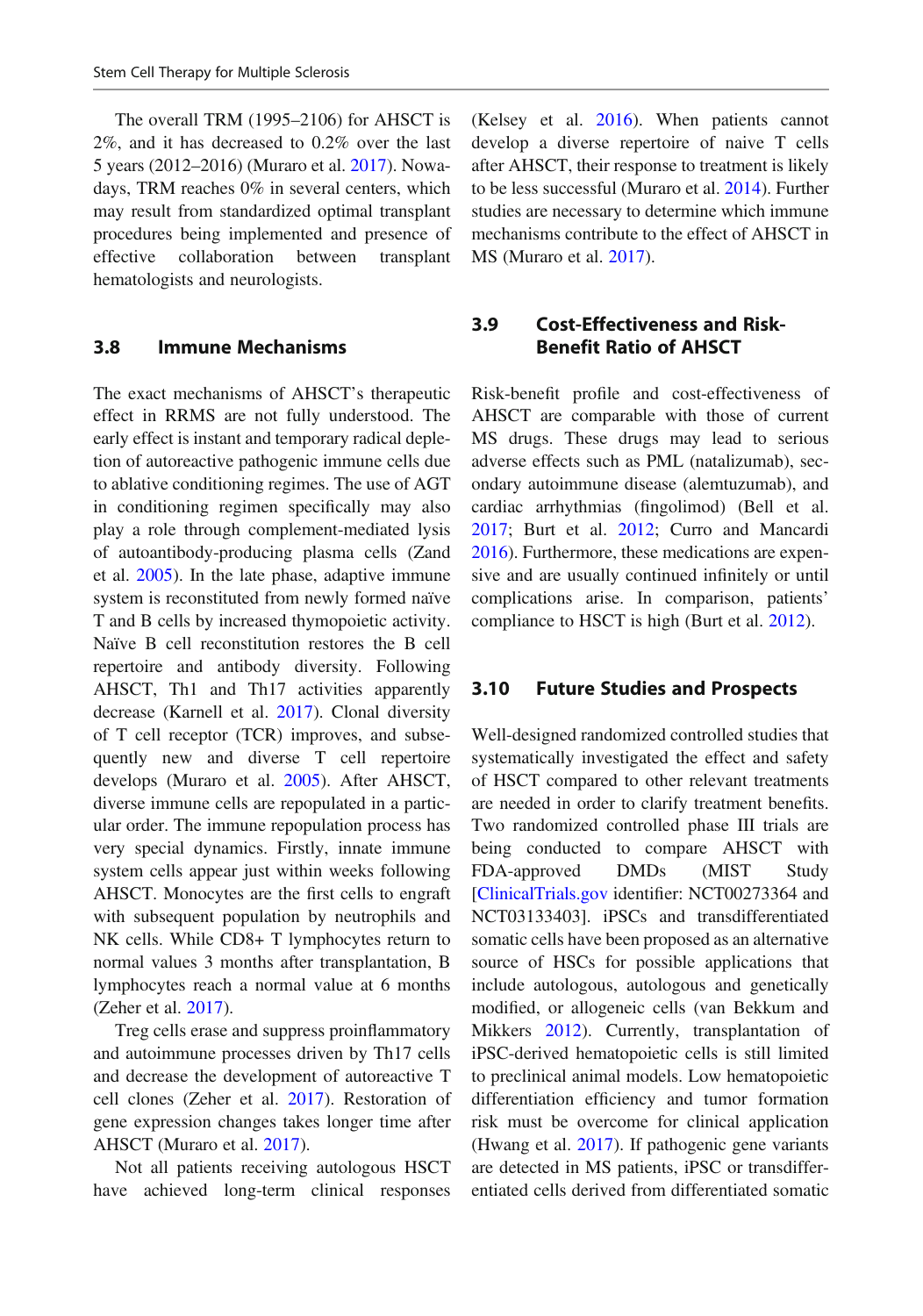cells can be genetically corrected using the clustered regularly interspaced short palindromic repeats (CRISPR)-Cas9 gene editing and converted into normal hematopoietic cells that can be used in AHSCT.

# 4 Mesenchymal Stem Cell Therapy

# 4.1 Biology of Mesenchymal Stem Cells

MSCs are self-replicating cells which were first described by Friedenstein et al. in 1968 (Friedenstein et al. [1974](#page-25-9)). They were first isolated from BM; besides BM a wide range of adult tissues including adipose tissue, umbilical cord blood, placenta, and dental pulp have been used as sources of MSCs (Gharibi et al. [2015;](#page-25-10) Giacoppo et al. [2017\)](#page-25-11). There is no specific marker to discriminate MSCs from other cells. The minimum criteria for MSCs determined by the International Society for Cell and Gene Therapy are plastic adherence; presence of CD105, CD73, and CD90 expression; absence of hematopoietic surface markers (CD45, CD34, CD14, CD11b, CD79α, CD19, and HLA-D); and differentiation capacity to osteoblasts, adipocytes, and chondroblasts in vitro (Dominici et al. [2006;](#page-24-11) Sarkar et al. [2017\)](#page-28-7).

### 4.2 In Vivo Studies

In vivo studies investigating the effect of MSCs on EAE have been started after demonstration of their suppressive effects on T cell proliferation in vitro and in vivo. MSCs derived from several different adult tissues were used in acute and chronic MS animal models via different routes (Giacoppo et al. [2017](#page-25-11); Sarkar et al. [2017](#page-28-7)). An early EAE study showed that administration of murine BM-derived MSCs at the early stage of disease reduced clinical scores, demyelination, and inflammatory infiltrates in the CNS (Zappia et al. [2005\)](#page-29-10). MSC transplantation also ameliorated proteolipid protein (PLP)-induced

EAE symptoms in SJL/J mice through the inhibition of pathogenic T and B cell responses (Gerdoni et al. [2007](#page-25-12)). Human BM-derived MSCs promote clinical recovery in chronic and relapsing-remitting mouse models of MS, possibly via reduced Th1 and Th17 cells and increased IL-4-producing Th2 cells (Bai et al. [2009](#page-23-7)). Various studies reported therapeutic effects of adipose tissue-derived MSCs (AD-MSCs) in EAE (Giacoppo et al. [2017](#page-25-11); Li et al. [2017;](#page-26-8) Scruggs et al. [2013;](#page-28-9) Semon et al. [2014](#page-28-10); Strong et al. [2016\)](#page-28-11). Intraperitoneal administration of AD-MSCs provides more Treg cells and IL-4 production than intravenous route (Yousefi et al. [2013\)](#page-29-9). Age and body mass index of donors alter therapeutic effect of MSCs. MSCs derived from older donors are less effective than younger donors in myelin oligodendrocyte glycoprotein (MOG)-induced EAE (Scruggs et al. [2013\)](#page-28-9). AD-MSCs from obese donors could not suppress clinical signs of EAE and inflammation in the brain (Strong et al. [2016\)](#page-28-11). As autologous AD-MSCs had no therapeutic effect on the EAE progression (Semon et al. [2014\)](#page-28-10), allogenic AD-MSC treatment may be preferred in clinical trials of MS. Fetal tissues including the placenta, amnion epithelial cells, umbilical cord, umbilical cord matrix, and decidua have been used for MSC generation. These fetal tissue-derived MSCs ameliorate EAE disease severity and inflammation of CNS (Giacoppo et al. [2017](#page-25-11)). Fetal tissues contain large number genetically stable stem cells, so they have become candidate alternative tissue sources for the MSCs. However, these favorable results of MSC transplantation in EAE may not necessarily indicate that MSC treatment will be effective in clinical studies. Because, animal models of EAE do not reflect all aspects of MS and human MSCs have special features that differ them from mouse stem cells.

#### 4.3 Clinical Studies

In an initial pilot human study, autologous MSC treatment was carried out in ten PMS patients via intrathecal route (Mohyeddin Bonab et al. [2007\)](#page-27-10). Mild improvement in clinical sign of MS was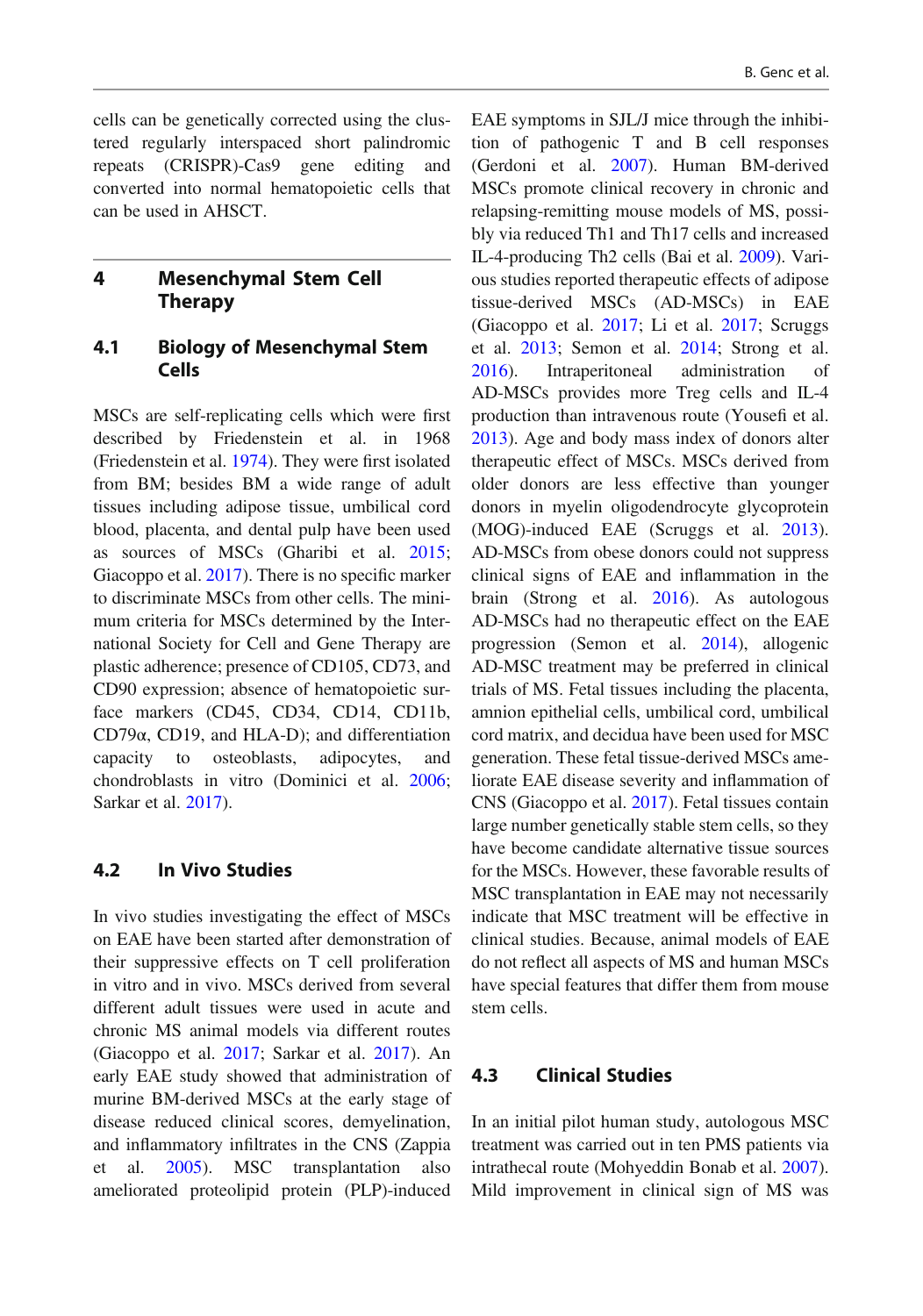observed in a 13–26-month follow-up period. Several studies in small patient groups have provided evidence on safety and efficacy of a single-dose MSC treatment (Table [1](#page-11-0)) (Bonab et al. [2012;](#page-23-8) Cohen et al. [2017;](#page-24-12) Connick et al. [2012;](#page-24-3) Karussis et al. [2010](#page-26-10); Llufriu et al. [2014;](#page-26-9) Mohajeri et al. [2011](#page-27-11); Mohyeddin Bonab et al. [2013;](#page-27-12) Yamout et al. [2010\)](#page-29-11). Bonab et al. reported that improvement or stabilization of clinical or MRI findings was seen in 15 of 25 patients (Bonab et al. [2012](#page-23-8); Mohyeddin Bonab et al. [2013\)](#page-27-12). Their results support that MSC therapy will be effective in unresponsive MS cases. Intrathecal administration of MSCs did not alter cytokine expression in peripheral blood (Mohyeddin Bonab et al. [2013\)](#page-27-12), but increased Treg cells and suppressed the proliferative responses of lymphocytes, and the expression of CD40+, CD83+, CD86+, and HLA-DR+ myeloid DCs (Karussis et al. [2010\)](#page-26-10). Repeated intravenous infusions of autologous MSCs every month during 4–8 months resulted in clinical improvement in EDSS scores in six of eight patients (Odinak et al. [2011\)](#page-27-10). BM-derived MSCs were converted to neural progenitor cells (NPCs) and administrated to eight PMS patients via intrathecal route. Two to five repetitive treatments of MSCs provided improvement of clinical sign in four of eight patients. Repeated intrathecal administrations of MSC-derived NSCs were well-tolerated by six PMS patients in both short-term and long-term periods (7.4 years) (Harris et al. [2016\)](#page-25-13). No serious adverse events were reported during follow-up periods of clinical MSC transplantation studies. Mild self-limited adverse events, such as headache, fever, nausea, vomiting, and weakness in the lower limbs, have been observed.

Apart from these published studies, several clinical trials for MSC treatment in MS are ongoing. A phase II open-label clinical trial for BM-derived MSC in PMS will include 80 patients, whose results are awaited (ACTiMuS) [\(ClinicalTrials.gov](http://clinicaltrials.gov) (NCT01815632)). A phase III MSC transplantation study was terminated due to limited number of participation (CMM-EM) [\(ClinicalTrials.gov](http://clinicaltrials.gov) (NCT01228266)). There are two AD-MSC transplantation clinical trials in MS listed in [ClinicalTrials.gov](http://clinicaltrials.gov) (NCT01056471 and

NCT02326935). A phase I/II randomized placebocontrolled study evaluating safety and feasibility of therapy of autologous MSCs in patients with SPMS was completed (NCT01056471). The other phase I multicenter study is currently recruiting patients (NCT02326935). The results of these two clinical trials are expected.

#### 4.4 Mechanisms of Action

MSCs have immunomodulatory, immunosuppressive, neurotrophic, and repair functions (Giacoppo et al. [2017;](#page-25-11) (Sarkar et al. [2017\)](#page-28-7). They inhibit both innate and adaptive immune responses. Decreased proliferation and immune responses of T cells, B cells, NK cells, and APC are observed (Gharibi et al. [2015](#page-25-10)). BM-derived MSCs have transdifferentiation capacity into neuron-like cells in vitro under certain conditions (Uccelli et al. [2011](#page-29-12)), but cell replacement effect of MSCs was not observed in EAE and clinical studies. Soluble factors secreted by MSCs and cell-to-cell contact have been the implicated mechanisms of MSCs' effects. Inoleamine-2,3 dioxygenase, transforming growth factor-β, hepatocyte growth factor (HGF), nitric oxide, and soluble HLA-G are soluble factors which mediate MSCs therapeutic effects (Bai et al. [2012;](#page-23-9) Mahfouz et al. [2017;](#page-26-11) Matysiak et al. [2008\)](#page-27-13).

#### 4.5 Challenges and Future Studies

There are several safety issues with MSC transplantation including infusion-related toxicity, infection, malignancy development, and disease activation. Standard procedures about dose, route of administration, repetition time, and culture conditions for MSC treatment in MS should be developed. The unsolved problems for MSC transplantation in MS are to provide migration of cells to lesion site and homing of cells into donor tissue. To avoid side effects of cell therapy, administration of MSC-derived exosomes could be a noncellular alternative therapy option to stem cell transplantation (SCT) in MS (Jarmalaviciute and Pivoriunas [2016](#page-25-14)). Recently, good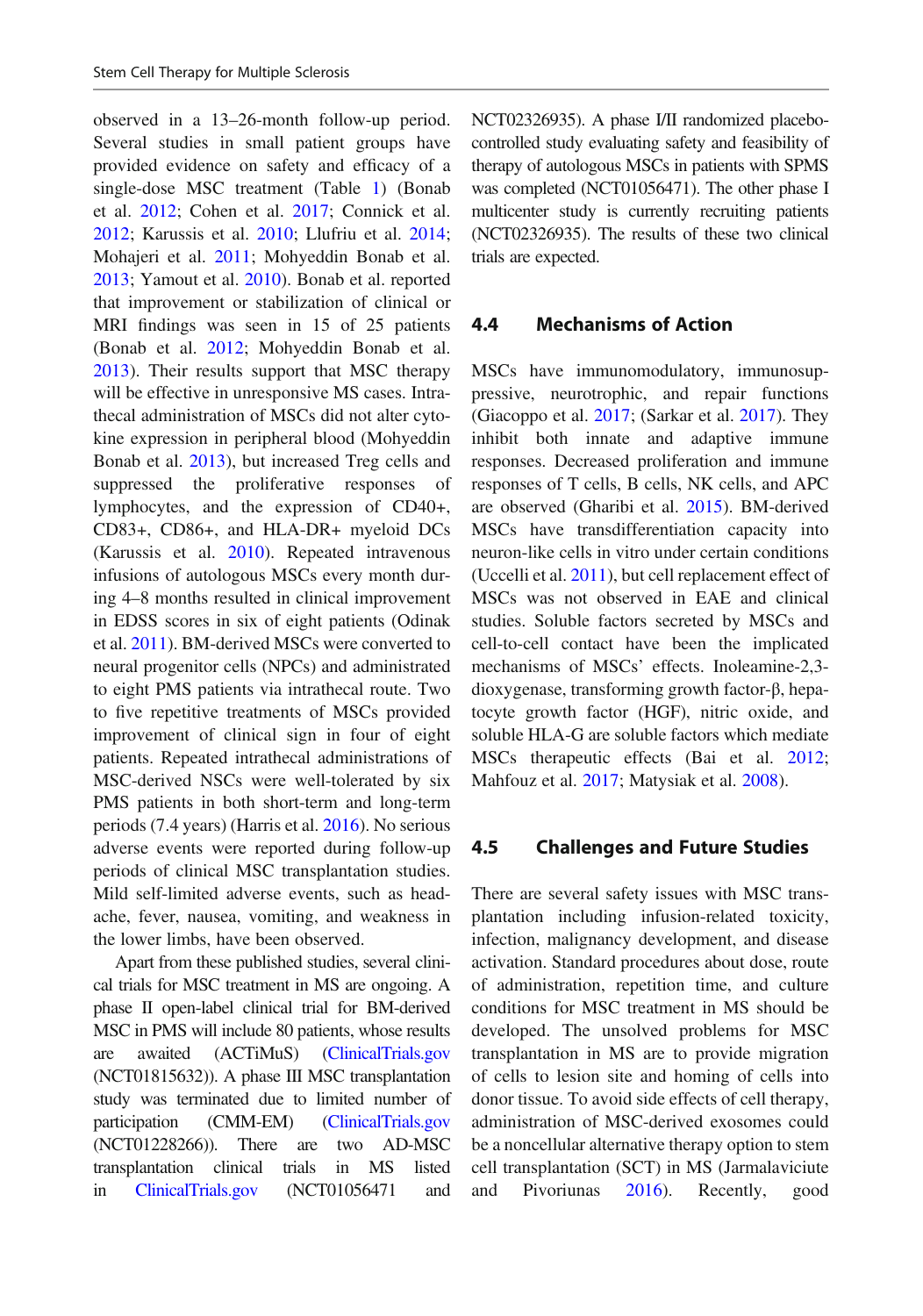<span id="page-11-0"></span>

|                  |              |                | ΝS                           | $\mathsf{z}$ |      |                              | Transplanted | Route of                 | Single/  |                                                      |                                        |
|------------------|--------------|----------------|------------------------------|--------------|------|------------------------------|--------------|--------------------------|----------|------------------------------------------------------|----------------------------------------|
| Author           | Trial        | Folow-up       | type                         | (F/M)        | Age  | EDSS                         | 링            | administration           | repeated | Outcomes                                             | Side effects                           |
| Bonab            |              | $13-26$ months | <b>PMS</b>                   | $10$         |      | $3.5 - 6$                    | Autologous   | E                        | Single   | EDSS of one patient                                  |                                        |
| 2007             |              |                |                              |              |      |                              | BM-MSCs      |                          |          | improved from 5 to 2.5;                              |                                        |
|                  |              |                |                              |              |      |                              |              |                          |          | four patients no change;                             |                                        |
|                  |              |                |                              |              |      |                              |              |                          |          | five patients increased                              |                                        |
|                  |              |                |                              |              |      |                              |              |                          |          | from 0.5 to 2.5                                      |                                        |
|                  |              |                |                              |              |      |                              |              |                          |          | MRI: seven patients with                             |                                        |
|                  |              |                |                              |              |      |                              |              |                          |          | no difference, two extra                             |                                        |
|                  |              |                |                              |              |      |                              |              |                          |          | plaque, and one patient<br>decrease in the number    |                                        |
|                  |              |                |                              |              |      |                              |              |                          |          | of plaques                                           |                                        |
| Karussis<br>2010 | $\mathbb{H}$ | $6-25$ months  | $\stackrel{\triangle}{\geq}$ | (8/7)<br>15  | 35.3 | $6.7(4-8)$                   | Autologous   | $\Gamma$ and $\Gamma\!V$ | Single   | from $6.7(1.0)$ to $5.9(1.6)$<br>EDSS score improved | Mild self-limited<br>febrile reaction, |
|                  |              |                |                              |              |      |                              |              |                          |          | No new or Gd + lesions                               | headache                               |
|                  |              |                |                              |              |      |                              | BM-MSCs      |                          |          | An increase in the                                   |                                        |
|                  |              |                |                              |              |      |                              |              |                          |          | proportion of Treg cells,                            |                                        |
|                  |              |                |                              |              |      |                              |              |                          |          | decrease in proliferative                            |                                        |
|                  |              |                |                              |              |      |                              |              |                          |          | responses of                                         |                                        |
|                  |              |                |                              |              |      |                              |              |                          |          | lymphocytes, and                                     |                                        |
|                  |              |                |                              |              |      |                              |              |                          |          | expression of CD40+,                                 |                                        |
|                  |              |                |                              |              |      |                              |              |                          |          | CD83+, CD86+, and                                    |                                        |
|                  |              |                |                              |              |      |                              |              |                          |          | HLADR on myeloid<br>DCs                              |                                        |
| Yamout           | Pilot        | 12 months      | S <sub>P</sub>               | 7 (4/3)      | 42   | $6.42$<br>(4-7.5)            | Autologous   | E                        | Single   | EDSS improvement in                                  | Transient                              |
| 2010             |              |                | RR                           |              |      |                              | BM-MSCs      |                          |          | 5/7, stabilization in 1/7,                           | encephalopathy                         |
|                  |              |                |                              |              |      |                              |              |                          |          | patients. MRI: a new or<br>and worsening in 1/7      | with seizure in one<br>patients        |
|                  |              |                |                              |              |      |                              |              |                          |          | enlarging lesion in 5/7                              |                                        |
|                  |              |                |                              |              |      |                              |              |                          |          | and $Gd +$ lesions in $3/7$                          |                                        |
|                  |              |                |                              |              |      |                              |              |                          |          | patients. Vision and                                 |                                        |
|                  |              |                |                              |              |      |                              |              |                          |          | low-contrast sensitivity                             |                                        |
|                  |              |                |                              |              |      |                              |              |                          |          | testing: improvement in<br>5/6                       |                                        |
| Mohajeri         |              | 6 months       | <b>RR</b>                    | 7(6/1)       | 35.5 | $\stackrel{\triangle}{\geq}$ | Autologous   | E                        | Single   | FOXP3 mRNA increased                                 |                                        |
| 2011             |              |                |                              |              |      |                              | BM-MSCs      |                          |          |                                                      |                                        |

Table 1 Clinical studies with MSCs in multiple sclerosis Table 1 Clinical studies with MSCs in multiple sclerosis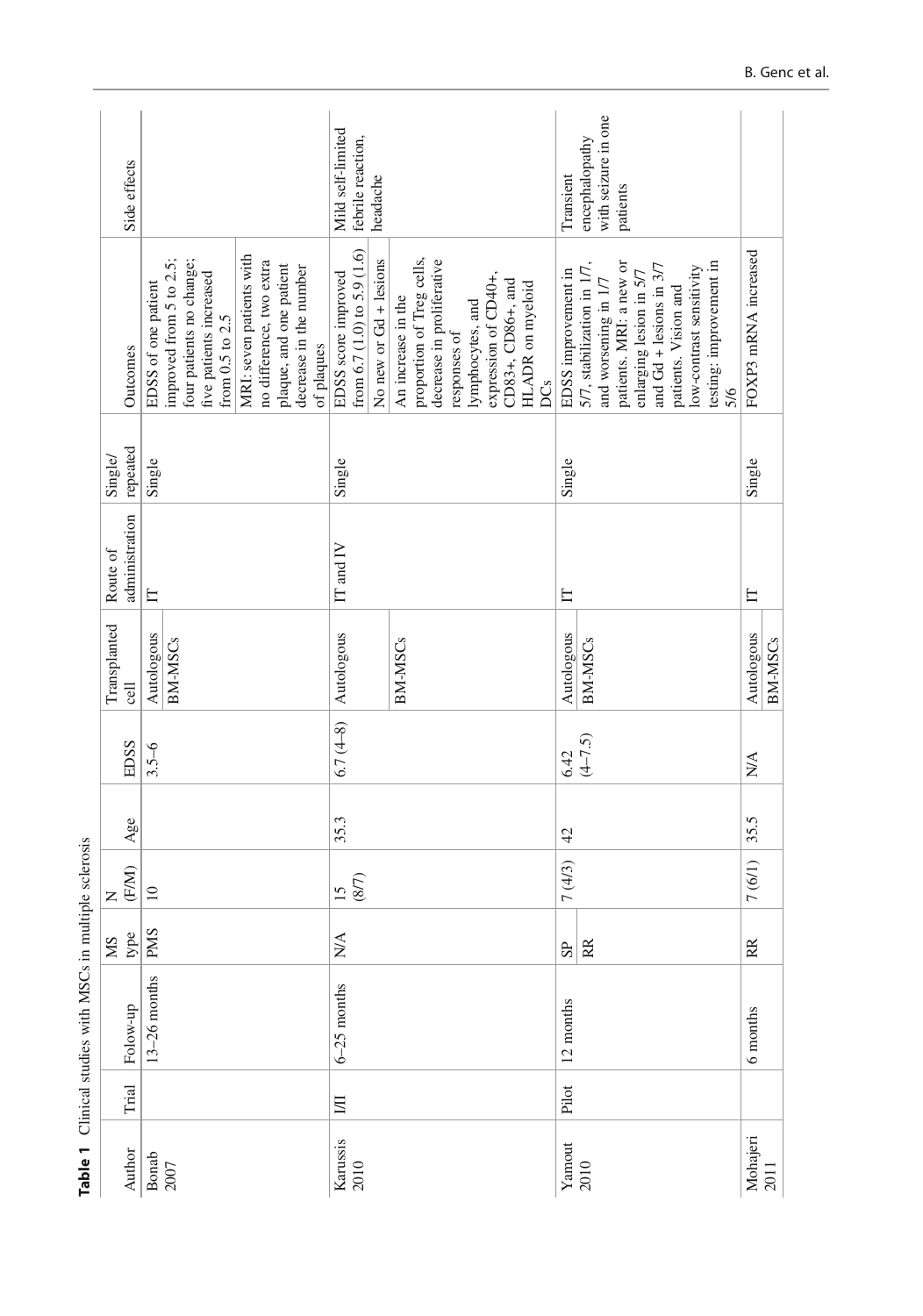| $\mathbb{H}$                                  | 6 months | S <sub>P</sub> | $\supseteq$ | 48.8                | $\sum_{i=1}^{n}$     | Autologous                                               | $\square$ | Single                     | Improvement after                                                                                                                                                                                                                                                             | No serious adverse                                                                                   |
|-----------------------------------------------|----------|----------------|-------------|---------------------|----------------------|----------------------------------------------------------|-----------|----------------------------|-------------------------------------------------------------------------------------------------------------------------------------------------------------------------------------------------------------------------------------------------------------------------------|------------------------------------------------------------------------------------------------------|
| (3/7)                                         |          |                |             |                     | $(2.0 - 6.5)$        | BM-MSCs                                                  |           |                            | response latency, increase<br>treatment in visual acuity<br>in optic nerve area<br>and visual evoked                                                                                                                                                                          | events                                                                                               |
| (19/6)<br>25<br>PP SP<br>12 months            |          |                |             | $(23 - 50)$<br>34.7 | $5.5 - 7$            | Autologous                                               | E         | Single                     | $(13.63\%)$ patients refused<br>to undergo further follow-<br>patients showed new T2<br>increased EDSS. Three<br>remained unchanged in<br>MRI (3T) and EDSS<br>15 (68.18%) patients,<br>whereas 7 (31.81%)<br>scores improved or<br>or $Gd +$ lesions or<br>up after 6 months | lower limbs, and<br>nausea/vomiting,<br>low-grade fever,<br>weakness in the<br>headache<br>Transient |
|                                               |          |                |             |                     |                      | BM-MSCs                                                  |           |                            | expression and serum<br>No changes in gene<br>level of cytokines                                                                                                                                                                                                              |                                                                                                      |
| 8 (3/5)<br>RR<br>$4-12$ months                |          |                |             | 37.5                | 5.56                 | Autologous                                               | $\square$ | Repeated                   | Improvements on the                                                                                                                                                                                                                                                           | No serious adverse                                                                                   |
| PPSP                                          |          |                |             | $(24 - 47)$         | $(3.5 - 6.5)$        | BM-MSCs                                                  |           | $4-8$ months<br>per month, | stabilization in one and<br>were seen in six of the<br>progression in another<br>EDSS by 0.5-1 point<br>eight patients, with<br>patient                                                                                                                                       | events. General<br>weakness                                                                          |
| 9(7/2)<br>RR<br>6 months<br>$\blacksquare$    |          |                |             | 36.8                | $(3.0 - 6.0)$<br>3.5 | BM-MSC <sub>s</sub><br>5 patient<br>4 patient<br>placebo | $\geq$    | single                     | reduction in Gd + MRI<br>change, nonsignificant<br>No clinical significant<br>lesions and Th1 cells                                                                                                                                                                           | No serious adverse<br>flushing, herpes<br>events. Facial<br>labialis                                 |
| 6(4/2)<br>$\frac{1}{2}$<br>7.4 years<br>Pilot |          |                |             | 43                  | $(6.5-9)$            | Autologous                                               | E         | Repeated                   | Four of the six patients                                                                                                                                                                                                                                                      | No serious adverse                                                                                   |
| E<br>study                                    |          |                |             |                     |                      | BM-MSC <sub>S</sub> -<br><b>NPCs</b>                     |           | $(2-5)$                    | clinical improvement<br>showed measureable                                                                                                                                                                                                                                    | events.                                                                                              |
| $\overline{\mathcal{L}}$<br>RR<br>6 months    |          |                |             | 46.5                | 6                    | Autologous                                               | $\geq$    | Single                     | Cell infusion was                                                                                                                                                                                                                                                             | No serious adverse                                                                                   |
| (16/8)<br>S <sub>P</sub>                      |          |                |             |                     | $(3.0 - 6.5)$        | BM-MSC <sub>s</sub>                                      |           |                            | tolerated well without                                                                                                                                                                                                                                                        | events                                                                                               |
|                                               |          |                |             |                     |                      |                                                          |           |                            | or serious adverse events<br>treatment-related severe                                                                                                                                                                                                                         |                                                                                                      |
|                                               |          |                |             |                     |                      |                                                          |           |                            | or evidence of disease                                                                                                                                                                                                                                                        |                                                                                                      |
|                                               |          |                |             |                     |                      |                                                          |           |                            | activation                                                                                                                                                                                                                                                                    |                                                                                                      |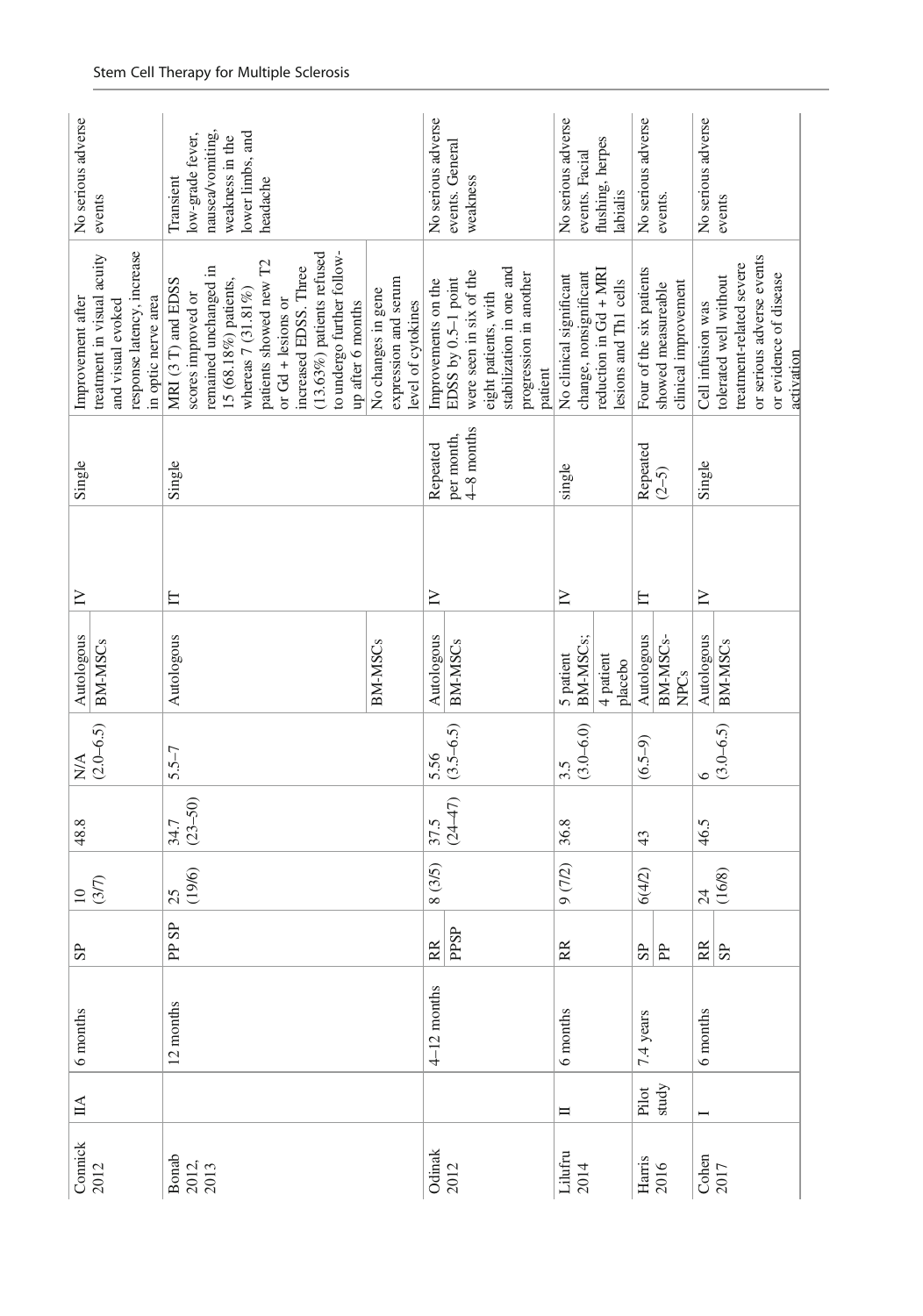manufacturing practices (GMP)-grade standard protocol for hMSC-derived exosomes have been developed (Pachler et al. [2017](#page-27-7)).

### 5 Neural Stem Cell Therapy

#### 5.1 Biology of Neural Stem Cells

Neural stem cells are self-renewing multipotent cells located in the subventricular zone (SVZ) and the subgranular zone of the dentate gyrus (Xiao et al. [2017\)](#page-29-13). NSCs can differentiate into both neurons and glia. Either embryonic or adult brain tissue can be used as source of NSCs. They can also be generated from ESCs, MSCs, and iPSCs (Volpe et al. [2016](#page-29-14)). Due to differentiation capacity of NSCs to OPCs and oligodendrocytes, it is conceivable that NSCs can be used for cell replacement in demyelinating diseases such as MS.

### 5.2 In Vivo Studies

The therapeutic effect of NSCs in animal models of MS has been shown in several preclinical studies (Table [2](#page-14-0)). Immunization of SJL/J mice with PLP causes relapsing-remitting-type animal model of MS. But, protein immunization with MOG leads to chronic form of EAE in C57/BL6 mice. In addition to mice, NSC transplantation in EAE was performed in other species including Lewis rat, SD rat, and common marmoset (Ben-Hur et al. [2003](#page-23-10); Einstein et al. [2003](#page-24-10); Lee et al. [2015](#page-26-12); Pluchino et al. [2009\)](#page-28-12). Mostly embryonic or fetal cells have been used as the source of NSCs; however adult NSCs were also transplanted into mice (Pluchino et al. [2005;](#page-28-4) Wu et al. [2013\)](#page-29-15). NSC transplantation was performed at different time points from the first day of immunization to 35 days after. NSC transplantation at 10 days of post immunization (dpi) delayed disease onset in addition to suppressing clinical findings of EAE (Yang et al. [2009\)](#page-29-16). NSC transplantation in EAE was performed via different routes such as intravenous, subcutaneous, intracerebroventricular, intraspinal, intrathecal,

intracerebral, and intranasal. Direct route via intracerebral or intraspinal seems more effective, while peripheral route also suppresses clinical signs of EAE by reducing peripheral immune responses (Einstein et al. [2007](#page-24-13)). More safe and effective route for administration of NSCs, such as intranasal route, may also be used in MS (Wu et al. [2013](#page-29-15)).

#### 5.3 Mechanisms of Actions

NSCs exert therapeutic effects by several mechanisms including cell replacement, immunomodulation, trophic support to endogenous repair mechanisms, and stimulation of progenitor cell differentiation (Volpe et al. [2016;](#page-29-14) Xiao et al. [2017](#page-29-13)). The cell replacement effect of transplanted NSCs has been reported in limited EAE studies (Ben-Hur et al. [2003\)](#page-23-10). Several studies reported that transplanted NSCs reduce clinical signs and inflammatory findings of EAE even though they persist in perivascular area and they do not migrate toward the lesion site (Ben-Hur et al. [2003](#page-23-10); Einstein et al. [2003,](#page-24-10) [2006\)](#page-24-3). These findings suggest that NSCs exert beneficial effects via other mechanisms such as immune modulation. Local and peripheral immune modulatory effects of these cells were supported by several EAE studies (Einstein et al. [2006](#page-24-3), [2003](#page-24-10), [2007;](#page-24-13) Pluchino et al. [2009;](#page-28-12) Yang et al. [2009\)](#page-29-16). Transplantation of NSCs reduces perivascular infiltrates, CD3+ cells, and ICAM-1 and LFA-1 expression and increases Treg cells in the brain and spinal cord (Einstein et al. [2003,](#page-24-10) [2006](#page-24-3)). IL-10 overexpressing adult NSCs significantly suppress CD45+ cells, CD4+ T cells, CD68+ macrophages/microglia, and CD8+ T cells in the spinal cord (Yang et al. [2009\)](#page-29-16). Peripheral immunosuppressive effects of NSCs also contribute to attenuation of clinical findings. NSC transplantation via intravenous route decreased the number of CD3+ T cells and Mac3+ macrophages infiltrating the spinal cord (Einstein et al. [2007](#page-24-13)). Subcutaneous injection of NSCs inhibits generation of effector T cells, DC maturation, and cytokine production (Pluchino et al. [2009\)](#page-28-12).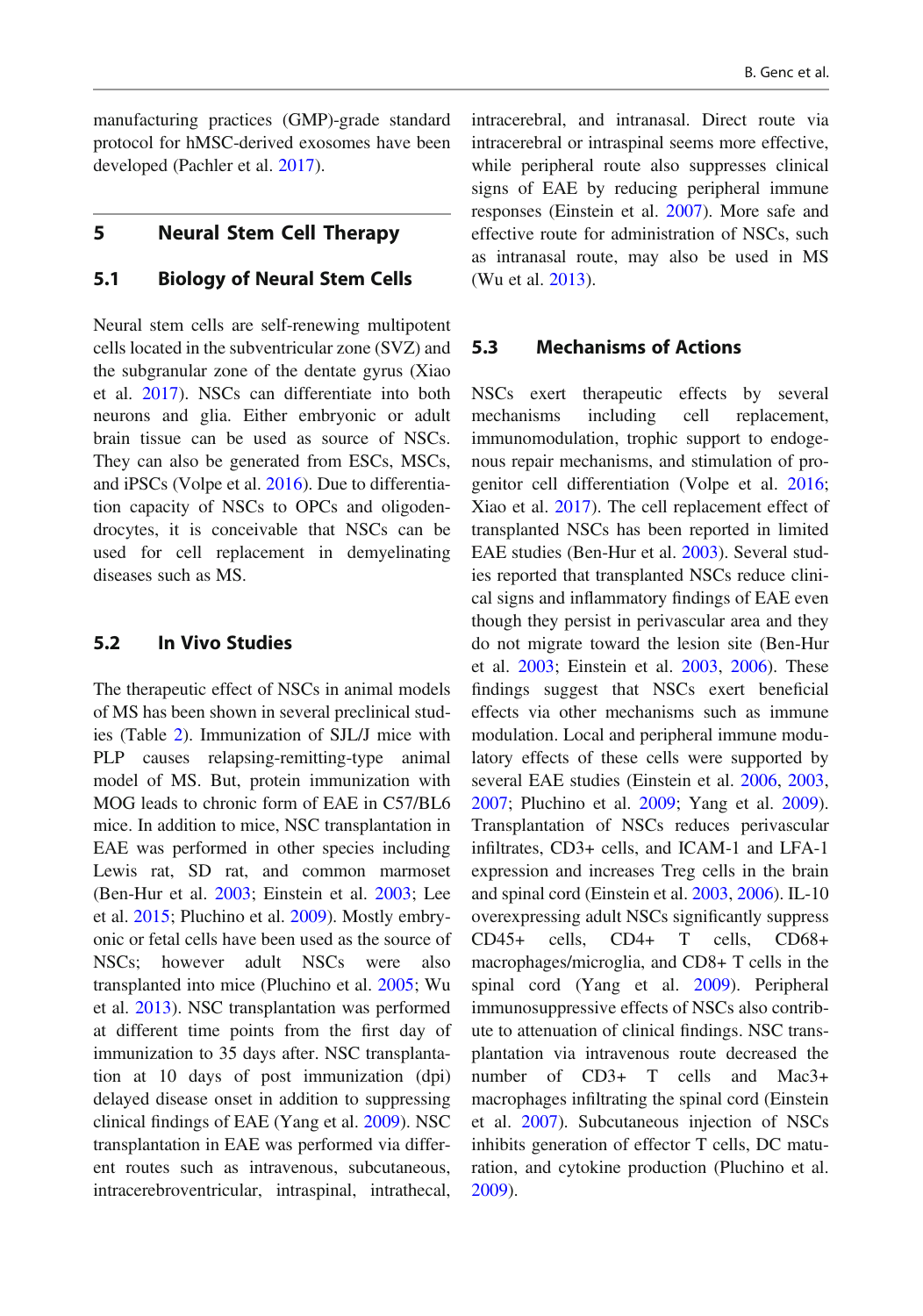<span id="page-14-0"></span>

| Aharonowiz<br>et al. (2003)<br>et al. (2003)<br>et al. (2006)<br>et al. (2008)<br>et al. (2016)<br>et al. (2007)<br>et al. (2003)<br>Harris et al.<br>Chen et al.<br>Cao et al.<br>Ben-Hur<br>Pluchino<br>Wu et al.<br>Einstein<br>Einstein<br>Einstein<br>Plaisted<br>(2014)<br>(2013)<br>(2011)<br>(2012)<br>marked reduction in EAE severity, decreased<br>demyelination, and enhanced remyelination.<br>Decreased accumulation of CD4 + Tcells in<br>(inflamed white matter). Cell differentiation<br>decrease in the extent of demyelination and<br>Decreased clinical severity of EAE and the<br>Cells migrated into the brain or spinal cord<br>the CNS, reduced demyelination at the site<br>reducing demyelinating process and axonal<br>Reduction in clinical signs, axonal damage<br>reduced demyelinating process and axonal<br>Significant neurological recovery, reduced<br>Decreased accumulation of CD4+ T cells,<br>Reduced immune cell infiltration, area of<br>Suppression of encephalitogenic T cells,<br>Reduction in clinical sign, no peripheral<br>of injection, transient increase in Tregs<br>Downregulated inflammatory process,<br>Substantial delay of the disease onset,<br>Reduction of astrogliosis and marked<br>perivascular infiltrates and decreased<br>endogenous nestin+ progenitor cells<br>immune responses, decreased spinal<br>demyelination, increased number of<br>expression of ICAM-1 and LFA-1)<br>and demyelination, suppression of<br>brain inflammation (reduction in<br>inflammation and demyelination<br>neuroinflammation, decreased<br>encephalitogenic T cells<br>(neuronal and glial)<br>increase in Tregs<br>inflammation<br>axonal loss<br>injury<br>injury<br>Intranasal, IV<br>IT repeated<br>Intraspinal<br>Intraspinal<br>ICV or IV<br>$\text{ICV}$ or $\text{IT}$<br>ICV<br><b>ZOI</b><br><b>NQI</b><br>$\square$<br>$\square$ |                                                                              |  | modification of<br>Genetic |                                                   | Route of       |         |             |
|-----------------------------------------------------------------------------------------------------------------------------------------------------------------------------------------------------------------------------------------------------------------------------------------------------------------------------------------------------------------------------------------------------------------------------------------------------------------------------------------------------------------------------------------------------------------------------------------------------------------------------------------------------------------------------------------------------------------------------------------------------------------------------------------------------------------------------------------------------------------------------------------------------------------------------------------------------------------------------------------------------------------------------------------------------------------------------------------------------------------------------------------------------------------------------------------------------------------------------------------------------------------------------------------------------------------------------------------------------------------------------------------------------------------------------------------------------------------------------------------------------------------------------------------------------------------------------------------------------------------------------------------------------------------------------------------------------------------------------------------------------------------------------------------------------------------------------------------------------------------------------------------------|------------------------------------------------------------------------------|--|----------------------------|---------------------------------------------------|----------------|---------|-------------|
|                                                                                                                                                                                                                                                                                                                                                                                                                                                                                                                                                                                                                                                                                                                                                                                                                                                                                                                                                                                                                                                                                                                                                                                                                                                                                                                                                                                                                                                                                                                                                                                                                                                                                                                                                                                                                                                                                               | cells<br>cells<br>Transplanted<br>Model                                      |  |                            | Transplantation time                              | administration | Outcome | References  |
|                                                                                                                                                                                                                                                                                                                                                                                                                                                                                                                                                                                                                                                                                                                                                                                                                                                                                                                                                                                                                                                                                                                                                                                                                                                                                                                                                                                                                                                                                                                                                                                                                                                                                                                                                                                                                                                                                               | striatal<br>Rat-neonatal<br>spheres<br>SC and CFA                            |  |                            | Disease peak                                      |                |         |             |
|                                                                                                                                                                                                                                                                                                                                                                                                                                                                                                                                                                                                                                                                                                                                                                                                                                                                                                                                                                                                                                                                                                                                                                                                                                                                                                                                                                                                                                                                                                                                                                                                                                                                                                                                                                                                                                                                                               | striatal<br>Rat-neonatal<br>spheres<br>SC and CFA                            |  |                            | On day immunization                               |                |         |             |
|                                                                                                                                                                                                                                                                                                                                                                                                                                                                                                                                                                                                                                                                                                                                                                                                                                                                                                                                                                                                                                                                                                                                                                                                                                                                                                                                                                                                                                                                                                                                                                                                                                                                                                                                                                                                                                                                                               | <b>NPCs</b><br><b>MOG</b>                                                    |  |                            | On day 10,15, and<br>$22\ \mathrm{dpi}$           |                |         |             |
|                                                                                                                                                                                                                                                                                                                                                                                                                                                                                                                                                                                                                                                                                                                                                                                                                                                                                                                                                                                                                                                                                                                                                                                                                                                                                                                                                                                                                                                                                                                                                                                                                                                                                                                                                                                                                                                                                               | Neurospheres<br><b>MOG</b>                                                   |  |                            | On day 6 dpi                                      |                |         |             |
|                                                                                                                                                                                                                                                                                                                                                                                                                                                                                                                                                                                                                                                                                                                                                                                                                                                                                                                                                                                                                                                                                                                                                                                                                                                                                                                                                                                                                                                                                                                                                                                                                                                                                                                                                                                                                                                                                               | <b>NPCs</b><br>hESC-derived<br><b>MOG</b>                                    |  |                            | On day 7 dpi                                      |                |         |             |
|                                                                                                                                                                                                                                                                                                                                                                                                                                                                                                                                                                                                                                                                                                                                                                                                                                                                                                                                                                                                                                                                                                                                                                                                                                                                                                                                                                                                                                                                                                                                                                                                                                                                                                                                                                                                                                                                                               | <b>ESC-derived NPCs</b><br><b>MOG</b>                                        |  |                            | immunization or on<br>On the day of<br>day 10 dpi |                |         |             |
|                                                                                                                                                                                                                                                                                                                                                                                                                                                                                                                                                                                                                                                                                                                                                                                                                                                                                                                                                                                                                                                                                                                                                                                                                                                                                                                                                                                                                                                                                                                                                                                                                                                                                                                                                                                                                                                                                               | 35 dpi<br>mMSC-NSC<br><b>MOG</b>                                             |  |                            | On day 21, 28, and                                |                |         |             |
|                                                                                                                                                                                                                                                                                                                                                                                                                                                                                                                                                                                                                                                                                                                                                                                                                                                                                                                                                                                                                                                                                                                                                                                                                                                                                                                                                                                                                                                                                                                                                                                                                                                                                                                                                                                                                                                                                               | aNSCs<br><b>MOG</b>                                                          |  |                            | On days 14 and 21 dpi                             |                |         |             |
|                                                                                                                                                                                                                                                                                                                                                                                                                                                                                                                                                                                                                                                                                                                                                                                                                                                                                                                                                                                                                                                                                                                                                                                                                                                                                                                                                                                                                                                                                                                                                                                                                                                                                                                                                                                                                                                                                               | hESCs-derived NSC<br>signature-based<br>transcriptomic<br>selection<br>JHMIV |  |                            | On day 14 dpi                                     |                |         |             |
|                                                                                                                                                                                                                                                                                                                                                                                                                                                                                                                                                                                                                                                                                                                                                                                                                                                                                                                                                                                                                                                                                                                                                                                                                                                                                                                                                                                                                                                                                                                                                                                                                                                                                                                                                                                                                                                                                               | Human EB-derived<br><b>NSC</b><br>JHMN                                       |  |                            | On day 14 dpi                                     |                |         |             |
|                                                                                                                                                                                                                                                                                                                                                                                                                                                                                                                                                                                                                                                                                                                                                                                                                                                                                                                                                                                                                                                                                                                                                                                                                                                                                                                                                                                                                                                                                                                                                                                                                                                                                                                                                                                                                                                                                               | Mouse neurospheres<br>adoptive<br>transfer<br>MOG.<br>(PLP)                  |  |                            | On day 8 dpi                                      |                |         | (continued) |

Table 2 Neural stem cell transplantation studies in EAE **Table 2** Neural stem cell transplantation studies in EAE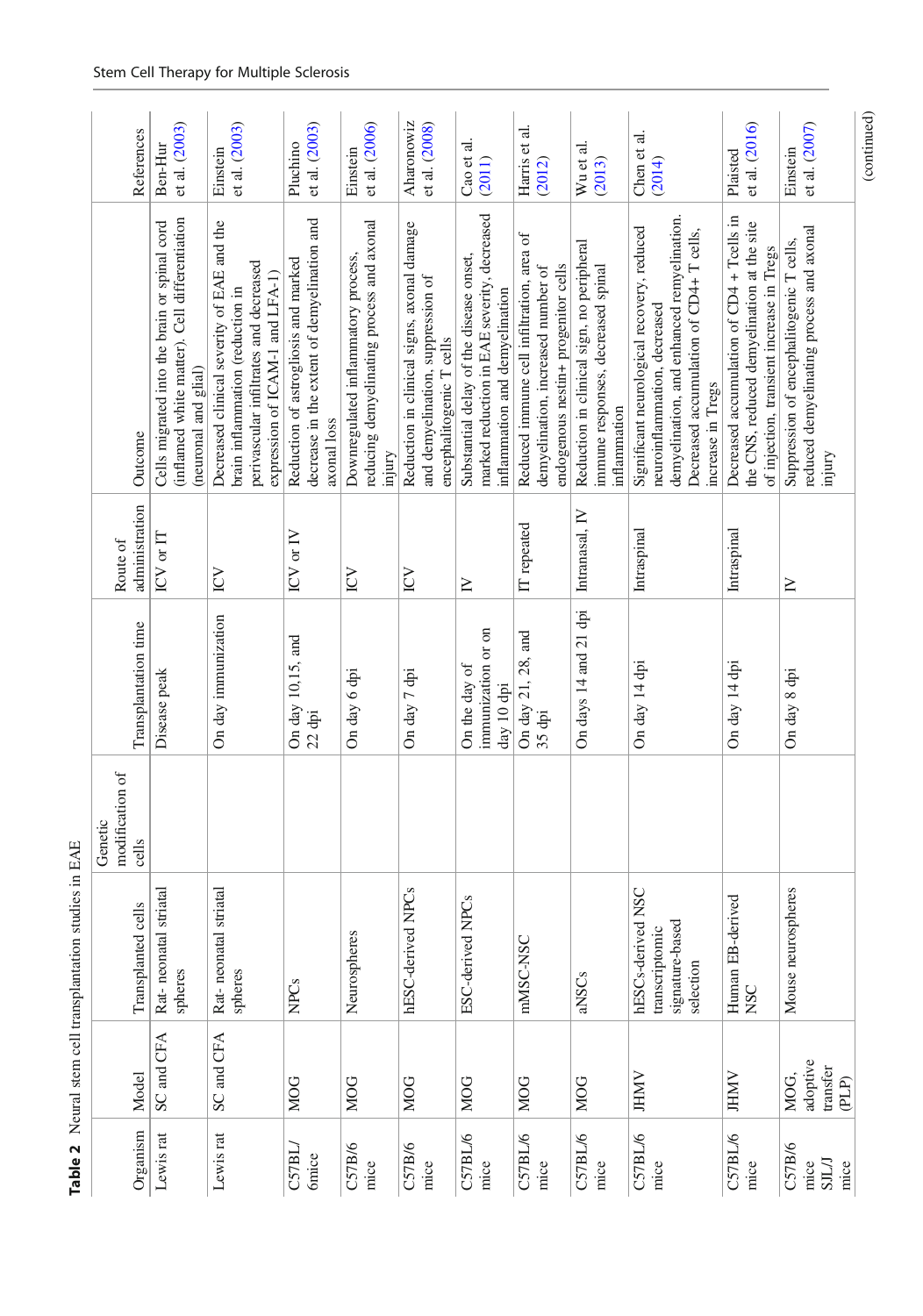| Table 2                                             | (continued)                      |                                 |                                                            |                                                                             |                      |                                                                                                                                                                                                                                       |                                  |
|-----------------------------------------------------|----------------------------------|---------------------------------|------------------------------------------------------------|-----------------------------------------------------------------------------|----------------------|---------------------------------------------------------------------------------------------------------------------------------------------------------------------------------------------------------------------------------------|----------------------------------|
|                                                     |                                  |                                 | modification of<br>Genetic                                 |                                                                             | Route of             |                                                                                                                                                                                                                                       |                                  |
| Organism                                            | Model                            | cells<br>Transplanted           | cells                                                      | Transplantation time                                                        | administration       | Outcome                                                                                                                                                                                                                               | References                       |
| SJL mice                                            | PLP139-151                       | Mice SVZ aNPCs                  |                                                            | or first clinical relapse<br>First disease episode                          | $\geq$               | Promoted brain repair, induced apoptosis of<br>CNS-infiltrating encephalitogenic T cells                                                                                                                                              | et al. (2005)<br>Pluchino        |
| SJL mice                                            | PLP139-151                       | Mouse NPCs                      |                                                            | On day 3 and 10 dpi or<br>10 dpi only                                       | SC                   | BMP-4-dependent impairment of the DC<br>Clinical improvement, inhibition of the<br>generation of encephalitogenic T cells,<br>maturation                                                                                              | et al. $(2009)$<br>b<br>Pluchino |
| marmoset<br>Common                                  | MOG 1-125                        | Human NPCs                      |                                                            | Disease onset                                                               | $\Gamma$ or $\Gamma$ | Increase of the CCT velocities at the lower<br>limb, decrease in the number of<br>inflammatory infiltrates                                                                                                                            | et al. (2009)a<br>Pluchino       |
| C57BL/6<br>mice                                     | <b>MOG</b>                       | Mouse aNSCs                     | transduced<br>$IL-10-$                                     | On day 10, 22, or<br>$30\ \mathrm{dpi}$                                     | IV or ICV            | Suppression of clinical sign, enhanced anti-<br>inflammatory effect, induction of T cell<br>apoptosis, promotion of remyelination                                                                                                     | Yang et al.<br>(2009)            |
| C57BL/6<br>mice                                     | transfer EAE<br>adoptive<br>MOG, | Mouse BM-derived<br><b>NPCs</b> | transduced<br>CCR5-                                        | On day 22 dpi (peak)                                                        | $\geq$               | Suppressed CNS inflammatory infiltration,<br>myelin damage, and clinical sign of EAE                                                                                                                                                  | Yang et al.<br>$(2012)$          |
| Biozzi<br>mice,<br><b>ABH</b><br><b>FVB</b><br>mice | <b>MOG</b>                       | Mouse NPCs                      | transduced<br>Olig2-                                       | Disease onset or first<br>relapse                                           | <b>N</b>             | Reduced the clinical signs of acute and<br>relapsing disease                                                                                                                                                                          | Sher et al.<br>(2012)            |
| C57BL/6<br>mice                                     | <b>MOG</b>                       | <b>NSPCs</b>                    | IL-10 producing                                            | On day 7 dpi or on first<br>sign of disease                                 | ICV, IV              | activation, proliferation, and cytokine<br>Suppress clinical signs, inhibit T-cell<br>production                                                                                                                                      | Klose et al.<br>(2013)           |
| SD rats                                             | <b>MOG</b>                       | Š,<br>Rat/fetal NS              | $\mathbb{R}^2$                                             | On day 5 dpi                                                                | $\geq$               | remission in local immune suppression in the<br>cervical lymph nodes and CNS, reduction in<br>the number of activated T lymphocytes and<br>Attenuated clinical scores and faster<br>an increase in Treg                               | Lee et al.<br>(2015)             |
| C57BL/6<br>mice                                     | MOG                              | Mice/BM-derived<br><b>NSCs</b>  | Overexpression<br>and LINGO-1-<br>IL-10, NT-3,<br>$\rm _E$ | stage (day 60 dpi) of<br>10 dpi) or chronic<br>At the onset (day<br>disease | $\geq$               | Cocktail-NSCs suppress acute and chronic<br>promoting axonal integrity, remyelination,<br>stage of EAE, inducing M2 macrophages/<br>and endogenous oligodendrocyte/neuron<br>microglia, reducing astrogliosis, and<br>differentiation | Li et al.<br>(2016)              |

B. Genc et al.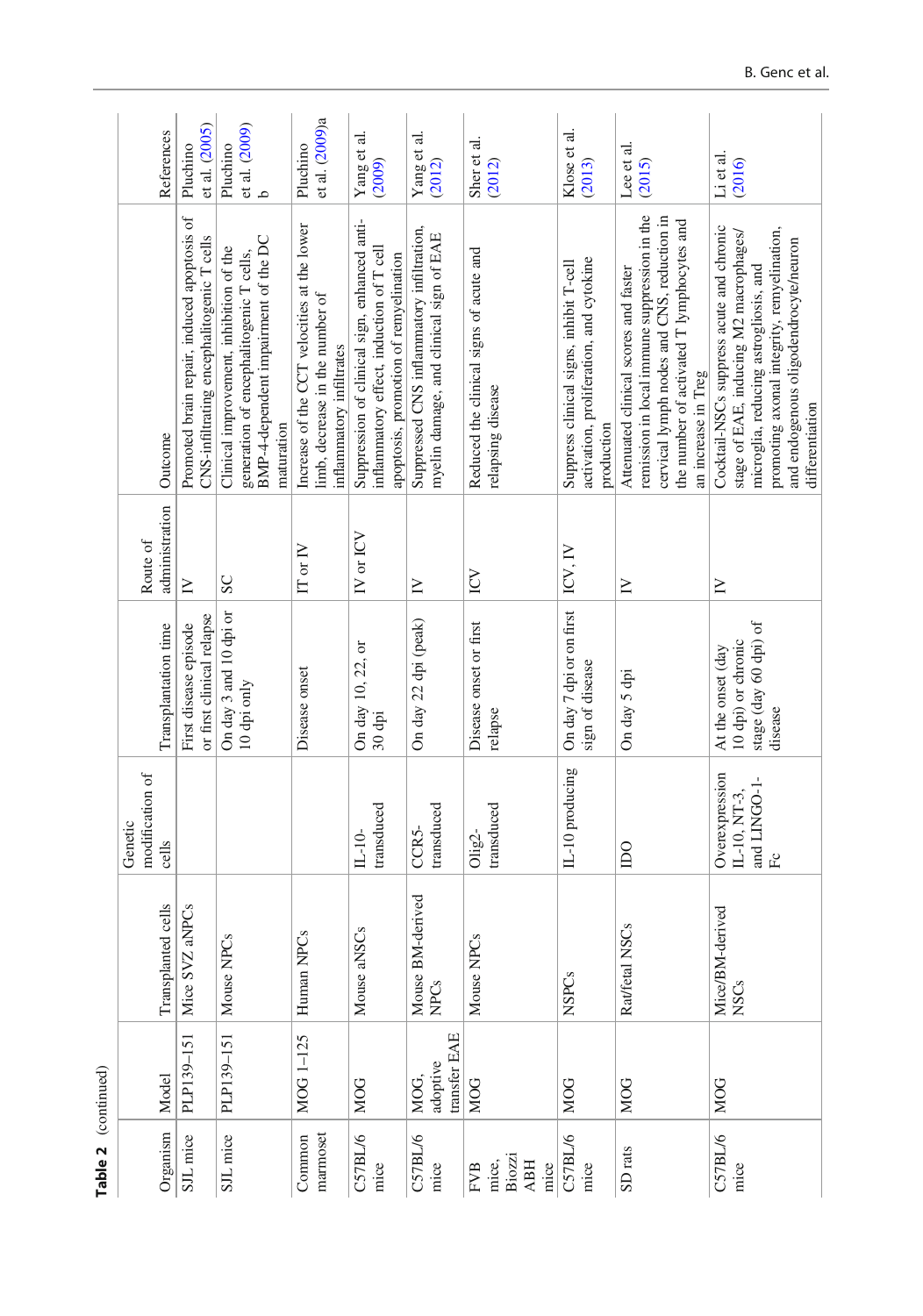Human NSCs (hNSCs) inhibit allogeneic immune cell responses when cocultured with T cells or DCs. They suppress T cell proliferation, decrease DC differentiation from myeloid precursors and maturation, suppress antigenpresenting capacity of DCs, and inhibit costimulatory molecule (CD80, CD86, and MHC-II) expression (Pluchino et al. [2009\)](#page-28-12).

IL-10 overexpressing adult NSCs lead to reduced numbers of CD68+ and CD4+ cells and CD8+ cells, inhibit production of inflammatory cytokines IFNγ and IL-17, and induce apoptosis of encephalitogenic T cells (Yang et al. [2009\)](#page-29-16). Reduced proliferation capacity of autoreactive T cells in draining lymph nodes was observed in EAE mice treated with IL-10-producing NSCs (Klose et al. [2013\)](#page-26-1). Additionally, they inhibit proliferation and cytokine production of T cells. There are some evidence supporting the notion that soluble factors can mediate the immunosuppressive effects of NSCs. NSC supernatant suppresses differentiation of Th17 cells in vitro and in Th17 cell-driven EAE model with  $IFNy$  –/  $-$  mice, in vivo (Cao et al. [2011\)](#page-23-12). After testing various cytokines and neurotrophins, leukemia inhibitory factor (LIF) was found as a soluble factor that is responsible from immunosuppressive effects of NSCs (Cao et al. [2011\)](#page-23-12).

#### 5.4 Limitations and Solutions

NSC-based treatment in MS still needs improvement. Transplanted cells usually remain in the perivascular area and do not migrate to the lesion site. To increase the migration capacity, genetically modified NSCs with CCR5 transduction were generated and used in EAE models (Yang et al. [2012\)](#page-29-17). CCR5 transduction accelerated migration of NSCs toward lesion site, even when given intravenously. Several genetic modifications were performed to increase therapeutic effects of NSCs such as Olig2, IL-10, and indoleamine 2,3-dioxygenase (IDO) transduction (Burt et al. [2015;](#page-23-5) Klose et al. [2013;](#page-26-1) Nam et al. [2015;](#page-27-5) Sher et al. [2012;](#page-28-13) Yang et al. [2009](#page-29-16)). Finally, cocktail transduction with IL-10, NT-3, and Lingo-1 Fc-engineered cells was used to enhance immunosuppressive and cell protective effect of NSCs (Zhang et al. [2016\)](#page-29-3).

Another trouble in NSC therapy in MS is inflammatory microenvironment at lesion sites during demyelination. Several soluble factors and microglial cells affect transplanted NSCs' viability, differentiation, and migration capacity to the lesion site. Nonpermissive microenvironment conditions can be reversed by different modulations of NSCs. Preconditioning of NSCs with minocycline enhances survival of grafted cells, increases proliferation of NSCs, and induces release of cytoprotective factors such as Nrf2 (Sakata et al. [2012\)](#page-28-14). Treatment of NSCs with IL-10 and IL-4 increases expression of adhesion molecules LFA-1 and chemokine receptors CXCR4 and CCR5 and enhances their migration capacity (Guan et al. [2008](#page-25-16)).

Due to the differentiation capacity to all neuronal cell lineages and the presence of antiinflammatory and trophic effects, NSCs are ready for clinical applications. A phase 1 NSC transplantation study was performed in patients with Pelizaeus–Merzbacher disease (PMD), which is a leukodystrophy characterized by hypomyelination (Gupta et al. [2012\)](#page-25-17). Results demonstrated that allogeneic NSCs transplantation is safe and effective in PMD. Transplanted cells engrafted to recipient tissue and produced myelin.

# 6 Induced Pluripotent Stem Cells

# 6.1 Generation of Induced Pluripotent Stem Cell

Induced pluripotent stem cells (iPSCs) are pluripotent stem cells produced from adult somatic cells by reprogramming process using particular transcription factors. They were first generated from mouse embryonic and adult fibroblasts by Shinya Yamanaka and his colleagues at Kyoto University. Yamanaka's group used retroviral vectors Octamer 3/4 (OCT3/4), SRY-box-containing gene 2 (SOX2), cytoplasmic Myc protein (c-MYC), and Krueppel-like factor 4 (KLF4) for reprogramming both mouse and human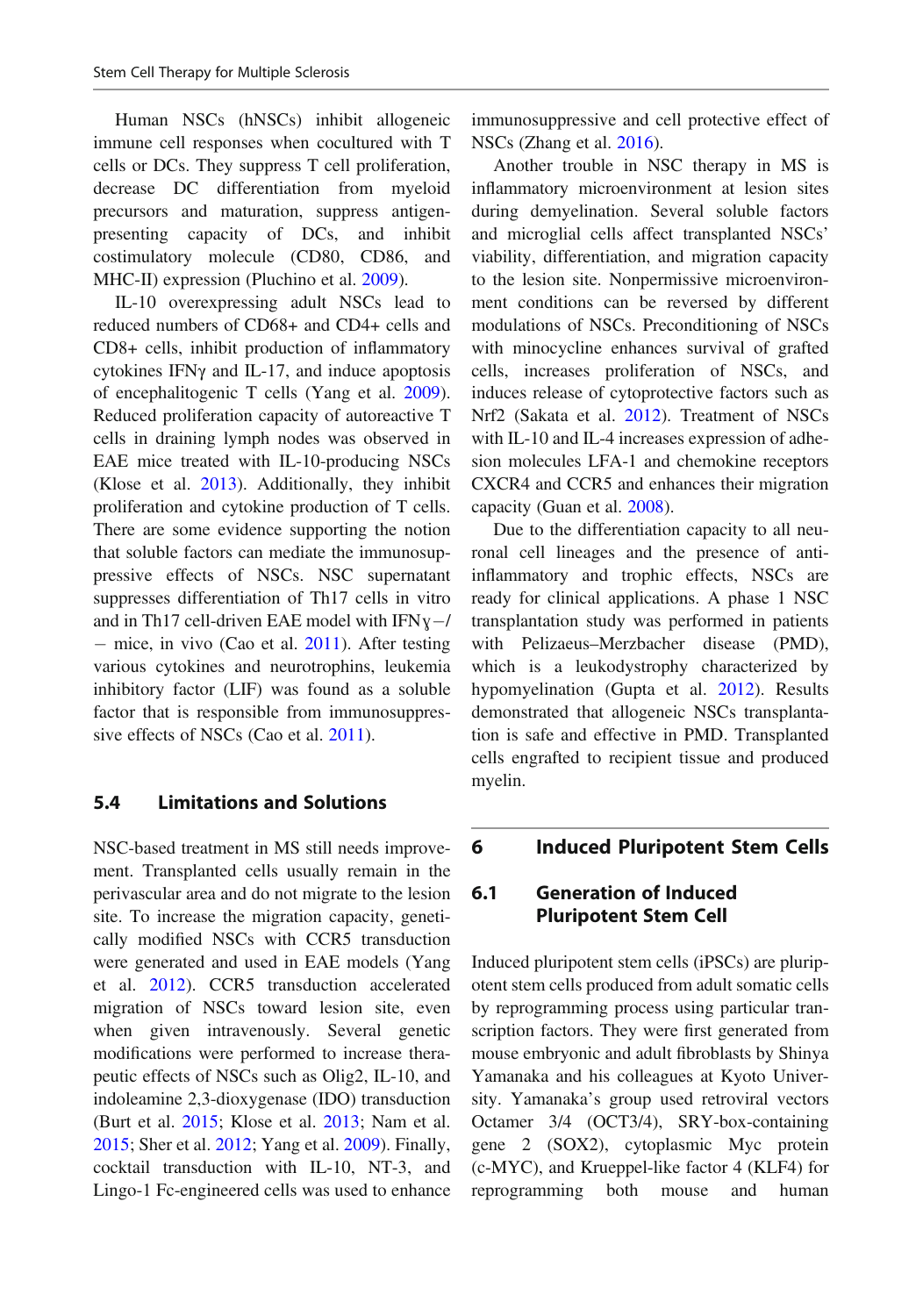fibroblasts, whereas the group of James Thomson used lentiviral vectors encoding OCT4, SOX2, NANOG, and Lin28 for reprogramming human fibroblasts. These iPSCs exhibited similar characteristics with ESCs as they can self-renew and differentiate into all cell types in the body. Several factors affect reprogramming efficiency including initial cell type, reprogramming factors, delivery method, and culture conditions. Apart from fibroblasts, several types of somatic cells have been used for iPSC generation, but fibroblast is still the favorable cell type for iPSC generation. Classical reprogramming factors have tumor-forming capacities. Therefore, new efficient reprogramming methods by using chemicals and microRNAs were developed. Retroviral and lentiviral vectors have been mainly used to deliver these factors into somatic cells. The major disadvantage of the original delivery method is that viral vectors integrate into genome of iPSCs and may cause tumor development. New approaches such as the use of nonviral delivery methods or omitting the oncogenic factors c-MYC and KLF4 could prevent tumorigenicity (Durnaoglu et al. [2011;](#page-24-15) Harding and Mirochnitchenko [2014\)](#page-25-18).

# 6.2 In Vivo Studies

The recent successful improvements in generation of iPSCs and their differentiation into neural precursor cells (NPCs) and oligodendrocyte precursor cells (OPCs) initiated autologous iPSC therapy studies in MS. First, in vivo therapeutic effect of iPSCs was evaluated in EAE, chemically induced demyelination, and genetic hypomyelination models (Table [3\)](#page-18-0). Mouse iPSC-derived NPCs (miPSC-NPCs) were transplanted to C57Bl/6 mice with MOG-induced EAE intrathecally after disease onset (Laterza et al. [2013](#page-26-14)). miPSC-NPC treatment reduced clinical scores of EAE and decreased demyelinated areas and axonal damage in the spinal cord. Transplanted miPSC-NPCs did not differentiate to neither neuron nor oligodendrocyte and did not migrate from perivascular space to lesion site. Neuroprotective effects of miPSC-

NPCs were partly through the secretion of LIF that support resident oligodendrocyte survival and differentiation. Microarray analysis revealed that miPSC-NPCs counterbalanced the EAE-associated transcriptional changes in the spinal cord. These cells also limit BBB damage and decrease CNS-infiltrating inflammatory cells (Laterza et al. [2013\)](#page-26-14). Intraventricular transplantation of miPSCs also improved the functional recovery of EAE mice and reduced T cell infiltration and white matter damage (Zhang et al. [2016\)](#page-29-3). The effect of hiPSC-derived embryoid body intermediate-stage NPCs (EB-NPCs) was examined in neurotropic JHM strain of mouse hepatitis virus (JHMV)-induced EAE (Plaisted et al. [2016\)](#page-28-5). Significant clinical recovery was not observed in EB-NPCs transplanted mice. EB-NPCs were rapidly eliminated, but they decreased accumulation of CD4+ T cells in the CNS, reduced demyelination at the site of injection, and increased the number of Treg cells (Plaisted et al. [2016](#page-28-5)). While healthy hiPSCderived NPCs decreased inflammation, PPMS patient-derived NPCs failed to provide any profit in demyelination process (Nicaise et al. [2017\)](#page-27-14).

OPCs derived from iPSCs were also transplanted into animal models of MS. Intracerebrally transplanted OPCs derived from miPSCs and hiPSCs survive and differentiate to MBP-expressing oligodendrocytes in both cuprizone- and lysolecithin-induced models (Czepiel et al. [2011](#page-24-16); Nicaise et al. [2017\)](#page-27-14). The recovery effect of OPC transplantation on demyelination was also confirmed in congenital hypomyelination model (Douvaras et al. [2014;](#page-24-17) Terzic et al. [2016;](#page-29-18) Wang et al. [2013\)](#page-29-7). Transplanted OPCs differentiate into MBP-expressing oligodendrocytes (Terzic et al. [2016\)](#page-29-18) and contribute to myelination (Douvaras et al. [2014](#page-24-17); Terzic et al. [2016](#page-29-18); Wang et al. [2013\)](#page-29-7). The effect of iPSC-derived OPC transplantation was also evaluated in EAE model (Thiruvalluvan et al. [2016](#page-29-19)). Transplanted OPCs reduced EAE scores, cell infiltration, and demyelination in the cerebellum. Histological analysis revealed that transplanted OPCs remained within the ventricles; therefore their effect on clinical and histological features of EAE occurs most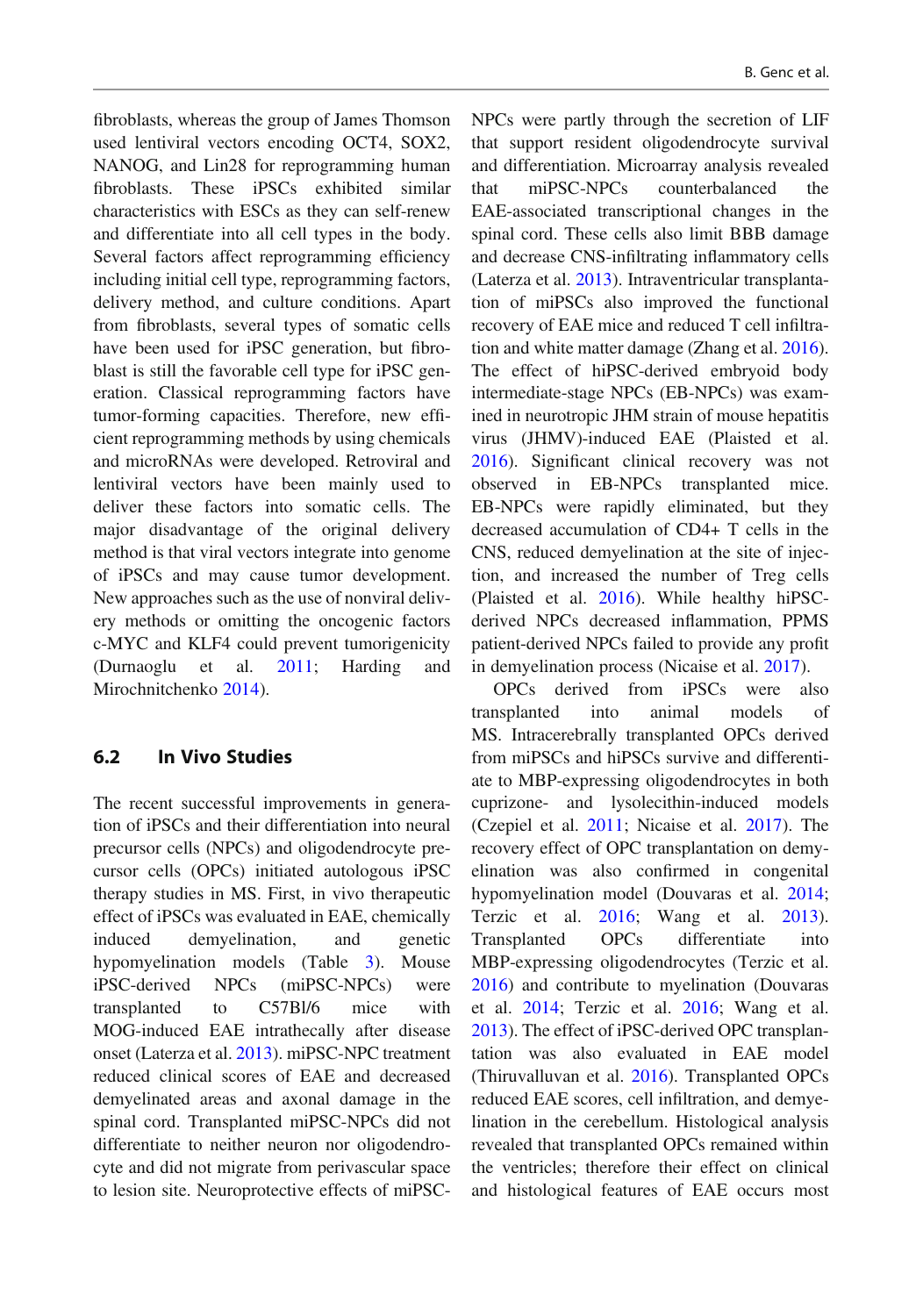| Table 3                      | Induced pluripotent stem cells derived cell therapies in demyelinated animal models |                                              |                                |                    |                                           |                                                                                                                                                                                                                                          |                                |
|------------------------------|-------------------------------------------------------------------------------------|----------------------------------------------|--------------------------------|--------------------|-------------------------------------------|------------------------------------------------------------------------------------------------------------------------------------------------------------------------------------------------------------------------------------------|--------------------------------|
| Organism                     | Model                                                                               | Original cell                                | Intermediate<br>$\overline{d}$ | Transplanted<br>dl | administration<br>Route of                | Outcome                                                                                                                                                                                                                                  | References                     |
| C57B1/6<br>mice              | Cuprizone induced                                                                   | embryonic<br>fibroblast<br>Mouse             | miPSCs                         | <b>OPCs</b>        | IC (corpus<br>callosum)                   | Differentiate to MBP-expressing oligodendrocytes,<br>contributed to the remyelination                                                                                                                                                    | Czepiel et al.<br>(2011)       |
| C57BI/6<br>mice              | Cuprizone induced                                                                   | Human blood<br>cells with<br><b>PPMS</b>     | hiPSCs                         | <b>NPCs</b>        | $\square$                                 | NPCs from PPMS patients failed to provide any<br>benefit in preserving compact CNS myelination<br>during active demyelination                                                                                                            | Nicaise et al.<br>(2017)       |
| Sprague<br>Dawley<br>rats    | Lysolecithininduced                                                                 | fibroblast<br>Human                          | hiPSCs                         | <b>OPCs</b>        | IC (optic<br>chiasm)                      | integrated within the chiasm, differentiated to PLP<br>evoked potential), transplanted cells survived and<br>Recovery from symptoms (measured with visual<br>and/or MBP expressing oligodendrocytes,<br>contributed to the remyelination | ನ<br>Pouya et<br>(2011)        |
| C57BI/6<br>mice              | induced EAE<br>MOG 35-55                                                            | embryonic<br>fibroblasts<br>Mouse            | miPSCs                         | <b>NPCs</b>        | E                                         | areas and axonal damage, transplanted miPSC-NPCs<br>counterbalanced the EAE-associated transcriptional<br>Decreased EAE score, reduction of demyelinated<br>changes                                                                      | Laterza et al.<br>(2013)       |
| C57BL/6<br>mice              | induced EAE<br>MOG 35-55                                                            | miPSCs                                       | miPSCs                         | <b>NPCs</b>        | Intraventricular                          | Reduced T cell infiltration, ameliorated WM damage                                                                                                                                                                                       | Zhang et al.<br>(2016)         |
| marmoset<br>C57BL/6<br>mice/ | 34-56 induced EAE<br>Human MOG                                                      | fibroblast<br>Human                          | hiPSCs                         | <b>OPCs</b>        | ICV (cistema<br>magna), IC                | Significant reduction of subsequent EAE scores and<br>cell infiltration; transplanted hiPSCs in ventricule,<br>migration and differentiation to MBP producing<br>cells in marmoset model                                                 | Thiruvalluvan<br>et al. (2016) |
| C57BL/6<br>mice              | Intracranially<br><b>JHMV</b>                                                       | Primary fetal<br>fibroblasts<br>human        | hiPSCs                         | <b>NPCs</b>        | Intraspinal                               | accumulation of CD4+ T cells in the CNS, reduced<br>pathological improvements, no significant clinical<br>demyelination at the site of injection, modest<br>EB-NPCs were rapidly rejected, decreased<br>recovery                         | Plaisted et al.<br>(2016)      |
| Shiverer<br>mice             | hypomyelination<br>Congenital                                                       | embryonic<br>fibroblast<br>Mouse             | miPSCs                         | <b>OPCs</b>        | callosum and<br>IC (corpus<br>striatum)   | Transplanted cells expressing MBP                                                                                                                                                                                                        | ನ<br>Terzic et<br>(2016)       |
| Shiverer<br>mice             | hypomyelination<br>Congenital                                                       | keratinocyte<br>fibroblast,<br>Human         | hiPSCs                         | <b>OPCs</b>        | forebrain and<br>brainstem)<br>IC (5-site | Increased the survival, myelination of the brain,<br>brainstem, and cerebellum                                                                                                                                                           | Wang et al.<br>$(2013)$        |
| Shiverer<br>mice             | hypomyelination<br>Congenital                                                       | <b>PPMS</b><br>fibroblast<br>Human<br>with 1 | hiPSCs                         | <b>OPCs</b>        | IC (forebrain)                            | Host mouse axons were ensheathed, mature compact<br>myelin observed with electron microscope                                                                                                                                             | Douvaras et al.<br>(2014)      |
|                              |                                                                                     |                                              |                                |                    |                                           |                                                                                                                                                                                                                                          | (continued)                    |

<span id="page-18-0"></span>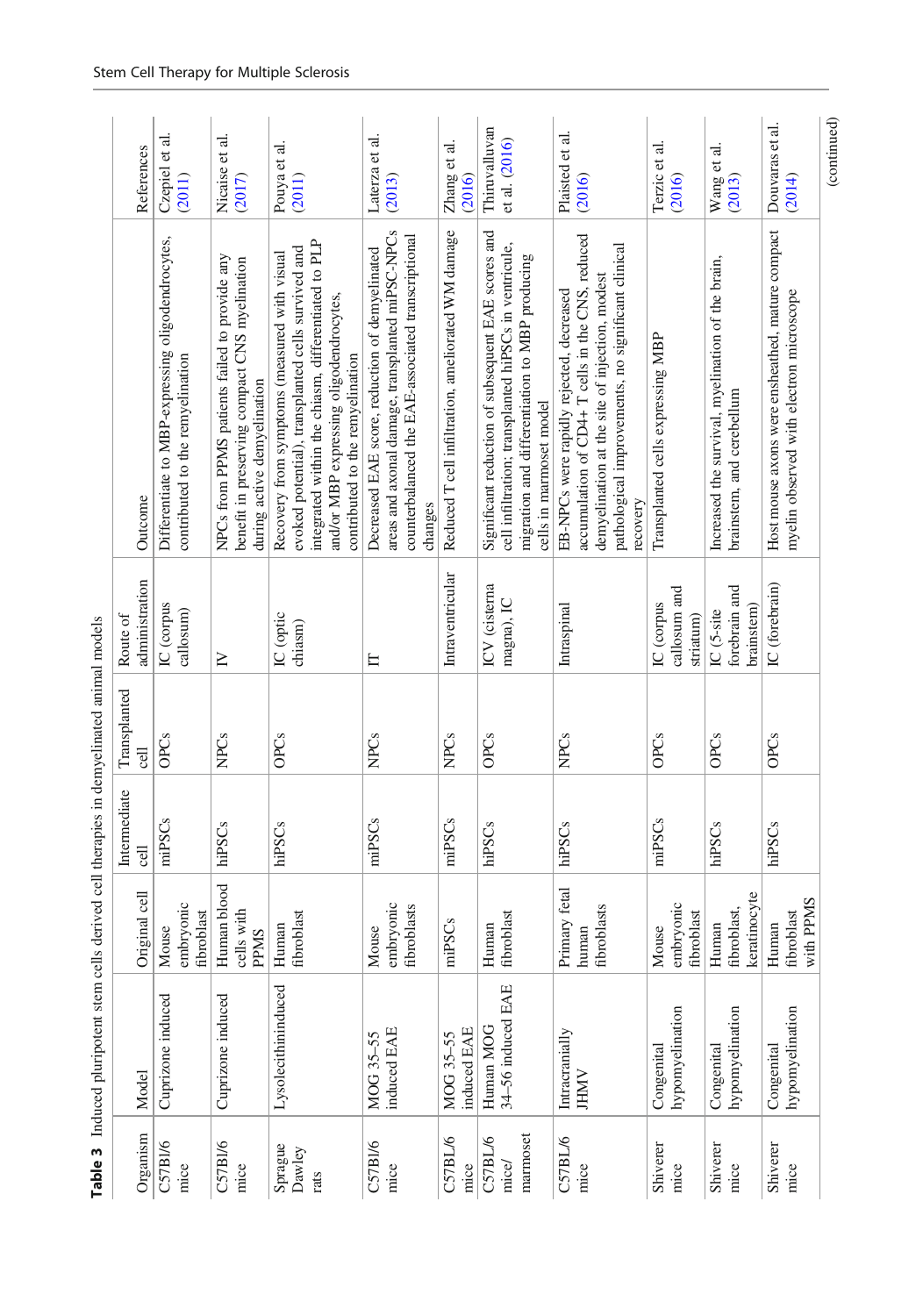| m |  |
|---|--|

| Organism Model   |                               |                                                                          | Intermediate<br>$_{\rm{cell}}$ | Transplanted Route of<br>cell | administration                             | Outcome                                                                                                                        | References            |
|------------------|-------------------------------|--------------------------------------------------------------------------|--------------------------------|-------------------------------|--------------------------------------------|--------------------------------------------------------------------------------------------------------------------------------|-----------------------|
| Shiverer<br>mice | aypomyelination<br>Congenital | Original cell<br>Mouse                                                   | iNSCs                          | iNSCs                         | ⊵                                          | MPB+ myelin sheets were detected in white matter   Lujan et al.<br>tracts of the cerebellum                                    | (2012)                |
| Shiverer<br>nice | nypomyelination<br>Congenital | embryonic<br>fibroblast<br>Mouse<br>embryonic<br>embryonic<br>fibroblast | iOPCs                          | iOPCs                         | region of the<br>spinal cord<br>The dorsal | white matter, generated compact myelin sheaths<br>Transplanted cells colonized the dorsal column<br>around dorsal column axons | Najm et al.<br>(2013) |
| Shiverer<br>mice | rypomyelination<br>Congenital | Rat fibroblast iOPCs                                                     |                                | iOPCs                         | callosum and<br>cerebellum)<br>IC (corpus  | Oligodendroglial ensheathment of host axons by the $\parallel$ Yang et al.<br>transplanted iOPCs, myelin formation             | (2013)                |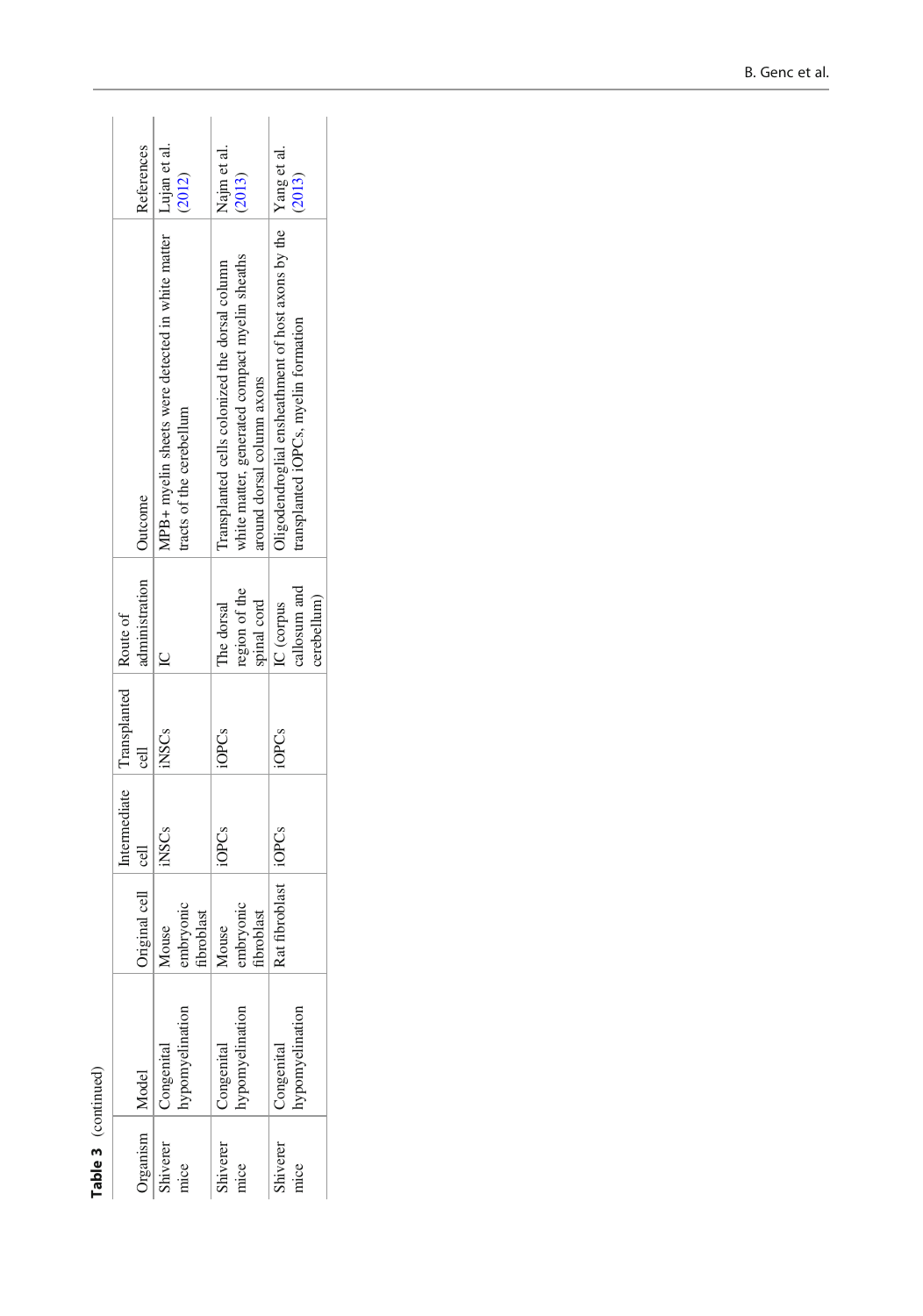likely through secreted factors. In contrast to this, intracerebrally transplanted hiPSC-derived OPCs migrated toward the lesion and differentiated to MBP producing mature oligodendrocytes in marmoset model of EAE, suggesting that differences between species or route of administration are important (Thiruvalluvan et al. [2016](#page-29-19)). Genetic modification of transplanted cells can be used to enhance their targeted migration. Polysialylating enzyme sialyltransferase X (STX) overexpression in iPSC-derived OPCs increased their migration along the axons in cuprizone-induced model (Czepiel et al. [2014](#page-24-18)).

After the successful reprogramming of somatic cells to iPSCs, more direct neural lineage conversion methods have been developed. Functional neurons were obtained by transdifferentiation of fibroblasts using defined factors. Afterward, similar methods were developed for the generation of iNSCs and iOPCs using neural lineage-specific sets of TFs. iNSC and iOPC transplantations were performed in dysmyelinated Shiverer mice (Lujan et al. [2012](#page-26-15); Najm et al. [2013;](#page-27-15) Yang et al. [2013\)](#page-29-20). Transplanted iNSCs differentiated into oligodendrocytes capable of integration into dysmyelinated Shiverer brain (Lujan et al. [2012\)](#page-26-15). iOPCs when given into the spinal cord, corpus callosum, and cerebellum survived, ensheathed host axons, and produced myelin (Najm et al. [2013](#page-27-15); Yang et al. [2013](#page-29-20)).

#### 6.3 Mechanisms

Because of inadequate endogenous remyelination, cellular therapy is moving forward in MS treatment. Therapeutic effects of iPSCs are not limited with cell replacement. iPSCs also exhibit immunosuppressive effect and provide trophic support on endogenous repair mechanisms. NPC transplantation decreases T cell infiltration (Plaisted et al. [2016;](#page-28-5) Zhang et al. [2016\)](#page-29-3). Secreted LIF from transplanted NPCs exerts trophic action on endogenous oligodendrocytes (Laterza et al. [2013\)](#page-26-14).

Apart from cell replacement, iPSCs have been used in vitro to model diseases in order to understand the underlying mechanisms and for screening drugs that modify the disease process. MS patient-specific iPSCs were first generated in 2011 by using fibroblasts from a 35-year-old patient with RRMS (Song et al. [2012](#page-28-16)). Patientderived iPSCs were successfully differentiated to neural progenitors and mature neurons. Subsequently, patient iPSCs were also generated from PPMS patients (Douvaras et al. [2014](#page-24-17); Nicaise et al. [2017](#page-27-14)). In the study by Douvaras et al., four iPSC lines were converted to NSCs and OPCs which carry normal karyotypes. Transplanted OPCs provided myelination in Shiverer mice. Similar studies should be continued especially in MS patients with high genetic load for disease modeling.

# 6.4 Practical Considerations

There are still some concerns about iPSC-based treatment in MS. Firstly, iPSC generation methods still need to be improved. The other concern is preference of initial cell type for transplantation. OPCs are superior for cell replacement, but anti-inflammatory and trophic effects of these cells have not been demonstrated yet. NSCs can differentiate into all neuronal cell lineages and also have anti-inflammatory and trophic effects, but they may differentiate to astrocytes as well and therefore lead to unwanted astrogliosis in MS. Also, they have tumorigenicity potential. Another major concern is the route of administration of cells. Direct intracerebral or intraspinal injection seems more effective, but they are not practical in clinical setting. Intranasal route may also be used effectively, and it is a less invasive route for administration of iPSCs in MS (Wu et al. [2013](#page-29-15)). Finally, use of allogeneic or autologous iPSCs should be considered. Autologous iPSCs are preferable, but they may be ineffective due to intrinsic disease factors (Nicaise et al. [2017](#page-27-14)). To avoid immunogenicity, healthy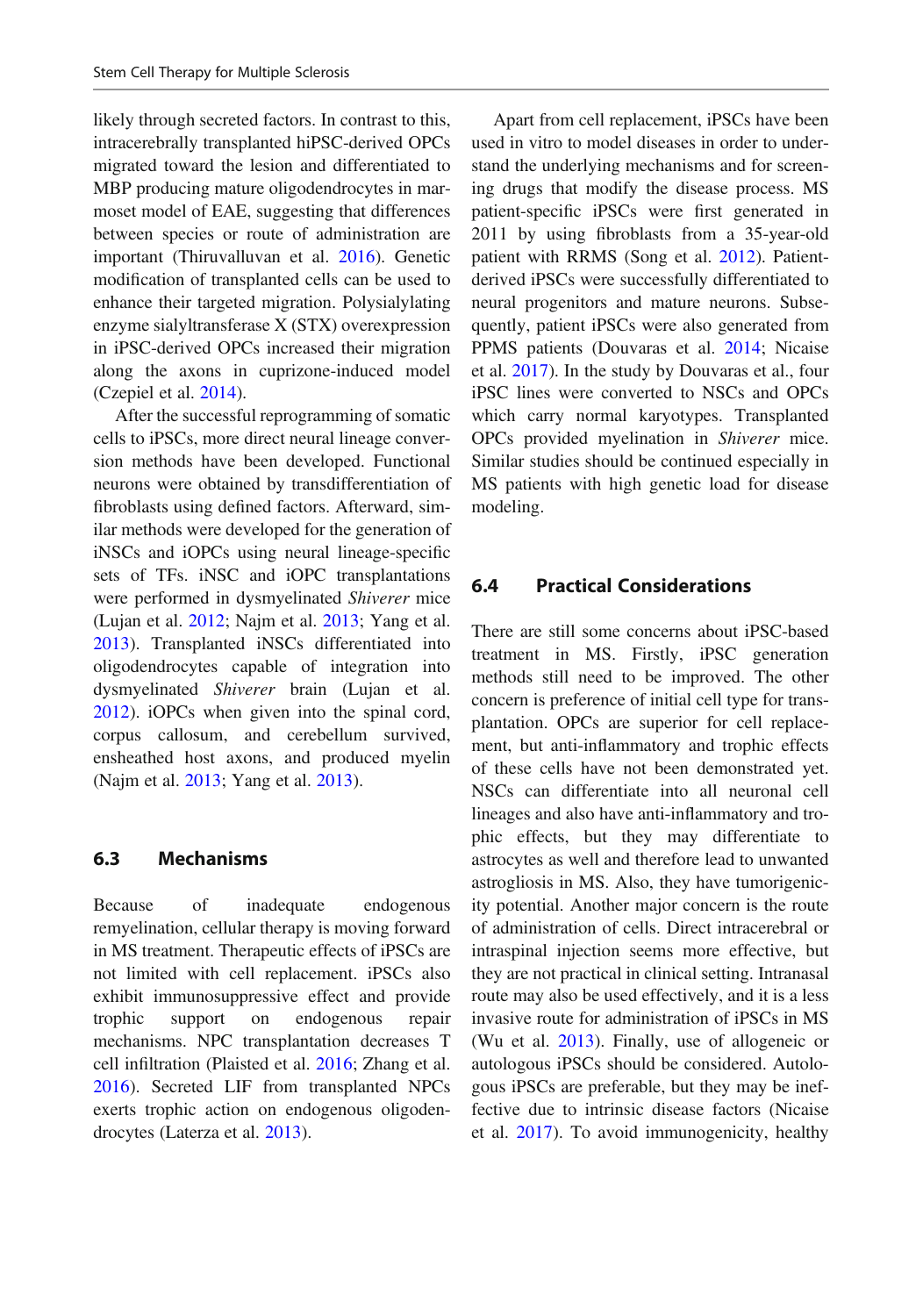allogeneic iPSC therapy needs immunosuppressive treatment that may cause MS relapses.

# 7 Challenges and Future Perspectives of Stem Cell Transplantation for MS

Stem cell transplantation can be regarded as a potential source of treatment for MS. Nevertheless, before introducing stem cell treatment wholesale into clinics, methodological, ethical, and clinical challenges must be overcome in stem cell therapy studies.

# 7.1 Sources

HSCs and MSCs have been used in clinical MS stem cell trials. In spite of the better availability of HSCs and MSCs compared to NSCs, remyelination capacity of NSCs makes them the preferred cell type for MS stem cell clinical trials particularly in the progressive stages of MS (Mariano et al. [2015](#page-26-4); Sarkar et al. [2017\)](#page-28-7). Although iPSC-derived stem cells have not been used in clinical trials of MS, they are suitable candidates for individualized cell replacement therapy due to their advantage of being easily obtained from the patient's own tissue.

The autologous and allogeneic stem cells contain different advantages and disadvantages in MS treatment (Cohen [2013](#page-24-19)). Autologous stem cell is less immunogenic, but generation from PSCs takes a longer time period, which makes it disadvantageous particularly in the acute phase of MS because of the necessity of immediate SCT. Additionally, autologous stem cells may be ineffective due to intrinsic disease factors (Nicaise et al. [2017\)](#page-27-14). However, genetic defects can be corrected with several gene-editing methods including zinc finger nucleases, transcription activator-like effector nucleases (TALENs), and the clustered regularly interspaced short palindromic repeats (CRISPR)/Cas9 systems (Maeder and Gersbach [2016](#page-26-16)), which means that

autologous stem cells could be used in MS therapy upon genome editing, if necessary. The use of allogeneic stem cells has advantages such as avoiding the risk by genetic susceptibility of the recipient to develop MS. Since these cells are readily available from biobanks (Natalwala and Kunath [2017](#page-27-16)), they may be useful in the acute and progressive phase of MS.

# 7.2 In Vitro Cell Expansion and Manipulation

Numerous technical factors affect the yield, viability, function, and efficacy of SCT (Bang et al. [2016\)](#page-23-13). The use of fetal bovine serum in culture medium raises safety concerns, including possible transmission of zoonoses and infusion-related allergic reactions (Cohen [2013\)](#page-24-19). Stem cell production for clinical trials should be done under current GMP standards (Galvez-Martin et al. [2016\)](#page-25-19).

Various approaches for in vitro cell expansion increase the stem cell proliferation, survival, and trophic support and reduce senescence of stem cells (Bang et al. [2016](#page-23-13)). Preclinical studies showed that ex vivo treatment of stem cells with trophic factors or chemical agents enhanced the migration of stem cells and trophic support in the brain. Lastly, genetic modification of stem cells, such as overexpressing chemokine receptors or IL-10, increased their efficacies and migration capacities in animal models of MS (Klose et al. [2013;](#page-26-1) Phillips and Tang [2008](#page-28-17); Yang et al. [2012\)](#page-29-17).

# 7.3 Practical Considerations

#### 7.3.1 Storage

The ability to freeze with xeno-free freezing media and storing them in proper conditions are essential steps for clinical use of stem cells (Sarkar et al. [2017\)](#page-28-7). Automated methods of thawing cells may increase viability of cells (Nishiyama et al. [2016](#page-27-12)). Other considerations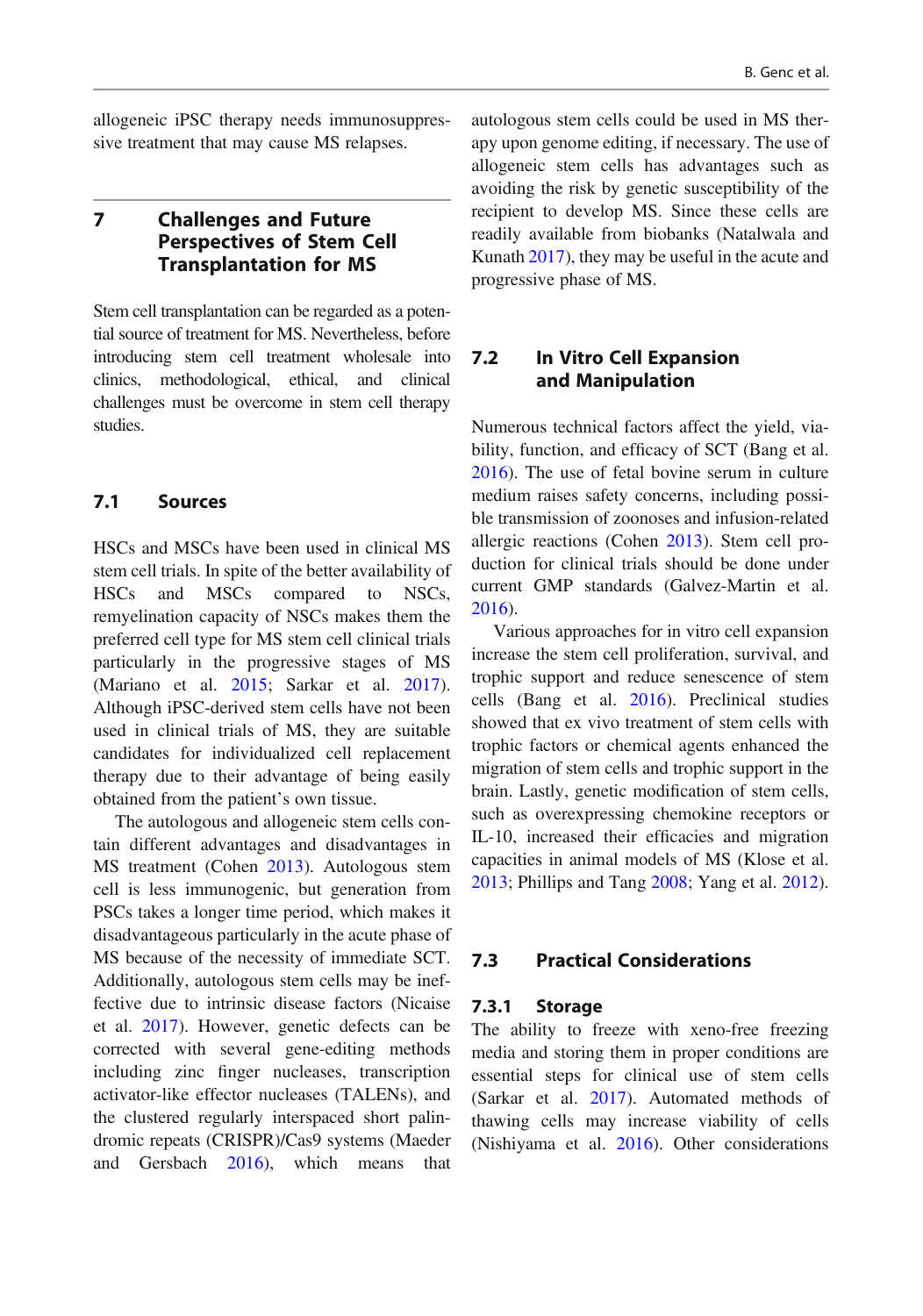for storage conditions are cell number, cell density, vial size, and total volume.

#### 7.3.2 Passage Number

The passage number of transplanted stem cells affects their proliferation, differentiation, and therapeutic capacities (Sisakhtnezhad et al. [2017\)](#page-28-18). For example, lower than five passages of MSCs appear to be optimal for transplantation (Liu et al. [2016\)](#page-26-0).

# 7.3.3 Route

The routes of cell administration vary among studies. Direct intracerebroventricular or intrathecal injections seem more effective, but IV route could be superior for peripheral immunosuppressive effect (Cohen [2013](#page-24-19)). However, entry to CNS is very low, and most of the injected cells are trapped by the lung, liver, spleen, and lymph nodes. Effective and less invasive routes for administration of stem cells such as intranasal route may also be used in MS (Li et al. [2015](#page-26-10)).

#### 7.3.4 Dose

As the differences in the number of doses could be an important factor to the observed variation in responses, standardization is required for optimal doses for each transplanted cell type (Cohen [2013\)](#page-24-19). Additionally, repeated administrations should be used to increase clinical benefit especially in progressive MS (Harris et al. [2016](#page-25-13)).

# 7.4 Tracking of Transplanted Cells

Noninvasive cell-tracking methods allow realtime monitoring of survival, migration, and homing of administered stem cells. MRI, magnetic particle imaging, positron emission tomography, single-photon emission computed tomography, and optical imaging methods can be used for in vivo tracking of stem cells (Filippi et al. [2017a](#page-24-20); Ngen and Artemov [2017\)](#page-27-17). To date, an optimal technique for in vivo cell tracking does not yet exist in the clinical setting.

### 7.5 Risks

In general, HSCT and MSC transplantation in MS patients have been well-tolerated, but several potential acute and chronic adverse effects should be considered. Infusion-related toxicity and infection are acute risks of stem cell therapy, and additive immunosuppressive treatment increases the infection risk following transplantation (Sarkar et al. [2017\)](#page-28-7). Ectopic tissue formation and malignant transformation of stem cells are theoretical concern, although it has not been reported in MSC therapy studies (Cohen [2013\)](#page-24-19). iPSCs have more tumorigenicity potential depending on pluripotency induction method. The use of iOPCs or iNSCs obtained by direct reprogramming without pluripotent stage can avoid tumor development risk (Xie et al. [2016\)](#page-29-21). The other main risk in stem cell treatment is allogeneic immune rejection that is primarily mediated by T cell-dependent immune responses and needs lifelong immunosuppressive treatment. Previous studies supported that SCTs may also lead to disease activation in MS, presumably by leading to fever (Cohen [2013](#page-24-19)).

# 7.6 Cost-Effectiveness

The initial costs of stem cell therapies are extremely high, and cost-effective stem cell treatments must be developed (Sarkar et al. [2017\)](#page-28-7). To assess the risk-benefit ratio of stem cell therapies, randomized studies should be performed comparing the efficacy of stem cells against other conventional therapies.

Stem cell tourism is a ridiculous term used to describe traveling abroad to undergo medical stem cell treatments that are not approved or available in patients' home country. Anecdotal evidence suggests that stem cell tourism leads to physical and financial risk to patients (Marks et al. [2017\)](#page-27-5). Clinicians and regulators should work together to prevent deregulated cell-based therapies.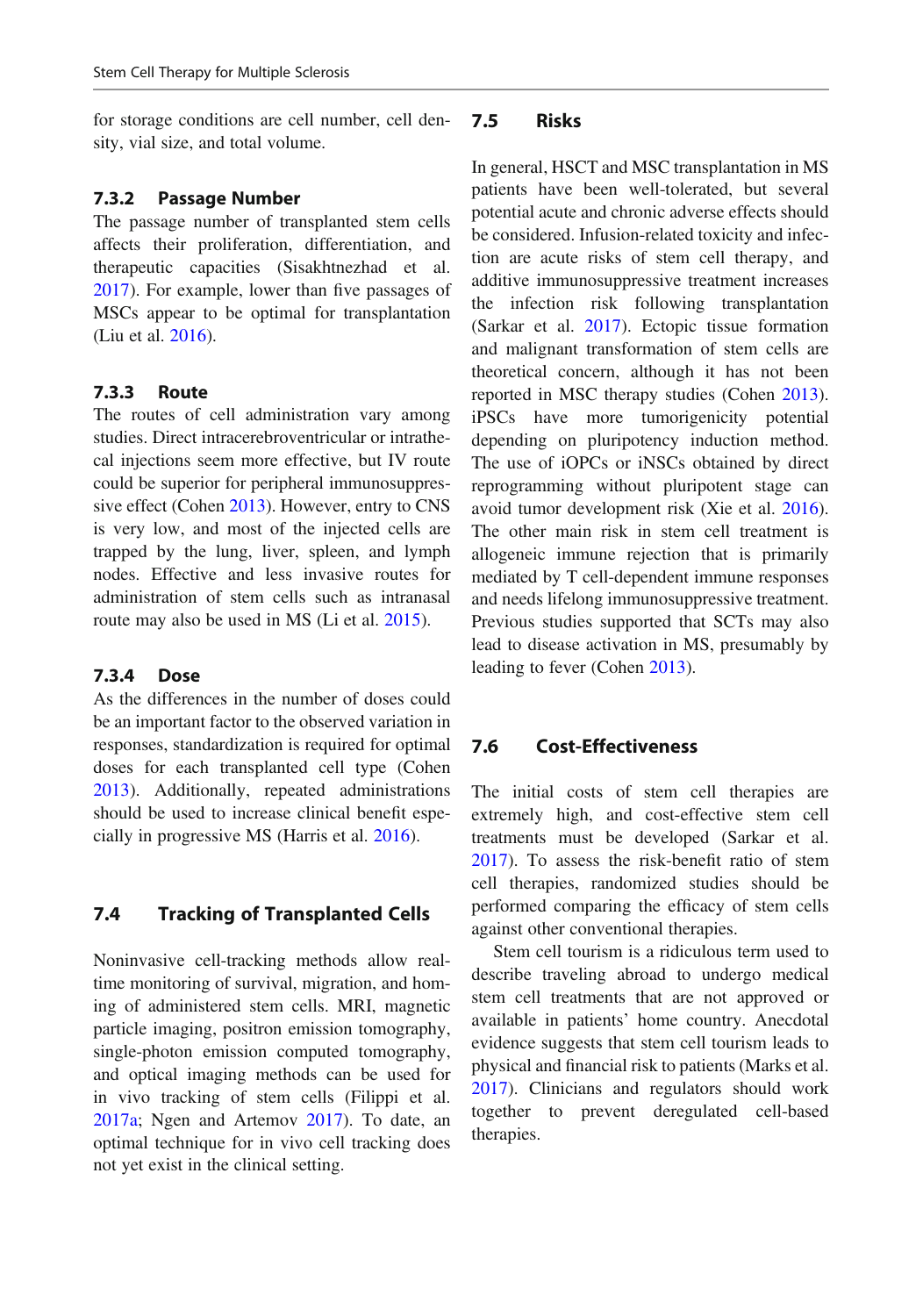## <span id="page-23-3"></span>8 Conclusion

<span id="page-23-9"></span><span id="page-23-7"></span>Stem cell-based therapies are attractive alternatives for the treatment of MS. There are still some issues which need to be resolved such as low efficacy of iPSCs, lack of proper differentiation protocols, epigenetic alternation in donor cells, and heterogeneity of transplanted cells. Improvement of stem cell technology will contribute to overcome these problems. For example, screening and selection of viable, genetically stable, and desired stem cells can prevent tumorigenicity and immunogenicity side effects of SCT.

<span id="page-23-13"></span><span id="page-23-2"></span>Apart from these technical problems, several clinical difficulties should be considered. One of main concerns in SCT is to make a choice between autologous versus allogeneic stem cells for MS treatment. In older MS patients, HLA-matched young donor cells for transplantation may be more appropriate (Phanthong et al. [2013\)](#page-27-18).

<span id="page-23-10"></span><span id="page-23-8"></span>Combination therapy with anti-inflammatory and remyelinating agents (Anti-Lingo1 ab) and also other stem cells should be considered to increase the efficacy of stem cell therapy (Harlow et al. [2015\)](#page-25-20). Emerging, innovative treatment approaches such as using cell-free stem cell products (conditioned media, exosome) should be investigated in animal models of MS (Derkus et al. [2017](#page-24-21); Harlow et al. [2015](#page-25-20)).

<span id="page-23-4"></span><span id="page-23-0"></span>Acknowledgment Author thanks Assistant Prof. Dr. Yavuz Oktay for critical reading and editing of this chapter.

# <span id="page-23-5"></span>References

- <span id="page-23-11"></span><span id="page-23-6"></span>Aharonowiz, M., Einstein, O., Fainstein, N., Lassmann, H., Reubinoff, B., & Ben-Hur, T. (2008 Sep 5). Neuroprotective effect of transplanted human embryonic stem cell-derived neural precursors in an animal model of multiple sclerosis. PLoS One, 3(9), e3145. <https://doi.org/10.1371/journal.pone.0003145> Pub Med PMID: 18773082; Pub Med Central PMCID: PMC2522282.
- <span id="page-23-12"></span><span id="page-23-1"></span>An, N., Xu, H., Gao, W. Q., & Yang, H. (2016). Direct conversion of somatic cells into induced neurons. Molecular Neurobiology, 55, 642. [https://doi.org/10.](https://doi.org/10.1007/s12035-016-0350-0) [1007/s12035-016-0350-0.](https://doi.org/10.1007/s12035-016-0350-0)
- Atkins, H. L., & Freedman, M. S. (2013). Hematopoietic stem cell therapy for multiple sclerosis: Top 10 lessons learned. Neurotherapeutics, 10, 68–76. [https://doi.org/](https://doi.org/10.1007/s13311-012-0162-5) [10.1007/s13311-012-0162-5](https://doi.org/10.1007/s13311-012-0162-5).
- Bai, L., et al. (2012). Hepatocyte growth factor mediates mesenchymal stem cell-induced recovery in multiple sclerosis models. Nature Neuroscience, 15, 862–870. [https://doi.org/10.1038/nn.3109.](https://doi.org/10.1038/nn.3109)
- Bai, L., Lennon, D. P., Eaton, V., Maier, K., Caplan, A. I., Miller, S. D., & Miller, R. H. (2009). Human bone marrow-derived mesenchymal stem cells induce Th2-polarized immune response and promote endogenous repair in animal models of multiple sclerosis. Glia, 57, 1192–1203. [https://doi.org/10.1002/glia.](https://doi.org/10.1002/glia.20841) [20841](https://doi.org/10.1002/glia.20841).
- Bang, O. Y., Kim, E. H., Cha, J. M., & Moon, G. J. (2016). Adult stem cell therapy for stroke: Challenges and progress. Journal of Stroke, 18, 256–266. [https://doi.](https://doi.org/10.5853/jos.2016.01263) [org/10.5853/jos.2016.01263](https://doi.org/10.5853/jos.2016.01263).
- Bell, S. M., Sharrack, B., & Snowden, J. A. (2017). Autologous hematopoietic cell transplantation in multiple sclerosis. Expert Opinion on Biological Therapy, 17, 77–86. [https://doi.org/10.1080/14712598.2017.1239706.](https://doi.org/10.1080/14712598.2017.1239706)
- Ben-Hur, T., Einstein, O., Mizrachi-Kol, R., Ben-Menachem, O., Reinhartz, E., Karussis, D., & Abramsky, O. (2003). Transplanted multipotential neural precursor cells migrate into the inflamed white matter in response to experimental autoimmune encephalomyelitis. Glia, 41, 73–80. [https://doi.org/](https://doi.org/10.1002/glia.10159) [10.1002/glia.10159.](https://doi.org/10.1002/glia.10159)
- Bonab, M. M., et al. (2012). Autologous mesenchymal stem cell therapy in progressive multiple sclerosis: An open label study. Current Stem Cell Research & Therapy, 7, 407–414.
- Browne, P., Chandraratna, D., Angood, C., Tremlett, H., Baker, C., Taylor, B. V., & Thompson, A. J. (2014). Atlas of Multiple Sclerosis 2013: A growing global problem with widespread inequity. Neurology, 83, 1022–1024. <https://doi.org/10.1212/WNL.0000000000000768>.
- Burman, J., et al. (2014). Autologous haematopoietic stem cell transplantation for aggressive multiple sclerosis: The Swedish experience. Journal of Neurology, Neurosurgery, and Psychiatry, 85, 1116–1121. [https://doi.](https://doi.org/10.1136/jnnp-2013-307207) [org/10.1136/jnnp-2013-307207](https://doi.org/10.1136/jnnp-2013-307207).
- Burt, R. K., et al. (2015). Association of nonmyeloablative hematopoietic stem cell transplantation with neurological disability in patients with relapsing-remitting multiple sclerosis. JAMA, 313, 275–284. [https://doi.org/](https://doi.org/10.1001/jama.2014.17986) [10.1001/jama.2014.17986](https://doi.org/10.1001/jama.2014.17986).
- Burt, R. K., Balabanov, R., Voltarelli, J., Barreira, A., & Burman, J. (2012). Autologous hematopoietic stem cell transplantation for multiple sclerosis--if confused or hesitant, remember: 'Treat with standard immune suppressive drugs and if no inflammation, no response'. Multiple Sclerosis, 18, 772–775. [https://](https://doi.org/10.1177/1352458512442993) [doi.org/10.1177/1352458512442993.](https://doi.org/10.1177/1352458512442993)
- Cao, W., et al. (2011). Leukemia inhibitory factor inhibits T helper 17 cell differentiation and confers treatment effects of neural progenitor cell therapy in autoimmune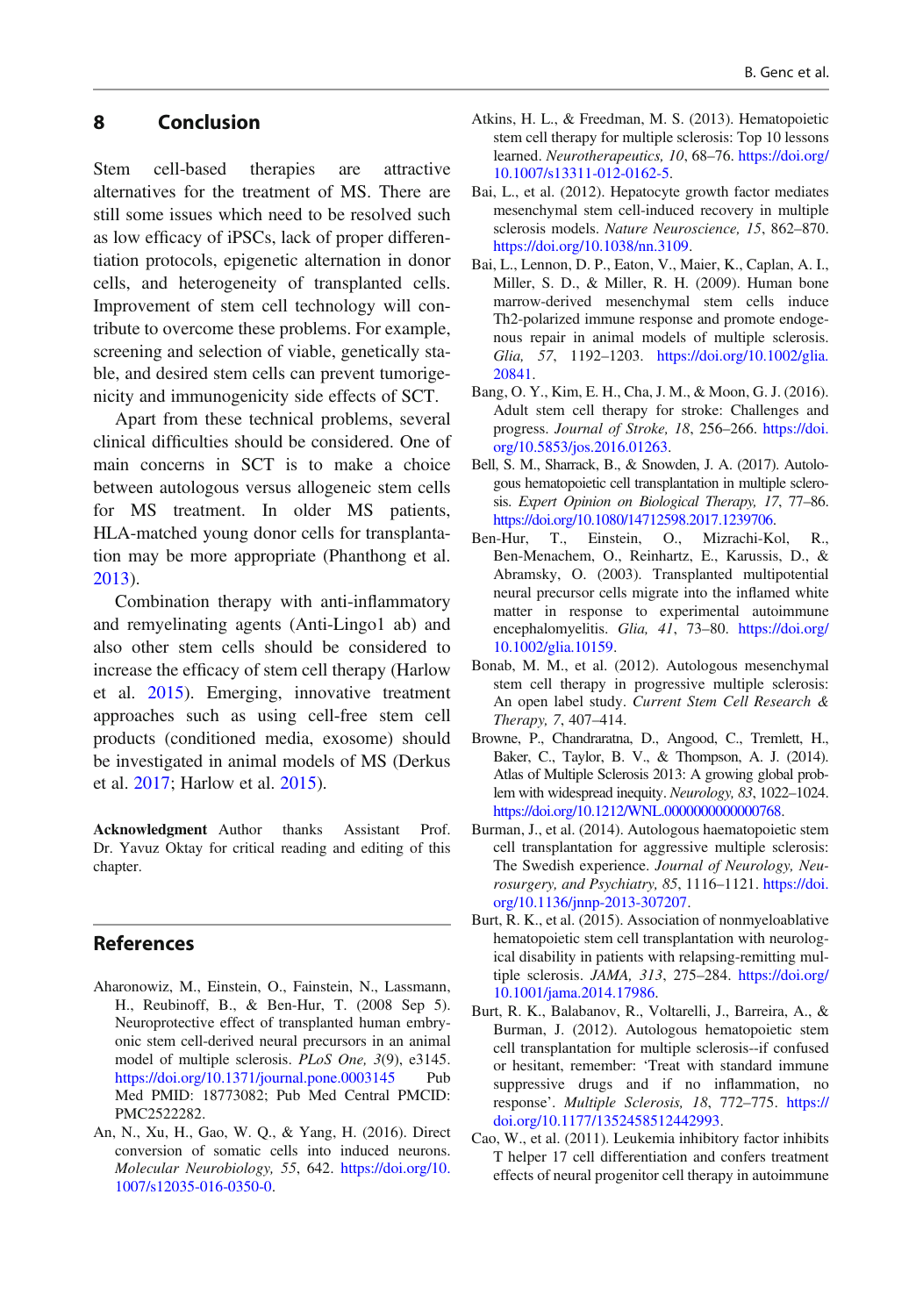disease. Immunity, 35, 273–284. [https://doi.org/10.](https://doi.org/10.1016/j.immuni.2011.06.011) [1016/j.immuni.2011.06.011](https://doi.org/10.1016/j.immuni.2011.06.011).

- <span id="page-24-9"></span><span id="page-24-5"></span>Casanova, B., et al. (2017). Autologous hematopoietic stem cell transplantation in relapsing-remitting multiple sclerosis: Comparison with secondary progressive multiple sclerosis. Neurological Sciences, 38, 1213–1221. [https://doi.org/10.1007/s10072-017-](https://doi.org/10.1007/s10072-017-2933-6) [2933-6.](https://doi.org/10.1007/s10072-017-2933-6)
- <span id="page-24-21"></span><span id="page-24-14"></span><span id="page-24-2"></span>Chen, L., Coleman, R., Leang, R., Tran, H., Kopf, A., Walsh, C. M., Sears-Kraxberger, I., Steward, O., Macklin, W. B., Loring, J. F., & Lane, T. E. (2014 May 15). Human neural precursor cells promote neurologic recovery in a viral model of multiple sclerosis. Stem Cell Reports., 2(6), 825–837. [https://doi.org/10.](https://doi.org/10.1016/j.stemcr.2014.04.005) [1016/j.stemcr.2014.04.005](https://doi.org/10.1016/j.stemcr.2014.04.005) eCollection 2014 Jun 3. Pub Med PMID: 24936469; Pub Med Central PMCID: PMC4050357.
- <span id="page-24-11"></span><span id="page-24-6"></span>Cieslar-Pobuda, A., et al. (2017). Transdifferentiation and reprogramming: Overview of the processes, their similarities and differences. Biochimica et Biophysica Acta, 1864, 1359–1369. [https://doi.org/10.1016/j.](https://doi.org/10.1016/j.bbamcr.2017.04.017) [bbamcr.2017.04.017.](https://doi.org/10.1016/j.bbamcr.2017.04.017)
- <span id="page-24-19"></span><span id="page-24-17"></span><span id="page-24-8"></span>Cohen, J. A. (2013). Mesenchymal stem cell transplantation in multiple sclerosis. Journal of the Neurological Sciences, 333, 43–49. [https://doi.org/10.1016/j.jns.](https://doi.org/10.1016/j.jns.2012.12.009) [2012.12.009](https://doi.org/10.1016/j.jns.2012.12.009).
- <span id="page-24-12"></span>Cohen, J. A., et al. (2017). Pilot trial of intravenous autologous culture-expanded mesenchymal stem cell transplantation in multiple sclerosis. Multiple Sclerosis, 24(4), 501–511. <https://doi.org/10.1177/1352458517703802>.
- <span id="page-24-15"></span><span id="page-24-4"></span>Comi, G., Radaelli, M., & Soelberg Sorensen, P. (2017). Evolving concepts in the treatment of relapsing multiple sclerosis. Lancet, 389, 1347–1356. [https://doi.org/](https://doi.org/10.1016/S0140-6736(16)32388-1) [10.1016/S0140-6736\(16\)32388-1](https://doi.org/10.1016/S0140-6736(16)32388-1).
- <span id="page-24-13"></span><span id="page-24-0"></span>Compston, A., & Coles, A. (2008). Multiple sclerosis. Lancet, 372, 1502–1517. [https://doi.org/10.1016/](https://doi.org/10.1016/S0140-6736(08)61620-7) [S0140-6736\(08\)61620-7](https://doi.org/10.1016/S0140-6736(08)61620-7).
- <span id="page-24-3"></span>Connick, P., et al. (2012). Autologous mesenchymal stem cells for the treatment of secondary progressive multiple sclerosis: an open-label phase 2a proof-of-concept study. Lancet Neurology, 11, 150–156. [https://doi.org/](https://doi.org/10.1016/S1474-4422(11)70305-2) [10.1016/S1474-4422\(11\)70305-2](https://doi.org/10.1016/S1474-4422(11)70305-2).
- <span id="page-24-10"></span>Curro, D., & Mancardi, G. (2016). Autologous hematopoietic stem cell transplantation in multiple sclerosis: 20 years of experience. Neurological Sciences, 37, 857–865. [https://doi.org/10.1007/](https://doi.org/10.1007/s10072-016-2564-3) [s10072-016-2564-3](https://doi.org/10.1007/s10072-016-2564-3).
- <span id="page-24-16"></span><span id="page-24-7"></span>Czepiel, M., et al. (2011). Differentiation of induced pluripotent stem cells into functional oligodendrocytes. Glia, 59, 882–892. [https://doi.org/10.1002/glia.21159.](https://doi.org/10.1002/glia.21159)
- <span id="page-24-18"></span>Czepiel, M., Leicher, L., Becker, K., Boddeke, E., & Copray, S. (2014). Overexpression of polysialylated neural cell adhesion molecule improves the migration capacity of induced pluripotent stem cell-derived oligodendrocyte precursors. Stem Cells Translational Medicine, 3, 1100–1109. [https://doi.org/10.5966/](https://doi.org/10.5966/sctm.2014-0041) [sctm.2014-0041.](https://doi.org/10.5966/sctm.2014-0041)
- <span id="page-24-20"></span><span id="page-24-1"></span>Dargahi, N., Katsara, M., Tselios, T., Androutsou, M. E., de Courten, M., Matsoukas, J., & Apostolopoulos,

V. (2017). Multiple sclerosis: Immunopathology and treatment update. Brain Sciences, 7. [https://doi.org/10.](https://doi.org/10.3390/brainsci7070078) [3390/brainsci7070078](https://doi.org/10.3390/brainsci7070078).

- Delbue, S., Comar, M., & Ferrante, P. (2017). Natalizumab treatment of multiple sclerosis: New insights. Immunotherapy, 9, 157–171. [https://doi.org/](https://doi.org/10.2217/imt-2016-0113) [10.2217/imt-2016-0113](https://doi.org/10.2217/imt-2016-0113).
- Derkus, B., Emregul, K. C., & Emregul, E. (2017). A new approach in stem cell research-Exosomes: Their mechanism of action via cellular pathways. Cell Biology International, 41, 466–475. [https://doi.org/10.1002/](https://doi.org/10.1002/cbin.10742) [cbin.10742.](https://doi.org/10.1002/cbin.10742)
- Disanto, G., Morahan, J. M., Barnett, M. H., Giovannoni, G., & Ramagopalan, S. V. (2012). The evidence for a role of B cells in multiple sclerosis. Neurology, 78, 823–832. [https://doi.org/10.1212/WNL.0b013e318249f6f0.](https://doi.org/10.1212/WNL.0b013e318249f6f0)
- Dominici, M., et al. (2006). Minimal criteria for defining multipotent mesenchymal stromal cells. The International Society for Cellular Therapy position statement. Cytotherapy, 8, 315–317. [https://doi.org/10.1080/](https://doi.org/10.1080/14653240600855905) [14653240600855905.](https://doi.org/10.1080/14653240600855905)
- Dorr, J. (2016). Haemopoietic stem-cell transplantation for multiple sclerosis: What next? Lancet, 388, 536–538. [https://doi.org/10.1016/S0140-6736\(16\)30377-4.](https://doi.org/10.1016/S0140-6736(16)30377-4)
- Douvaras, P., et al. (2014). Efficient generation of myelinating oligodendrocytes from primary progressive multiple sclerosis patients by induced pluripotent stem cells. Stem Cell Reports, 3, 250-259. [https://doi.](https://doi.org/10.1016/j.stemcr.2014.06.012) [org/10.1016/j.stemcr.2014.06.012](https://doi.org/10.1016/j.stemcr.2014.06.012).
- Durnaoglu, S., Genc, S., & Genc, K. (2011). Patientspecific pluripotent stem cells in neurological diseases. Stem Cells International, 2011, 212487. [https://doi.](https://doi.org/10.4061/2011/212487) [org/10.4061/2011/212487.](https://doi.org/10.4061/2011/212487)
- Einstein, O., et al. (2007). Neural precursors attenuate autoimmune encephalomyelitis by peripheral immunosuppression. Annals of Neurology, 61, 209-218. <https://doi.org/10.1002/ana.21033>.
- Einstein, O., et al. (2006). Transplanted neural precursor cells reduce brain inflammation to attenuate chronic experimental autoimmune encephalomyelitis. Experimental Neurology, 198, 275–284. [https://doi.org/10.](https://doi.org/10.1016/j.expneurol.2005.11.007) [1016/j.expneurol.2005.11.007.](https://doi.org/10.1016/j.expneurol.2005.11.007)
- Einstein, O., Karussis, D., Grigoriadis, N., Mizrachi-Kol, R., Reinhartz, E., Abramsky, O., & Ben-Hur, T. (2003). Intraventricular transplantation of neural precursor cell spheres attenuates acute experimental allergic encephalomyelitis. Molecular and Cellular Neurosciences, 24, 1074–1082.
- Fassas, A., Anagnostopoulos, A., Kazis, A., Kapinas, K., Sakellari, I., Kimiskidis, V., & Tsompanakou, A. (1997). Peripheral blood stem cell transplantation in the treatment of progressive multiple sclerosis: First results of a pilot study. Bone Marrow Transplantation, 20, 631–638. [https://doi.org/10.1038/sj.bmt.](https://doi.org/10.1038/sj.bmt.1700944) [1700944.](https://doi.org/10.1038/sj.bmt.1700944)
- Filippi, M., Boido, M., & Terreno, E. (2017a). Imaging of MSC transplantation in neuroscience. Oncotarget, 8, 10781–10782. [https://doi.org/10.18632/oncotarget.](https://doi.org/10.18632/oncotarget.14643) [14643](https://doi.org/10.18632/oncotarget.14643).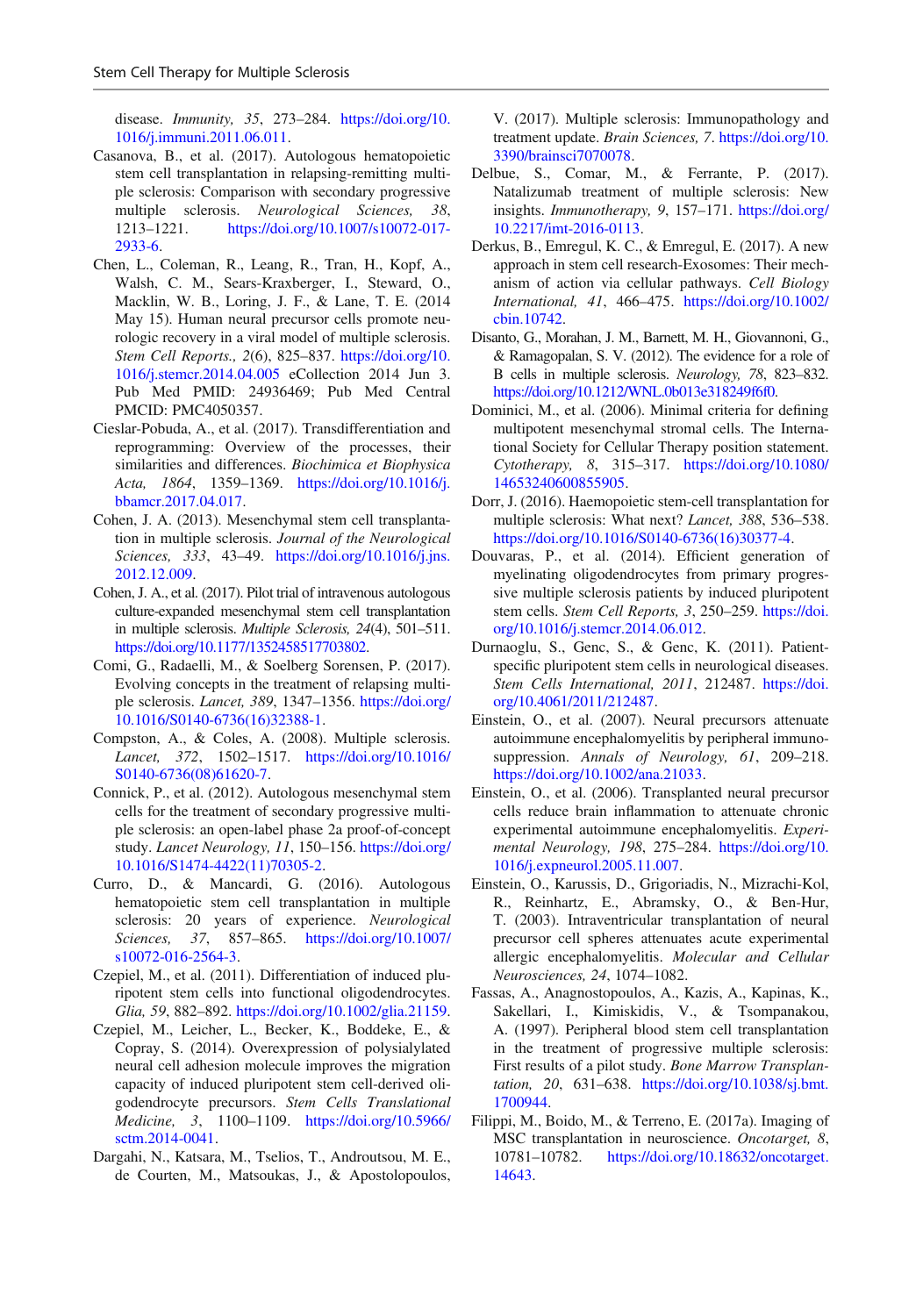- <span id="page-25-18"></span><span id="page-25-2"></span>Filippi, M., Preziosa, P., & Rocca, M. A. (2017b). Microstructural MR imaging techniques in multiple sclerosis. Neuroimaging Clinics of North America, 27, 313–333. [https://doi.org/10.1016/j.nic.2016.12.](https://doi.org/10.1016/j.nic.2016.12.004) [004.](https://doi.org/10.1016/j.nic.2016.12.004)
- <span id="page-25-20"></span><span id="page-25-9"></span>Friedenstein, A. J., Chailakhyan, R. K., Latsinik, N. V., Panasyuk, A. F., & Keiliss-Borok, I. V. (1974). Stromal cells responsible for transferring the microenvironment of the hemopoietic tissues. Cloning in vitro and retransplantation in vivo. Transplantation, 17, 331–340.
- <span id="page-25-19"></span><span id="page-25-15"></span>Galvez-Martin, P., Sabata, R., Verges, J., Zugaza, J. L., Ruiz, A., & Clares, B. (2016). Mesenchymal stem cells as therapeutics agents: Quality and environmental regulatory aspects. Stem Cells International, 2016, 1. <https://doi.org/10.1155/2016/9783408>.
- <span id="page-25-13"></span><span id="page-25-1"></span>Garg, N., & Smith, T. W. (2015). An update on immunopathogenesis, diagnosis, and treatment of multiple sclerosis. Brain and Behavior, 5, e00362. [https://](https://doi.org/10.1002/brb3.362) [doi.org/10.1002/brb3.362](https://doi.org/10.1002/brb3.362).
- <span id="page-25-12"></span>Gerdoni, E., et al. (2007). Mesenchymal stem cells effectively modulate pathogenic immune response in experimental autoimmune encephalomyelitis. Annals of Neurology, 61, 219–227. [https://doi.org/10.1002/ana.](https://doi.org/10.1002/ana.21076) [21076](https://doi.org/10.1002/ana.21076).
- <span id="page-25-10"></span><span id="page-25-7"></span><span id="page-25-3"></span>Gharibi, T., Ahmadi, M., Seyfizadeh, N., Jadidi-Niaragh, F., & Yousefi, M. (2015). Immunomodulatory characteristics of mesenchymal stem cells and their role in the treatment of multiple sclerosis. Cellular Immunology, 293, 113–121. [https://doi.org/10.1016/j.](https://doi.org/10.1016/j.cellimm.2015.01.002) [cellimm.2015.01.002.](https://doi.org/10.1016/j.cellimm.2015.01.002)
- <span id="page-25-11"></span>Giacoppo, S., Bramanti, P., & Mazzon, E. (2017). The transplantation of mesenchymal stem cells derived from unconventional sources: An innovative approach to multiple sclerosis therapy. Archivum Immunologiae et Therapiae Experimentalis (Warsz), 65, 363. [https://](https://doi.org/10.1007/s00005-017-0460-z) [doi.org/10.1007/s00005-017-0460-z](https://doi.org/10.1007/s00005-017-0460-z).
- <span id="page-25-0"></span>Gomes Mda, M., & Engelhardt, E. (2013). Jean-Martin Charcot, father of modern neurology: An homage 120 years after his death. Arquivos de Neuro-Psiquiatria, 71, 815–817. [https://doi.org/10.1590/](https://doi.org/10.1590/0004-282X20130128) [0004-282X20130128](https://doi.org/10.1590/0004-282X20130128).
- <span id="page-25-8"></span><span id="page-25-5"></span>Grigoriadis, N., van Pesch, V., & Paradig, M. S. G. (2015). A basic overview of multiple sclerosis immunopathology. European Journal of Neurology, 22(Suppl 2), 3–13. [https://doi.org/10.1111/ene.12798.](https://doi.org/10.1111/ene.12798)
- <span id="page-25-16"></span><span id="page-25-14"></span>Guan, Y., Jiang, Z., Ciric, B., Rostami, A. M., & Zhang, G. X. (2008). Upregulation of chemokine receptor expression by IL-10/IL-4 in adult neural stem cells. Experimental and Molecular Pathology, 85, 232–236. [https://doi.org/10.1016/j.yexmp.2008.07.](https://doi.org/10.1016/j.yexmp.2008.07.003) [003.](https://doi.org/10.1016/j.yexmp.2008.07.003)
- <span id="page-25-6"></span><span id="page-25-4"></span>Guo, B. (2016). IL-10 modulates Th17 pathogenicity during autoimmune diseases. Journal of Clinical & Cellular Immunology, 07, 7. [https://doi.org/10.4172/2155-](https://doi.org/10.4172/2155-9899.1000400) [9899.1000400.](https://doi.org/10.4172/2155-9899.1000400)
- <span id="page-25-17"></span>Gupta, N., et al. (2012). Neural stem cell engraftment and myelination in the human brain. Science Translational

Medicine, 4, 155ra137. [https://doi.org/10.1126/](https://doi.org/10.1126/scitranslmed.3004373) [scitranslmed.3004373.](https://doi.org/10.1126/scitranslmed.3004373)

- Harding, J., & Mirochnitchenko, O. (2014). Preclinical studies for induced pluripotent stem cell-based therapeutics. The Journal of Biological Chemistry, 289, 4585–4593. <https://doi.org/10.1074/jbc.R113.463737>.
- Harlow, D. E., Honce, J. M., & Miravalle, A. A. (2015). Remyelination therapy in multiple sclerosis. Frontiers in Neurology, 6, 257. [https://doi.org/10.3389/fneur.](https://doi.org/10.3389/fneur.2015.00257) [2015.00257](https://doi.org/10.3389/fneur.2015.00257).
- Harris, V. K., Yan, Q. J., Vyshkina, T., Sahabi, S., Liu, X., & Sadiq, S. A. (2012 Feb 15). Clinical and pathological effects of intrathecal injection of mesenchymal stem cell-derived neural progenitors in an experimental model of multiple sclerosis. Journal of the Neurological Sciences, 313(1–2), 167–177. [https://doi.org/10.](https://doi.org/10.1016/j.jns.2011.08.036) [1016/j.jns.2011.08.036](https://doi.org/10.1016/j.jns.2011.08.036) Epub 2011 Oct 1.Pub Med PMID: 21962795.
- Harris, V. K., Vyshkina, T., & Sadiq, S. A. (2016). Clinical safety of intrathecal administration of mesenchymal stromal cell-derived neural progenitors in multiple sclerosis. Cytotherapy, 18, 1476-1482. [https://doi.](https://doi.org/10.1016/j.jcyt.2016.08.007) [org/10.1016/j.jcyt.2016.08.007.](https://doi.org/10.1016/j.jcyt.2016.08.007)
- Hemmer, B., Kerschensteiner, M., & Korn, T. (2015). Role of the innate and adaptive immune responses in the course of multiple sclerosis. Lancet Neurology, 14, 406–419. [https://doi.org/10.1016/S1474-4422\(14\)](https://doi.org/10.1016/S1474-4422(14)70305-9) [70305-9](https://doi.org/10.1016/S1474-4422(14)70305-9).
- Heslop, J. A., Hammond, T. G., Santeramo, I., Tort Piella, A., Hopp, I., Zhou, J., Baty, R., Graziano, E. I., Proto Marco, B., Caron, A., Sköld, P., Andrews, P. W., Baxter, M. A., Hay, D. C., Hamdam, J., Sharpe, M. E., Patel, S., Jones, D. R., Reinhardt, J., Danen, E. H., Ben-David, U., Stacey, G., Björquist, P., Piner, J., Mills, J., Rowe, C., Pellegrini, G., Sethu, S., Antoine, D. J., Cross, M. J., Murray, P., Williams, D. P., Kitteringham, N. R., Goldring, C. E., & Park, B. K. (2015 Apr). Concise review: Workshop review: Understanding and assessing the risks of stem cellbased therapies. Stem Cells Translational Medicine, 4(4), 389–400. <https://doi.org/10.5966/sctm.2014-0110> Epub 2015 Feb 26. Review. Pub Med PMID: 25722427; Pub Med Central PMCID: PMC4367503.
- Hwang, Y., Broxmeyer, H. E., & Lee, M. R. (2017). Generating autologous hematopoietic cells from human-induced pluripotent stem cells through ectopic expression of transcription factors. Current Opinion in Hematology, 24, 283–288. [https://doi.org/10.1097/](https://doi.org/10.1097/MOH.0000000000000343) [MOH.0000000000000343](https://doi.org/10.1097/MOH.0000000000000343).
- Jarmalaviciute, A., & Pivoriunas, A. (2016). Exosomes as a potential novel therapeutic tools against neurodegenerative diseases. Pharmacological Research, 113, 816–822. [https://doi.org/10.1016/j.phrs.2016.02.002.](https://doi.org/10.1016/j.phrs.2016.02.002)
- Jones, A., & Hawiger, D. (2017). Peripherally induced regulatory T cells: Recruited protectors of the central nervous system against autoimmune neuroinflammation. Frontiers in Immunology, 8, 532. [https://doi.org/10.3389/](https://doi.org/10.3389/fimmu.2017.00532)fimmu.2017.00532.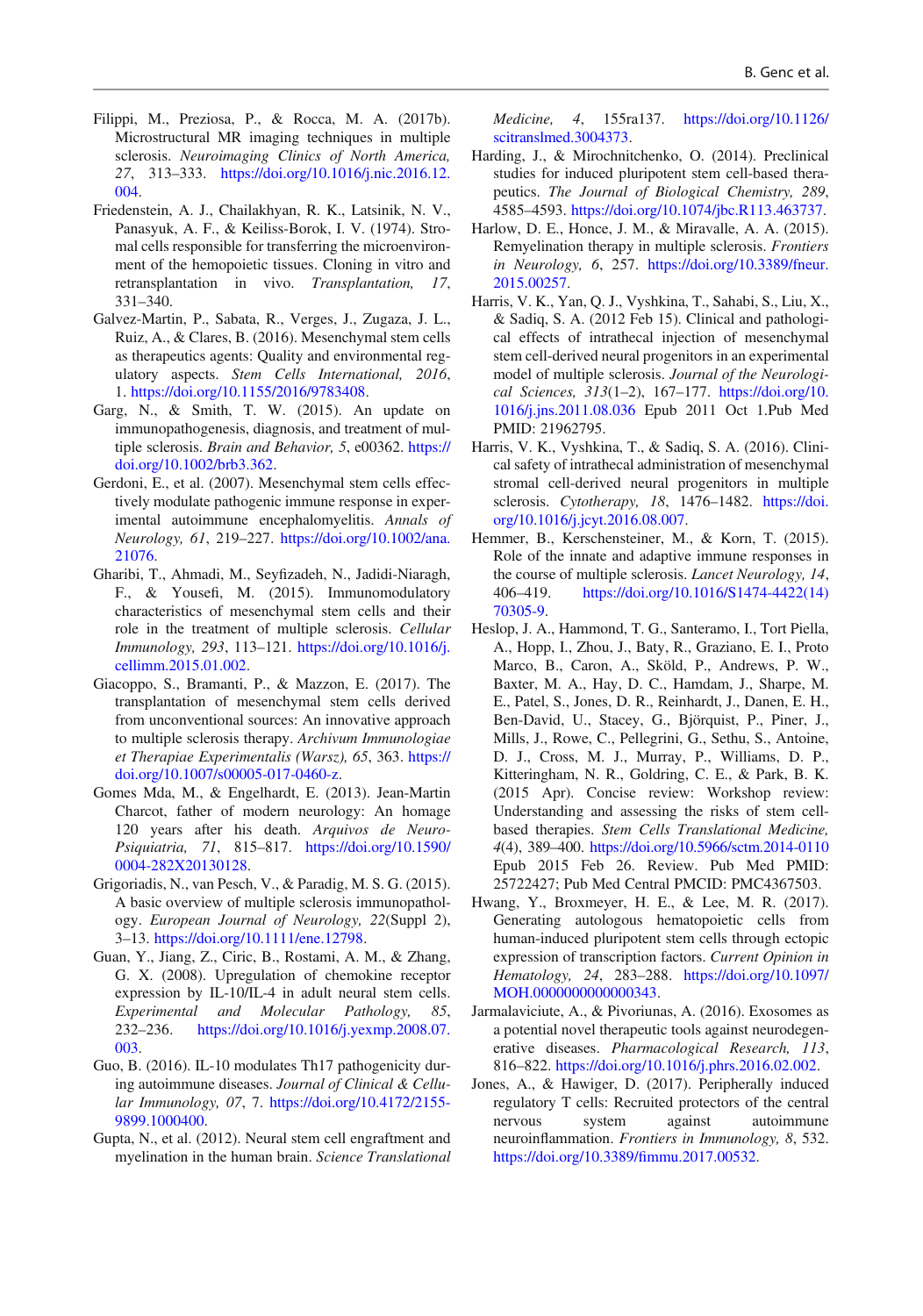- <span id="page-26-8"></span>Karnell, F. G., et al. (2017). Reconstitution of immune cell populations in multiple sclerosis patients after autologous stem cell transplantation. Clinical and Experimental Immunology, 189, 268. [https://doi.org/10.](https://doi.org/10.1111/cei.12985) [1111/cei.12985](https://doi.org/10.1111/cei.12985).
- <span id="page-26-10"></span>Karussis, D., et al. (2010). Safety and immunological effects of mesenchymal stem cell transplantation in patients with multiple sclerosis and amyotrophic lateral sclerosis. Archives of Neurology, 67, 1187-1194. <https://doi.org/10.1001/archneurol.2010.248>.
- <span id="page-26-2"></span>Karussis, D., & Slavin, S. (2004). Hematopoietic stem cell transplantation in multiple sclerosis: Experimental evidence to rethink the procedures. Journal of the Neurological Sciences, 223, 59–64. [https://doi.org/10.1016/j.](https://doi.org/10.1016/j.jns.2004.04.021) [jns.2004.04.021](https://doi.org/10.1016/j.jns.2004.04.021).
- <span id="page-26-0"></span>Kawachi, I., & Lassmann, H. (2017). Neurodegeneration in multiple sclerosis and neuromyelitis optica. Journal of Neurology, Neurosurgery, and Psychiatry, 88, 137–145. <https://doi.org/10.1136/jnnp-2016-313300>.
- <span id="page-26-9"></span>Kelsey, P. J., Oliveira, M. C., Badoglio, M., Sharrack, B., Farge, D., & Snowden, J. A. (2016). Haematopoietic stem cell transplantation in autoimmune diseases: From basic science to clinical practice. Current Research in Translational Medicine, 64, 71–82. [https://doi.org/10.1016/j.retram.2016.03.003.](https://doi.org/10.1016/j.retram.2016.03.003)
- <span id="page-26-6"></span><span id="page-26-3"></span>King, N. M., & Perrin, J. (2014). Ethical issues in stem cell research and therapy. Stem Cell Research & Therapy, 5, 85. [https://doi.org/10.1186/scrt474.](https://doi.org/10.1186/scrt474)
- <span id="page-26-1"></span>Klose, J., Schmidt, N. O., Melms, A., Dohi, M., Miyazaki, J., Bischof, F., & Greve, B. (2013). Suppression of experimental autoimmune encephalomyelitis by interleukin-10 transduced neural stem/progenitor cells. Journal of Neuroinflammation, 10, 117. [https://](https://doi.org/10.1186/1742-2094-10-117) [doi.org/10.1186/1742-2094-10-117](https://doi.org/10.1186/1742-2094-10-117).
- <span id="page-26-15"></span><span id="page-26-14"></span>Laterza, C., et al. (2013). iPSC-derived neural precursors exert a neuroprotective role in immune-mediated demyelination via the secretion of LIF. Nature Communications, 4, 2597. [https://doi.org/10.1038/](https://doi.org/10.1038/ncomms3597) [ncomms3597](https://doi.org/10.1038/ncomms3597).
- <span id="page-26-16"></span><span id="page-26-7"></span>Lee, H., Narayanan, S., Brown, R. A., Chen, J. T., Atkins, H. L., Freedman, M. S., & Arnold, D. L. (2017). Brain atrophy after bone marrow transplantation for treatment of multiple sclerosis. Multiple Sclerosis, 23, 420–431. <https://doi.org/10.1177/1352458516650992>.
- <span id="page-26-12"></span><span id="page-26-11"></span>Lee, Y. E., et al. (2015). The synergistic local immunosuppressive effects of neural stem cells expressing indoleamine 2,3-Dioxygenase (IDO) in an Experimental Autoimmune Encephalomyelitis (EAE) Animal Model. PLoS One, 10, e0144298. [https://doi.org/10.](https://doi.org/10.1371/journal.pone.0144298) [1371/journal.pone.0144298](https://doi.org/10.1371/journal.pone.0144298).
- <span id="page-26-13"></span><span id="page-26-5"></span><span id="page-26-4"></span>Li, X., Zhang, Y., Yan, Y., Ciric, B., Ma, C. G., Gran, B., Curtis, M., Rostami, A., & Zhang, G. X. (2016 Aug). Neural stem cells engineered to express three therapeutic factors mediate recovery from chronic stage CNS autoimmunity. Molecular Therapy, 24(8), 1456–1469. <https://doi.org/10.1038/mt.2016.104> Epub 2016 May 16. Pub Med PMID: 27203442; Pub Med Central PMCID: PMC5023377.
- Li, J., et al. (2017). Therapeutic effects of Human Adipose Tissue-Derived Stem Cell (hADSC) transplantation on Experimental Autoimmune Encephalomyelitis (EAE) mice. Scientific Reports, 7, 42695. [https://doi.org/10.](https://doi.org/10.1038/srep42695) [1038/srep42695](https://doi.org/10.1038/srep42695).
- Li, Y. H., Feng, L., Zhang, G. X., & Ma, C. G. (2015). Intranasal delivery of stem cells as therapy for central nervous system disease. Experimental and Molecular Pathology, 98, 145–151. [https://doi.org/10.1016/j.](https://doi.org/10.1016/j.yexmp.2015.01.016) [yexmp.2015.01.016](https://doi.org/10.1016/j.yexmp.2015.01.016).
- Lin, C. C., & Edelson, B. T. (2017). New insights into the role of IL-1beta in experimental autoimmune encephalomyelitis and multiple sclerosis. Journal of Immunology, 198, 4553–4560. [https://doi.org/10.4049/](https://doi.org/10.4049/jimmunol.1700263) [jimmunol.1700263](https://doi.org/10.4049/jimmunol.1700263).
- Liu, S., et al. (2016). Strategies to optimize adult stem cell therapy for tissue regeneration. International Journal of Molecular Sciences, 17. [https://doi.org/10.3390/](https://doi.org/10.3390/ijms17060982) [ijms17060982](https://doi.org/10.3390/ijms17060982).
- Llufriu, S., et al. (2014). Randomized placebo-controlled phase II trial of autologous mesenchymal stem cells in multiple sclerosis. PLoS One, 9, e113936. [https://doi.](https://doi.org/10.1371/journal.pone.0113936) [org/10.1371/journal.pone.0113936](https://doi.org/10.1371/journal.pone.0113936).
- Londono, A. C., & Mora, C. A. (2016). Autologous bone marrow transplantation in multiple sclerosis: Biomarker relevance for patient recruitment and follow up. Journal of Clinical & Cellular Immunology, 7. [https://doi.org/10.4172/2155-9899.1000455.](https://doi.org/10.4172/2155-9899.1000455)
- Lublin, F. D., et al. (2014). Defining the clinical course of multiple sclerosis: The 2013 revisions. Neurology, 83, 278–286. [https://doi.org/10.1212/WNL.](https://doi.org/10.1212/WNL.0000000000000560) [0000000000000560.](https://doi.org/10.1212/WNL.0000000000000560)
- Lujan, E., Chanda, S., Ahlenius, H., Sudhof, T. C., & Wernig, M. (2012). Direct conversion of mouse fibroblasts to self-renewing, tripotent neural precursor cells. Proceedings of the National Academy of Sciences of the United States of America, 109, 2527–2532. <https://doi.org/10.1073/pnas.1121003109>.
- Maeder, M. L., & Gersbach, C. A. (2016). Genome-editing technologies for gene and cell therapy. Molecular Therapy, 24, 430–446. [https://doi.org/10.1038/mt.](https://doi.org/10.1038/mt.2016.10) [2016.10](https://doi.org/10.1038/mt.2016.10).
- Mahfouz, M. M., Abdelsalam, R. M., Masoud, M. A., Mansour, H. A., Ahmed-Farid, O. A., & Kenawy, S. A. (2017). The neuroprotective effect of mesenchymal stem cells on an experimentally induced model for multiple sclerosis in mice. Journal of Biochemical and Molecular Toxicology, 31. [https://doi.org/10.1002/jbt.](https://doi.org/10.1002/jbt.21936) [21936](https://doi.org/10.1002/jbt.21936).
- Mancardi, G. L., et al. (2015). Autologous hematopoietic stem cell transplantation in multiple sclerosis: A phase II trial. Neurology, 84, 981–988. [https://doi.org/10.](https://doi.org/10.1212/WNL.0000000000001329) [1212/WNL.0000000000001329](https://doi.org/10.1212/WNL.0000000000001329).
- Mariano, E. D., Teixeira, M. J., Marie, S. K., & Lepski, G. (2015). Adult stem cells in neural repair: Current options, limitations and perspectives. World Journal of Stem Cells, 7, 477–482. [https://doi.org/10.4252/wjsc.](https://doi.org/10.4252/wjsc.v7.i2.477) [v7.i2.477.](https://doi.org/10.4252/wjsc.v7.i2.477)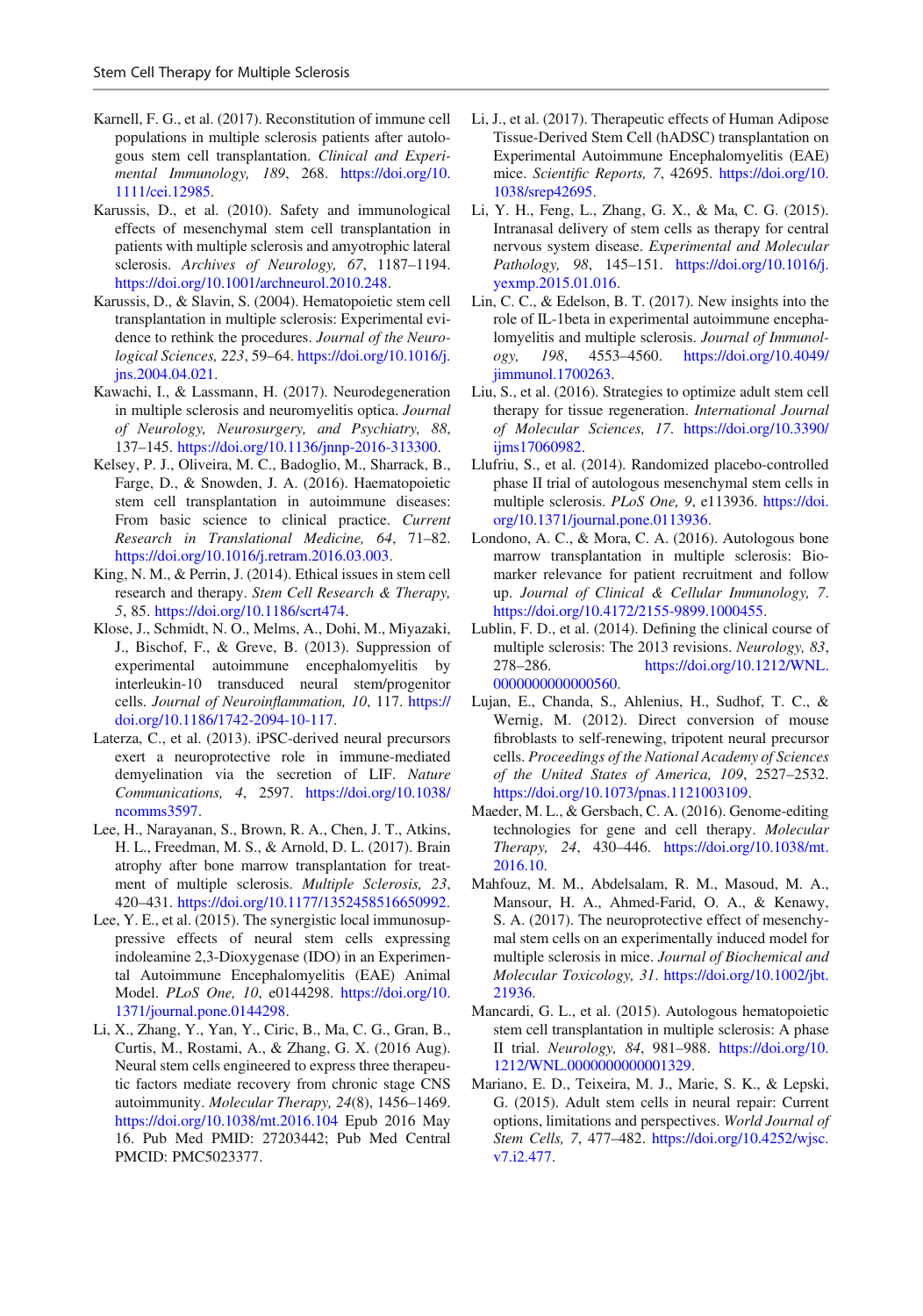- <span id="page-27-5"></span>Marks, P. W., Witten, C. M., & Califf, R. M. (2017). Clarifying stem-cell therapy's benefits and risks. The New England Journal of Medicine, 376, 1007–1009. <https://doi.org/10.1056/NEJMp1613723>.
- <span id="page-27-8"></span><span id="page-27-6"></span>Matta, A. P., et al. (2016). No evidence of disease activity in multiple sclerosis patients. Expert Review of Neurotherapeutics, 16, 1279–1284. [https://doi.org/10.](https://doi.org/10.1080/14737175.2016.1202763) [1080/14737175.2016.1202763.](https://doi.org/10.1080/14737175.2016.1202763)
- <span id="page-27-16"></span><span id="page-27-13"></span>Matysiak, M., Stasiolek, M., Orlowski, W., Jurewicz, A., Janczar, S., Raine, C. S., & Selmaj, K. (2008). Stem cells ameliorate EAE via an indoleamine 2,3-dioxygenase (IDO) mechanism. Journal of Neuroimmunology, 193, 12–23. [https://doi.org/10.](https://doi.org/10.1016/j.jneuroim.2007.07.025) [1016/j.jneuroim.2007.07.025](https://doi.org/10.1016/j.jneuroim.2007.07.025).
- <span id="page-27-2"></span>Mentis, A. A., Dardiotis, E., Grigoriadis, N., Petinaki, E., & Hadjigeorgiou, G. M. (2017). Viruses and endogenous retroviruses in multiple sclerosis: From correlation to causation. Acta Neurologica Scandinavica, 136, 606. [https://doi.org/10.1111/ane.12775.](https://doi.org/10.1111/ane.12775)
- <span id="page-27-17"></span><span id="page-27-4"></span><span id="page-27-3"></span>Miron, V. E. (2017). Beyond immunomodulation: The regenerative role for regulatory T cells in central nervous system remyelination. Journal of Cell Communication and Signaling, 11, 191–192. [https://doi.org/10.](https://doi.org/10.1007/s12079-017-0392-8) [1007/s12079-017-0392-8.](https://doi.org/10.1007/s12079-017-0392-8)
- <span id="page-27-14"></span><span id="page-27-11"></span>Mohajeri, M., Farazmand, A., Mohyeddin Bonab, M., Nikbin, B., & Minagar, A. (2011). FOXP3 gene expression in multiple sclerosis patients pre-and post mesenchymal stem cell therapy. Iranian Journal of Allergy, Asthma, and Immunology, 10, 155–161 doi:010.03/ijaai.155161.
- <span id="page-27-12"></span>Mohyeddin Bonab, M., Mohajeri, M., Sahraian, M. A., Yazdanifar, M., Aghsaie, A., Farazmand, A., & Nikbin, B. (2013). Evaluation of cytokines in multiple sclerosis patients treated with mesenchymal stem cells. Archives of Medical Research, 44, 266–272. [https://](https://doi.org/10.1016/j.arcmed.2013.03.007) [doi.org/10.1016/j.arcmed.2013.03.007.](https://doi.org/10.1016/j.arcmed.2013.03.007)
- <span id="page-27-10"></span>Mohyeddin Bonab, M., et al. (2007). Does mesenchymal stem cell therapy help multiple sclerosis patients? Report of a pilot study. Iranian Journal Immunology, 4, 50–57 doi:IJIv4i1A7.
- <span id="page-27-0"></span>Muraro, P. A., et al. (2005). Thymic output generates a new and diverse TCR repertoire after autologous stem cell transplantation in multiple sclerosis patients. The Journal of Experimental Medicine, 201, 805–816. [https://doi.org/10.1084/jem.20041679.](https://doi.org/10.1084/jem.20041679)
- <span id="page-27-7"></span>Muraro, P. A., et al. (2017). Long-term outcomes after autologous hematopoietic stem cell transplantation for multiple sclerosis. JAMA Neurology, 74, 459–469. <https://doi.org/10.1001/jamaneurol.2016.5867>.
- <span id="page-27-9"></span><span id="page-27-1"></span>Muraro, P. A., et al. (2014). T cell repertoire following autologous stem cell transplantation for multiple sclerosis. The Journal of Clinical Investigation, 124, 1168–1172. [https://doi.org/10.1172/JCI71691.](https://doi.org/10.1172/JCI71691)
- <span id="page-27-18"></span><span id="page-27-15"></span>Najm, F. J., et al. (2013). Transcription factor-mediated reprogramming of fibroblasts to expandable, myelinogenic oligodendrocyte progenitor cells. Nature Biotechnology, 31, 426–433. [https://doi.org/10.1038/](https://doi.org/10.1038/nbt.2561) [nbt.2561.](https://doi.org/10.1038/nbt.2561)
- Nam, H., Lee, K. H., Nam, D. H., & Joo, K. M. (2015). Adult human neural stem cell therapeutics: Current developmental status and prospect. World Journal of Stem Cells, 7, 126–136. [https://doi.org/10.4252/wjsc.](https://doi.org/10.4252/wjsc.v7.i1.126) [v7.i1.126.](https://doi.org/10.4252/wjsc.v7.i1.126)
- Nash, R. A., et al. (2015). High-dose immunosuppressive therapy and autologous hematopoietic cell transplantation for relapsing-remitting multiple sclerosis (HALT-MS): A 3-year interim report. JAMA Neurology, 72, 159–169. [https://doi.org/10.1001/jamaneurol.2014.](https://doi.org/10.1001/jamaneurol.2014.3780) [3780.](https://doi.org/10.1001/jamaneurol.2014.3780)
- Natalwala, A., & Kunath, T. (2017). Preparation, characterization, and banking of clinical-grade cells for neural transplantation: Scale up, fingerprinting, and genomic stability of stem cell lines. Progress in Brain Research, 230, 133–150. [https://doi.org/10.1016/bs.pbr.2017.02.](https://doi.org/10.1016/bs.pbr.2017.02.007) [007.](https://doi.org/10.1016/bs.pbr.2017.02.007)
- Ng, A. P., & Alexander, W. S. (2017). Haematopoietic stem cells: Past, present and future. Cell Death Discovery, 3, 17002. [https://doi.org/10.1038/cddiscovery.](https://doi.org/10.1038/cddiscovery.2017.2) [2017.2](https://doi.org/10.1038/cddiscovery.2017.2).
- Ngen, E. J., & Artemov, D. (2017). Advances in monitoring cell-based therapies with magnetic resonance imaging: Future perspectives. International Journal of Molecular Sciences, 18, 198. [https://doi.org/10.3390/](https://doi.org/10.3390/ijms18010198) [ijms18010198](https://doi.org/10.3390/ijms18010198).
- Nicaise, A. M., et al. (2017). iPS-derived neural progenitor cells from PPMS patients reveal defect in myelin injury response. Experimental Neurology, 288, 114–121. [https://doi.org/10.1016/j.expneurol.2016.11.012.](https://doi.org/10.1016/j.expneurol.2016.11.012)
- Nishiyama, Y., et al. (2016). Safe and efficient method for cryopreservation of human induced pluripotent stem cell-derived neural stem and progenitor cells by a programmed freezer with a magnetic field. Neuroscience Research, 107, 20–29. [https://doi.org/10.1016/j.](https://doi.org/10.1016/j.neures.2015.11.011) [neures.2015.11.011](https://doi.org/10.1016/j.neures.2015.11.011).
- Odinak, M. M., et al. (2011). Transplantation of mesenchymal stem cells in multiple sclerosis. Zhurnal Nevrologii i Psikhiatrii Imeni S.S. Korsakova, 111, 72–76.
- Olsson, T., Barcellos, L. F., & Alfredsson, L. (2017). Interactions between genetic, lifestyle and environmental risk factors for multiple sclerosis. Nature Reviews Neurology, 13, 25–36. [https://doi.org/10.](https://doi.org/10.1038/nrneurol.2016.187) [1038/nrneurol.2016.187](https://doi.org/10.1038/nrneurol.2016.187).
- Pachler, K., et al. (2017). A Good manufacturing practicegrade standard protocol for exclusively human mesenchymal stromal cell-derived extracellular vesicles. Cytotherapy, 19, 458–472. [https://doi.org/10.1016/j.](https://doi.org/10.1016/j.jcyt.2017.01.001) [jcyt.2017.01.001.](https://doi.org/10.1016/j.jcyt.2017.01.001)
- Parnell, G. P., & Booth, D. R. (2017). The Multiple Sclerosis (MS) genetic risk factors indicate both acquired and innate immune cell subsets contribute to MS pathogenesis and identify novel therapeutic opportunities. Frontiers in Immunology, 8, 425. [https://doi.org/10.](https://doi.org/10.3389/fimmu.2017.00425) 3389/fi[mmu.2017.00425](https://doi.org/10.3389/fimmu.2017.00425).
- Phanthong, P., Raveh-Amit, H., Li, T., Kitiyanant, Y., & Dinnyes, A. (2013). Is aging a barrier to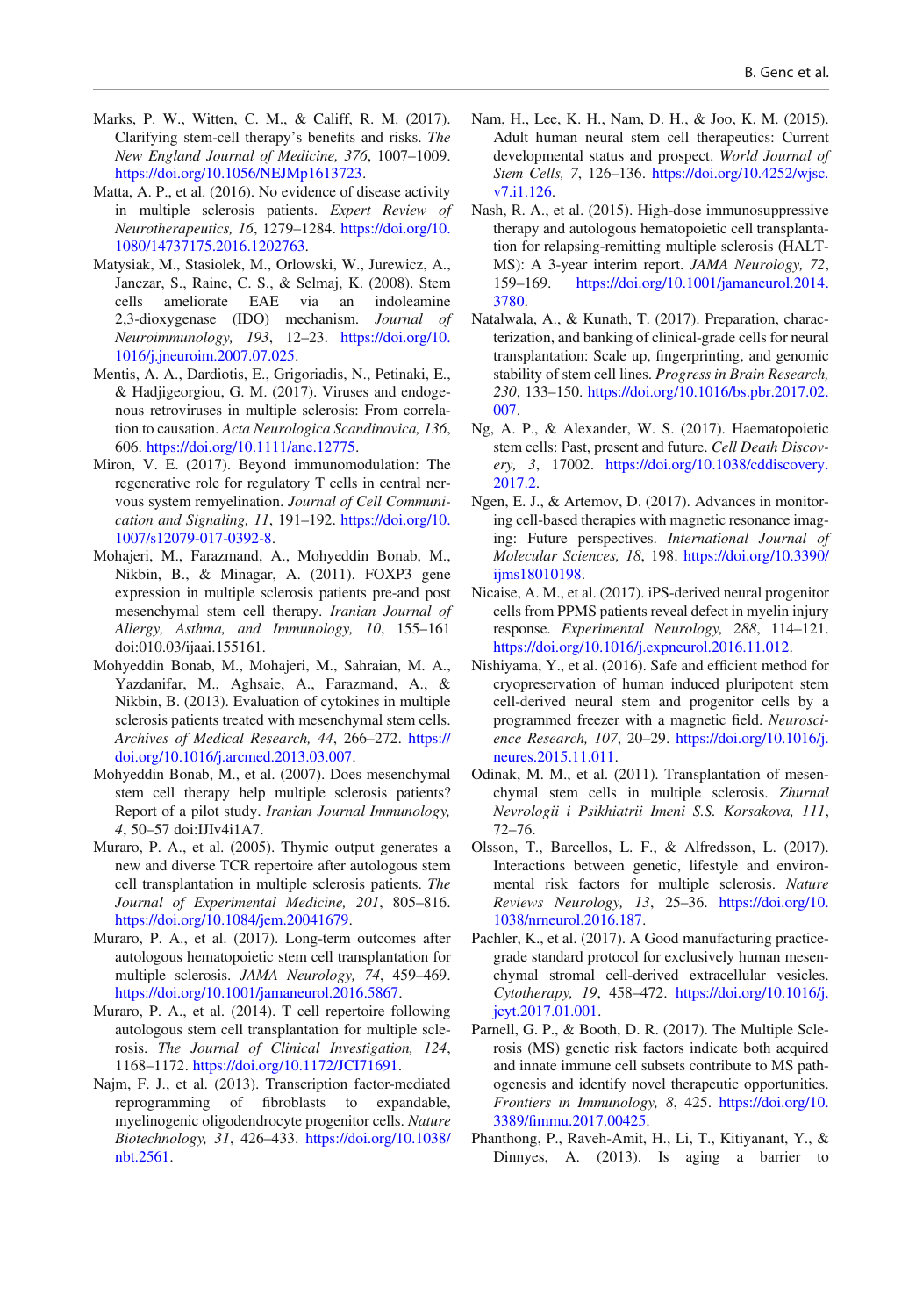reprogramming? Lessons from induced pluripotent stem cells. Biogerontology, 14, 591–602. [https://doi.](https://doi.org/10.1007/s10522-013-9455-2) [org/10.1007/s10522-013-9455-2.](https://doi.org/10.1007/s10522-013-9455-2)

- <span id="page-28-17"></span><span id="page-28-14"></span>Phillips, M. I., & Tang, Y. L. (2008). Genetic modification of stem cells for transplantation. Advanced Drug Delivery Reviews, 60, 160–172. [https://doi.org/10.1016/j.](https://doi.org/10.1016/j.addr.2007.08.035) [addr.2007.08.035](https://doi.org/10.1016/j.addr.2007.08.035).
- <span id="page-28-7"></span><span id="page-28-5"></span>Plaisted, W. C., Zavala, A., Hingco, E., Tran, H., Coleman, R., Lane, T. E., Loring, J. F., & Walsh, C. M. (2016 Jun 16). Remyelination is correlated with regulatory T cell induction following human Embryoid body-derived neural precursor cell transplantation in a viral model of multiple sclerosis. PLoS One, 11(6), e0157620. [https://doi.org/10.1371/journal.pone.](https://doi.org/10.1371/journal.pone.0157620) [0157620](https://doi.org/10.1371/journal.pone.0157620) eCollection 2016. Pub Med PMID: 27310015; Pub Med Central PMCID: PMC4911106.
- <span id="page-28-9"></span><span id="page-28-6"></span>Plemel, J. R., Liu, W. Q., & Yong, V. W. (2017). Remyelination therapies: A new direction and challenge in multiple sclerosis. Nature Reviews Drug Discovery, 16, 617. <https://doi.org/10.1038/nrd.2017.115>.
- <span id="page-28-10"></span>Pluchino, S., Quattrini, A., Brambilla, E., Gritti, A., Salani, G., Dina, G., Galli, R., Del Carro, U., Amadio, S., Bergami, A., Furlan, R., Comi, G., Vescovi, A. L., & Martino, G. (2003 Apr 17). Injection of adult neurospheres induces recovery in a chronic model of multiple sclerosis. Nature, 422(6933), 688–694 Pub Med PMID: 12700753.
- <span id="page-28-13"></span><span id="page-28-12"></span>Pluchino, S., et al. (2009). Human neural stem cells ameliorate autoimmune encephalomyelitis in non-human primates. Annals of Neurology, 66, 343-354. [https://](https://doi.org/10.1002/ana.21745) [doi.org/10.1002/ana.21745](https://doi.org/10.1002/ana.21745).
- <span id="page-28-4"></span>Pluchino, S., et al. (2005). Neurosphere-derived multipotent precursors promote neuroprotection by an immunomodulatory mechanism. Nature, 436, 266–271. [https://doi.org/10.1038/nature03889.](https://doi.org/10.1038/nature03889)
- <span id="page-28-18"></span><span id="page-28-1"></span>Polman, C. H., et al. (2011). Diagnostic criteria for multiple sclerosis: 2010 revisions to the McDonald criteria. Annals of Neurology, 69, 292-302. [https://doi.org/10.](https://doi.org/10.1002/ana.22366) [1002/ana.22366](https://doi.org/10.1002/ana.22366).
- <span id="page-28-16"></span><span id="page-28-3"></span>Popescu, B. F., Pirko, I., & Lucchinetti, C. F. (2013). Pathology of multiple sclerosis: Where do we stand? Continuum (Minneapolis, Minn), 19, 901–921. [https://](https://doi.org/10.1212/01.CON.0000433291.23091.65) [doi.org/10.1212/01.CON.0000433291.23091.65.](https://doi.org/10.1212/01.CON.0000433291.23091.65)
- <span id="page-28-15"></span><span id="page-28-8"></span>Pouya, A., Satarian, L., Kiani, S., Javan, M., & Baharvand, H. (2011). Human induced pluripotent stem cells differentiation into oligodendrocyte progenitors and transplantation in a rat model of optic chiasm demyelination. PLoS One, 6(11), e27925. [https://doi.org/10.](https://doi.org/10.1371/journal.pone.0027925) [1371/journal.pone.0027925](https://doi.org/10.1371/journal.pone.0027925) Epub 2011 Nov 18. Pub Med PMID: 22125639; Pub Med Central PMCID: PMC3220701.
- <span id="page-28-11"></span><span id="page-28-2"></span>Ransohoff, R. M., Hafler, D. A., & Lucchinetti, C. F. (2015). Multiple sclerosis-a quiet revolution. Nature Reviews Neurology, 11, 134-142. [https://doi.org/10.](https://doi.org/10.1038/nrneurol.2015.14) [1038/nrneurol.2015.14](https://doi.org/10.1038/nrneurol.2015.14).
- <span id="page-28-0"></span>Rush, C. A., MacLean, H. J., & Freedman, M. S. (2015). Aggressive multiple sclerosis: Proposed definition and

treatment algorithm. Nature Reviews Neurology, 11, 379–389. [https://doi.org/10.1038/nrneurol.2015.85.](https://doi.org/10.1038/nrneurol.2015.85)

- Sakata, H., et al. (2012). Minocycline-preconditioned neural stem cells enhance neuroprotection after ischemic stroke in rats. The Journal of Neuroscience, 32, 3462–3473. [https://doi.org/10.1523/JNEUROSCI.](https://doi.org/10.1523/JNEUROSCI.5686-11.2012) [5686-11.2012](https://doi.org/10.1523/JNEUROSCI.5686-11.2012).
- Salou, M., Nicol, B., Garcia, A., & Laplaud, D. A. (2015). Involvement of CD8(+) T cells in multiple sclerosis. Frontiers in Immunology, 6, 604. [https://doi.org/10.](https://doi.org/10.3389/fimmu.2015.00604) 3389/fi[mmu.2015.00604](https://doi.org/10.3389/fimmu.2015.00604).
- Sarkar, P., Rice, C. M., & Scolding, N. J. (2017). Cell therapy for multiple sclerosis. CNS Drugs, 31, 453–469. [https://doi.org/10.1007/s40263-017-0429-9.](https://doi.org/10.1007/s40263-017-0429-9)
- Scruggs, B. A., et al. (2013). Age of the donor reduces the ability of human adipose-derived stem cells to alleviate symptoms in the experimental autoimmune encephalomyelitis mouse model. Stem Cells Translational Medicine, 2, 797–807. [https://doi.org/10.5966/sctm.2013-](https://doi.org/10.5966/sctm.2013-0026) [0026.](https://doi.org/10.5966/sctm.2013-0026)
- Semon, J. A., et al. (2014). Comparison of human adult stem cells from adipose tissue and bone marrow in the treatment of experimental autoimmune encephalomyelitis. Stem Cell Research & Therapy, 5, 2. [https://doi.](https://doi.org/10.1186/scrt391) [org/10.1186/scrt391.](https://doi.org/10.1186/scrt391)
- Sher, F., Amor, S., Gerritsen, W., Baker, D., Jackson, S. L., Boddeke, E., & Copray, S. (2012). Intraventricularly injected Olig2-NSCs attenuate established relapsing-remitting EAE in mice. Cell Transplantation, 21, 1883–1897. [https://doi.org/10.3727/](https://doi.org/10.3727/096368911X637443) [096368911X637443.](https://doi.org/10.3727/096368911X637443)
- Simon, M. J., & Iliff, J. J. (2016). Regulation of cerebrospinal fluid (CSF) flow in neurodegenerative, neurovascular and neuroinflammatory disease. Biochimica et Biophysica Acta, 1862, 442–451. <https://doi.org/10.1016/j.bbadis.2015.10.014>.
- Sisakhtnezhad, S., Alimoradi, E., & Akrami, H. (2017). External factors influencing mesenchymal stem cell fate in vitro. European Journal of Cell Biology, 96, 13–33. [https://doi.org/10.1016/j.ejcb.2016.11.003.](https://doi.org/10.1016/j.ejcb.2016.11.003)
- Song, B., et al. (2012). Neural differentiation of patient specific iPS cells as a novel approach to study the pathophysiology of multiple sclerosis. Stem Cell Research, 8, 259–273. [https://doi.org/10.1016/j.scr.](https://doi.org/10.1016/j.scr.2011.12.001) [2011.12.001](https://doi.org/10.1016/j.scr.2011.12.001).
- Sormani, M. P., Muraro, P. A., Schiavetti, I., Signori, A., Laroni, A., Saccardi, R., & Mancardi, G. L. (2017). Autologous hematopoietic stem cell transplantation in multiple sclerosis: A meta-analysis. Neurology, 88, 2115–2122. <https://doi.org/10.1212/WNL.0000000000003987>.
- Strong, A. L., Bowles, A. C., Wise, R. M., Morand, J. P., Dutreil, M. F., Gimble, J. M., & Bunnell, B. A. (2016). Human adipose stromal/stem cells from obese donors show reduced efficacy in halting disease progression in the experimental autoimmune encephalomyelitis model of multiple sclerosis. Stem Cells, 34, 614–626. <https://doi.org/10.1002/stem.2272>.